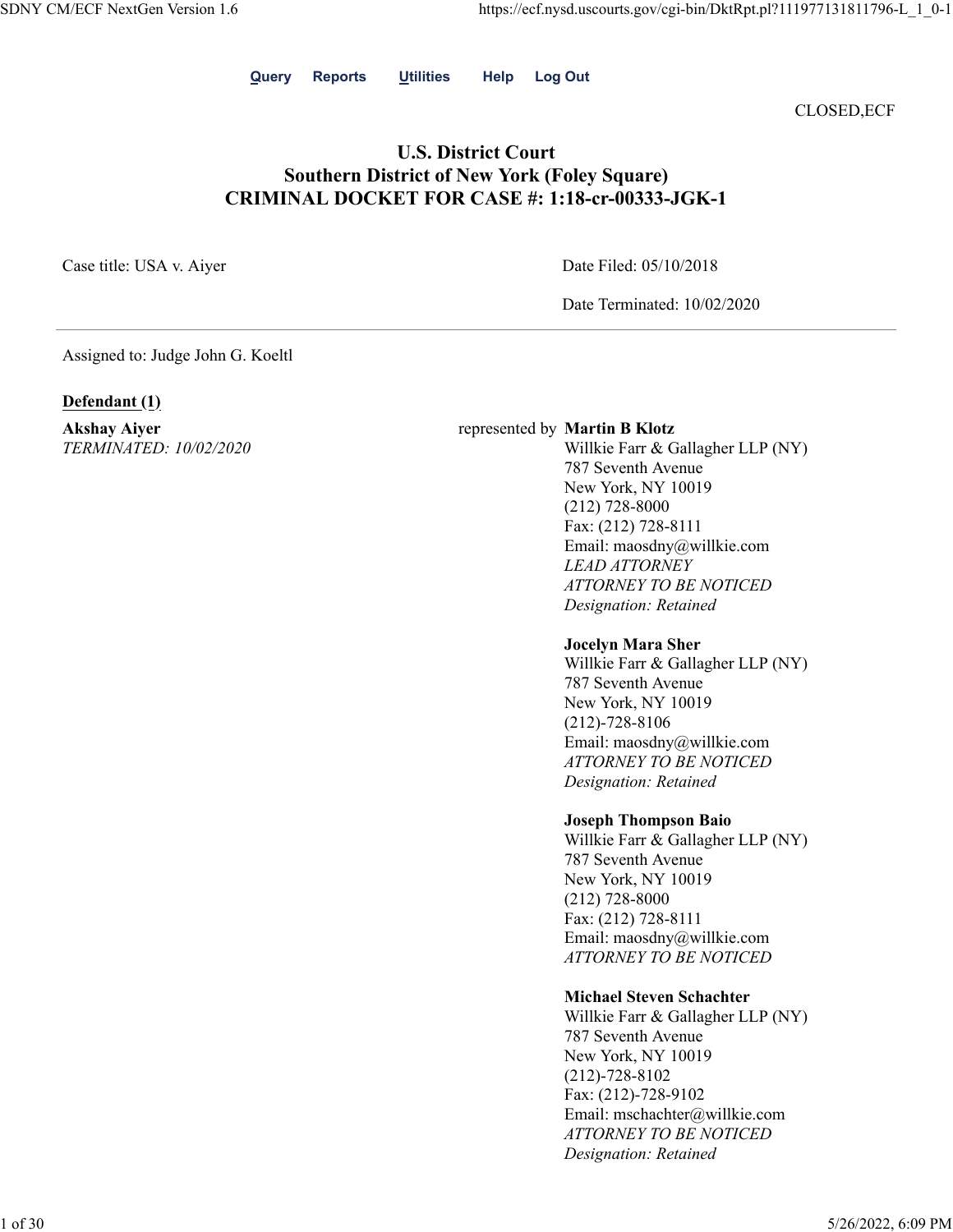# **Samuel Maclain Kalar**

Willkie Farr & Gallagher LLP (NY) 787 Seventh Avenue New York, NY 10019 (212)-728-8724 Email: skalar@willkie.com *ATTORNEY TO BE NOTICED Designation: Retained*

Imprisonment for a total term of Eight Months (8) on Count 1. Supervised release for a term of Two Years.

## **USA** represented by **Benjamin Douglas Victor Sirota**

US Dept. of Justice, (NY, 26 Fed. Pl) 26 Federal Plaza, RM 3630 NY, NY 10278 (212) 335-8056 Fax: (212) 335-8023 Email: Benjamin.Sirota@usdoj.gov *TERMINATED: 07/17/2019 LEAD ATTORNEY Designation: Assistant US Attorney*

## **Kevin B. Hart**

DOJ-Atr 450 5th Street, N.W. Suite 4000 Washington, DC 20008 202-598-8242 Email: kevin.hart@usdoj.gov *LEAD ATTORNEY ATTORNEY TO BE NOTICED*

## **Pending Counts Disposition**

15:1.F CONSPIRACY TO RESTRAIN TRADE (1)

## **Highest Offense Level (Opening)**

Felony

## **Terminated Counts Disposition**

None

## **Highest Offense Level (Terminated)**

None

## **Complaints Disposition**

None

## **Plaintiff**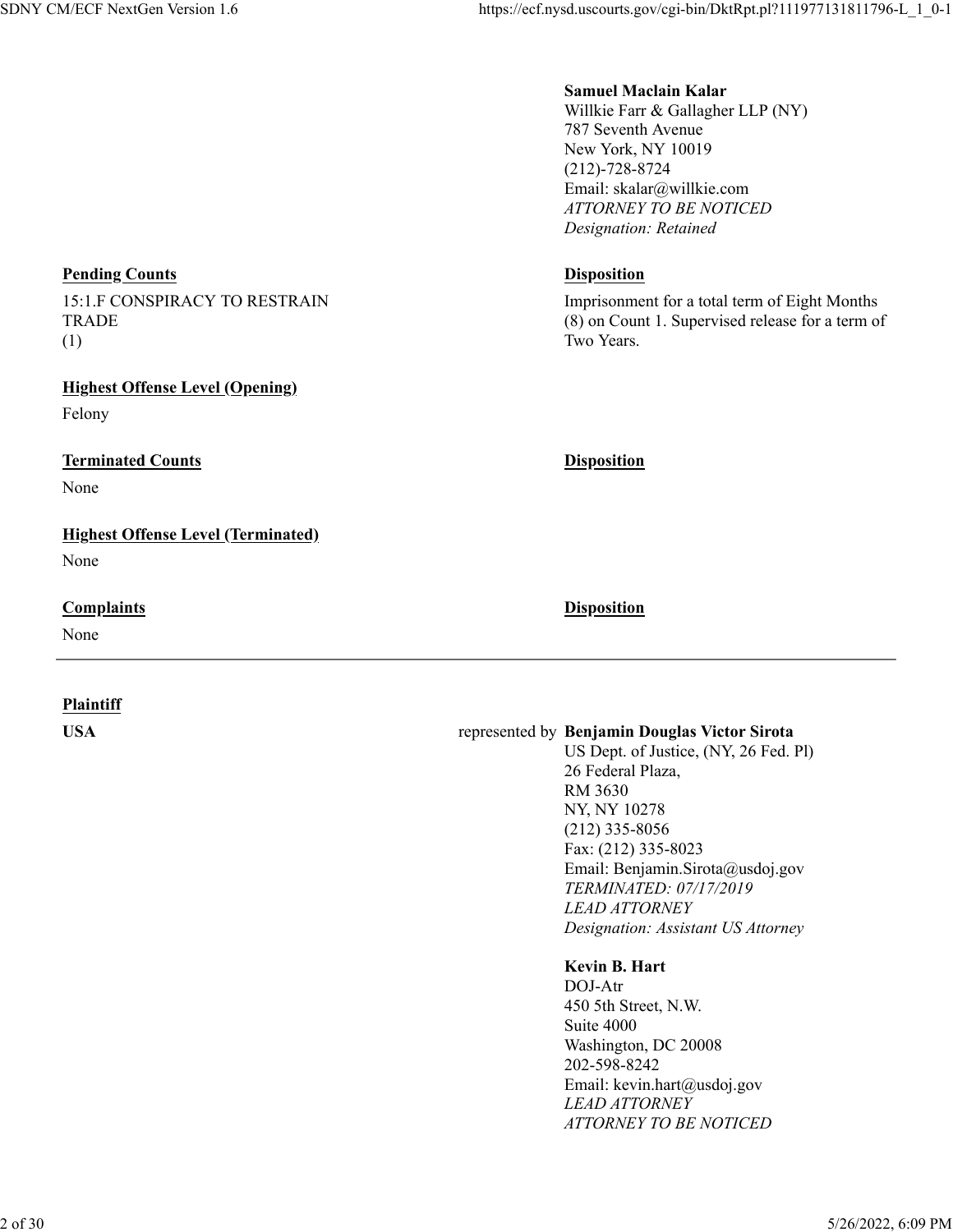## **Bryan Serino**

Department of Justice Antitrust Division 26 Federal Plaza, 3630 New York, NY 10278 (212)-335-8089 Fax: (212)-335-8023 Email: bryan.serino@usdoj.gov *ATTORNEY TO BE NOTICED*

## **David Chu**

DOJ-USAO 880 Front St. Room 6293 San Diego, CA 92101 619-546-8266 Email: david.chu@usdoj.gov *ATTORNEY TO BE NOTICED*

## **Eric C. Hoffmann**

Antitrust Division, Department of Justice 26 Federal Plaza, Room 3630 New York, NY 11278 (212)-335-8022 Fax: (212)-335-8021 Email: eric.hoffmann@usdoj.gov *ATTORNEY TO BE NOTICED*

## **Grace Pyun**

Department of Justice Antitrust Division 26 Federal Plaza, 3630 New York, NY 10278 (212)-335-8015 Fax: (212)-335-8023 Email: grace.pyun@usdoj.gov *TERMINATED: 07/17/2019 Designation: Retained*

#### **Jeffrey Daniel Martino**

U.S. Department of Justice, Antitrust Division (NY) 26 Federal Plaza, Room 3630 New York, NY 10278 (212)-335-8019 Fax: (212)-335-8021 Email: jeffrey.martino@usdoj.gov *TERMINATED: 07/17/2019 Designation: Retained*

## **Katherine Calle**

DOJ-USAO 970 Braod Street Ste 7th Floor Newark, NJ 07102 973-645-2700 Email: katherine.calle2@usdoj.gov *ATTORNEY TO BE NOTICED*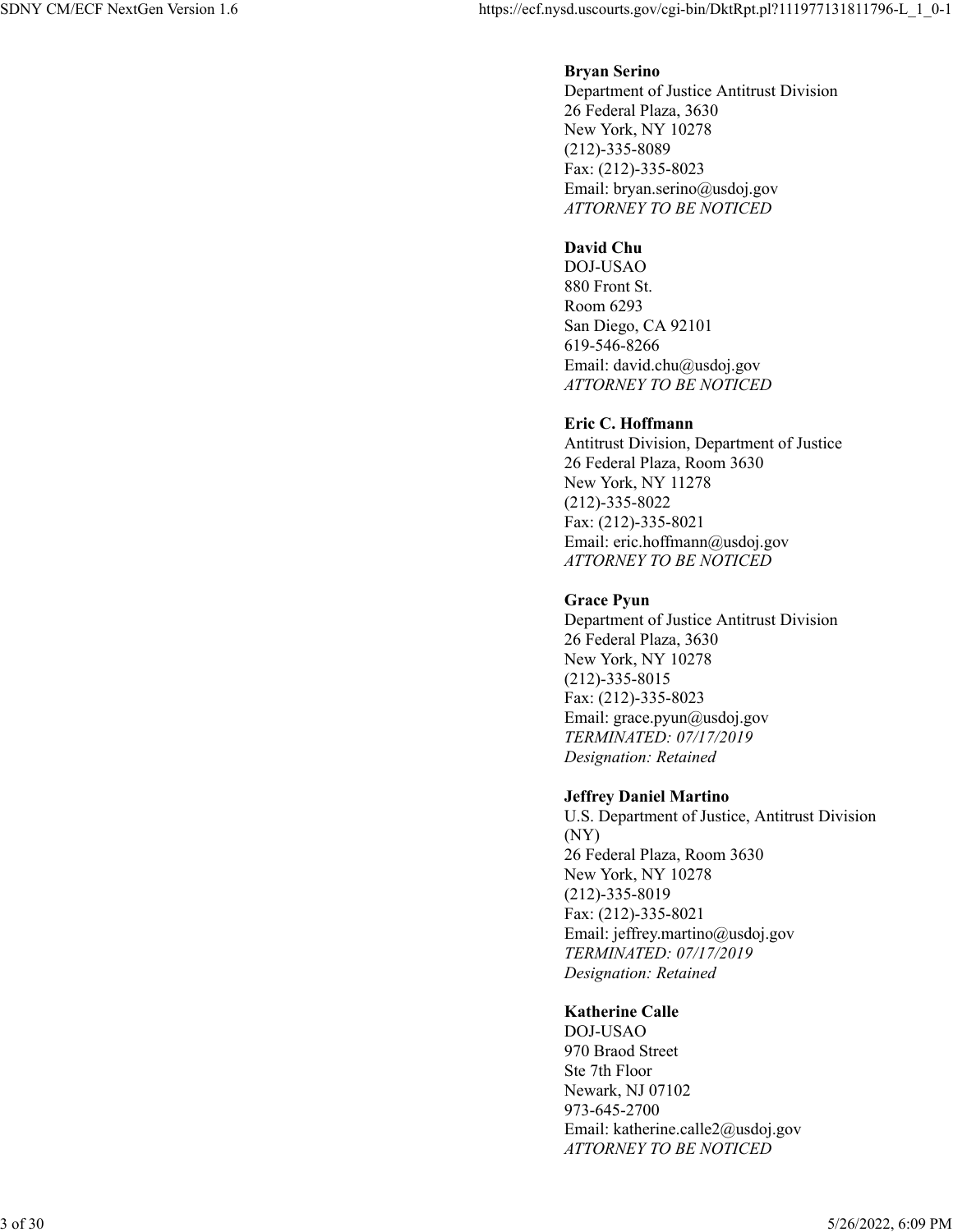## **Mary Helen Wimberly** DOJ-Atr Antitrust Division, Appellate Section 950 Pennsylvania Avenue, NW Room 3224 Washington, DC 20530 202-514-4510 Fax: 202-514-0536 Email: maryhelen.wimberly@usdoj.gov *ATTORNEY TO BE NOTICED*

## **Philip D Andriole**

DOJ-Atr 26 Federal Plaza Ste 3630 New York, NY 10278 646-290-0635 Email: philip.andriole@usdoj.gov *ATTORNEY TO BE NOTICED*

| <b>Date Filed</b> | $\#$           | <b>Docket Text</b>                                                                                                                                                                                                                                                                                                                                                                                                                                                                                                                                                                                                                                                                                                                                                                                                                                                            |
|-------------------|----------------|-------------------------------------------------------------------------------------------------------------------------------------------------------------------------------------------------------------------------------------------------------------------------------------------------------------------------------------------------------------------------------------------------------------------------------------------------------------------------------------------------------------------------------------------------------------------------------------------------------------------------------------------------------------------------------------------------------------------------------------------------------------------------------------------------------------------------------------------------------------------------------|
| 05/10/2018        | $\overline{1}$ | INDICTMENT FILED as to Akshay Aiyer (1) count(s) 1. (bw) (Entered: 05/10/2018)                                                                                                                                                                                                                                                                                                                                                                                                                                                                                                                                                                                                                                                                                                                                                                                                |
| 05/10/2018        |                | Case Designated ECF as to Akshay Aiyer. (bw) (Entered: 05/10/2018)                                                                                                                                                                                                                                                                                                                                                                                                                                                                                                                                                                                                                                                                                                                                                                                                            |
| 05/10/2018        | $\overline{2}$ | NOTICE OF ATTORNEY APPEARANCE Eric C. Hoffmann appearing for USA. (Hoffmann,<br>Eric) (Entered: 05/10/2018)                                                                                                                                                                                                                                                                                                                                                                                                                                                                                                                                                                                                                                                                                                                                                                   |
| 05/14/2018        | $\overline{3}$ | SPEEDY TRIAL ORDER as to Akshay Aiyer: The parties are directed to appear for a conference<br>on Tuesday, May 15, 2018, at 2:30pm, before the Honorable John G. Koeltl. Because the additional<br>time to schedule a conference in this matter is due to the unavailability of the parties, the Court<br>prospectively excludes the time from today until May 15, 2018 in calculating the speedy trial date<br>under 18 U.S.C. § 3161 because the ends of justice served by ordering such a continuance<br>outweigh the best interest of the public and the defendant in a speedy trial pursuant to 18 U.S.C. $\S$<br>3161(h)(7)(A). (Time excluded from 5/11/2018 until 5/15/2018) (Status Conference set for<br>5/15/2018 at 02:30 PM before Judge John G. Koeltl) (Signed by Judge John G. Koeltl on<br>5/11/2018)(lnl) Modified on 5/15/2018 (lnl). (Entered: 05/14/2018) |
| 05/14/2018        | $\overline{4}$ | NOTICE OF ATTORNEY APPEARANCE Jeffrey Daniel Martino appearing for USA. (Martino,<br>Jeffrey) (Entered: 05/14/2018)                                                                                                                                                                                                                                                                                                                                                                                                                                                                                                                                                                                                                                                                                                                                                           |
| 05/14/2018        | 5              | NOTICE OF ATTORNEY APPEARANCE Grace Pyun appearing for USA. (Pyun, Grace)<br>(Entered: 05/14/2018)                                                                                                                                                                                                                                                                                                                                                                                                                                                                                                                                                                                                                                                                                                                                                                            |
| 05/14/2018        | 6              | NOTICE OF ATTORNEY APPEARANCE Bryan Serino appearing for USA. (Serino, Bryan)<br>(Entered: 05/14/2018)                                                                                                                                                                                                                                                                                                                                                                                                                                                                                                                                                                                                                                                                                                                                                                        |
| 05/14/2018        | $\overline{7}$ | NOTICE OF ATTORNEY APPEARANCE Katherine Calle appearing for USA. (Calle, Katherine)<br>(Entered: 05/14/2018)                                                                                                                                                                                                                                                                                                                                                                                                                                                                                                                                                                                                                                                                                                                                                                  |
| 05/15/2018        | 8              | ORDER as to Akshay Aiyer: Upon the consent of the parties, the defendant, after having been<br>arraigned on the indictment, today, is hereby released on the following conditions of bail: A<br>\$650,000 personal recognizance bond, secured by \$150,000 cash, to be due in seven (7) days of the<br>date of this order. The bond is also to be secured by two financially responsible persons. The<br>financially responsible persons shall sign the bond within seven (7) days of the date of this order.<br>Travel is between the Southern and Eastern Districts of New York, except that travel is extended to<br>and from Massachusetts. The defendant is also allowed to travel to California, between May 24<br>and May 29, 2018. The defendant shall surrender his passport and shall make no new applications                                                      |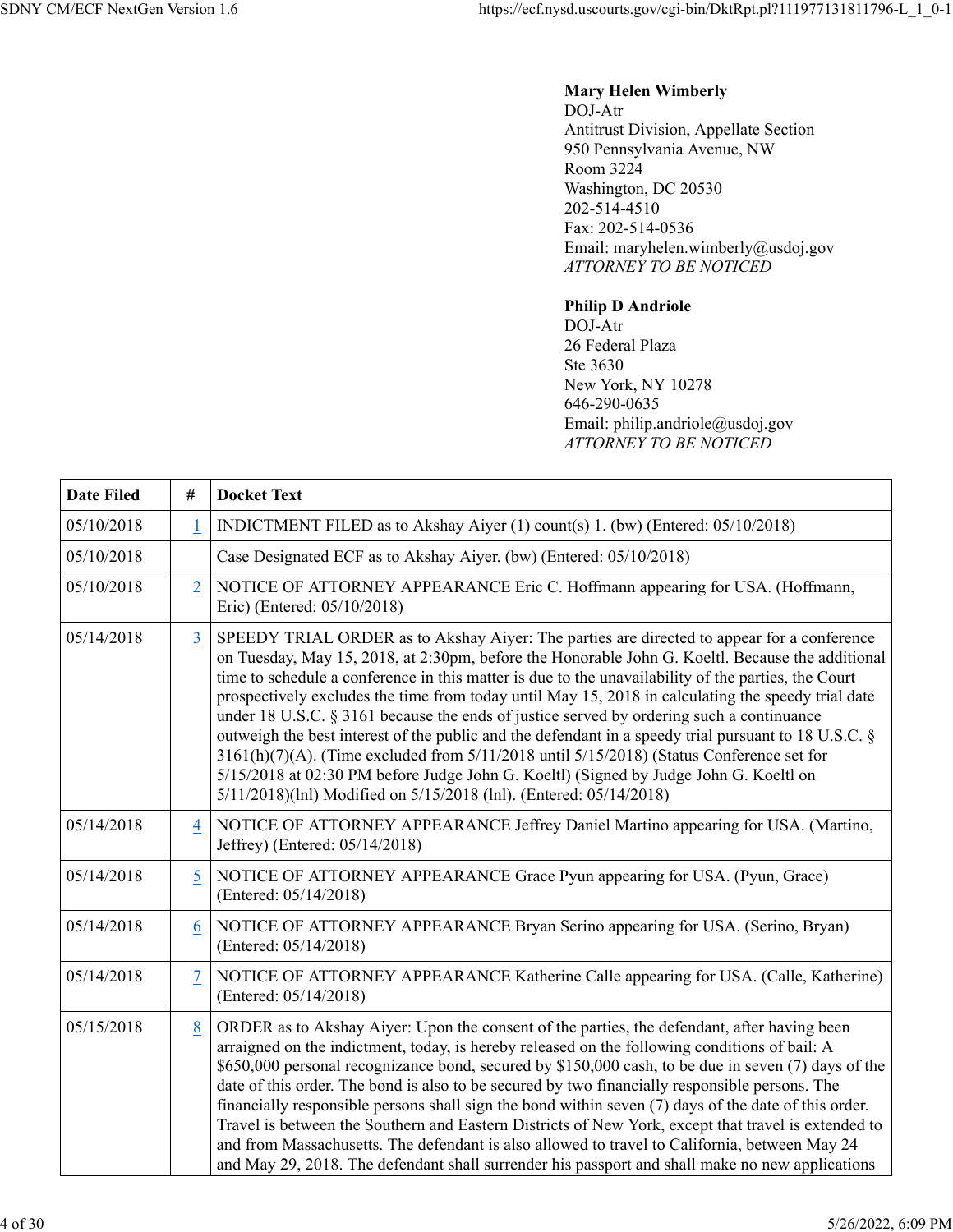|            |    | for travel documents. The defendant agrees not to violate federal, state or local laws, and is<br>subjected to random drug testing. (Signed by Judge John G. Koeltl on 5/15/2018)(ap) (Entered:<br>05/15/2018                                                                                                                                                                                                                                                                                                                                                                                                                                                                                                                                                                                                                                                                                                                                                                                                                                                                   |
|------------|----|---------------------------------------------------------------------------------------------------------------------------------------------------------------------------------------------------------------------------------------------------------------------------------------------------------------------------------------------------------------------------------------------------------------------------------------------------------------------------------------------------------------------------------------------------------------------------------------------------------------------------------------------------------------------------------------------------------------------------------------------------------------------------------------------------------------------------------------------------------------------------------------------------------------------------------------------------------------------------------------------------------------------------------------------------------------------------------|
| 05/15/2018 | 9  | ORDER ESTABLISHING PROCEDURES FOR ALTERNATIVE CRIME VICTIM<br>NOTIFICATION PURSUANT TO 18 U.S.C. § 3771 (d)(2) as to Akshay Aiyer: On this date, the<br>Court considered the Unopposed Motion to Authorize Alternative Victim Notification Procedures<br>Pursuant to 18 U.S.C. § 3771(d)(2), filed by the United States Department of Justice, Antitrust<br>Division. Having considered the Motion and for good cause shown, the Court GRANTS the<br>motion and ORDERS that for any public court or parole proceeding involving the crime alleged in<br>the indictment. The Antitrust Division may provide reasonable, accurate, and timely notice to<br>potential crime victims through its website, http://www.justice.gov/atr/victim/vrhearings.htm, and<br>by notice to lead counsel for the plaintiffs in the class action entitled In re Foreign Exchange<br>Benchmark Rates Antitrust Litigation, No. 13-cv-7789 (LGS) (S.D.N.Y.). (Signed by Judge John<br>G. Koeltl on 5/15/2018) (ap) Modified on 5/16/2018 (ap). Modified on 5/16/2018 (ap). (Entered:<br>05/15/2018 |
| 05/15/2018 |    | Arrest/Surrender of Akshay Aiyer. (jw) (Entered: 05/16/2018)                                                                                                                                                                                                                                                                                                                                                                                                                                                                                                                                                                                                                                                                                                                                                                                                                                                                                                                                                                                                                    |
| 05/15/2018 |    | Minute Entry for proceedings held before Judge John G. Koeltl: Initial Appearance as to Akshay<br>Aiyer held on 5/15/2018. (jw) (Entered: 05/16/2018)                                                                                                                                                                                                                                                                                                                                                                                                                                                                                                                                                                                                                                                                                                                                                                                                                                                                                                                           |
| 05/15/2018 |    | Minute Entry for proceedings held before Judge John G. Koeltl: Arraignment as to Akshay Aiyer<br>(1) Count 1 held on 5/15/2018., Plea entered by Akshay Aiyer (1) Count 1 Not Guilty (Pretrial<br>Conference set for 10/17/2018 at 04:30 PM before Judge John G. Koeltl.) Deft pleads not guilty to<br>indictment. Deft pres w/attys Martin Klotz and Michael Schachter. Assistant Attorney General Ben<br>Sirotta. Reporter Sam Mauro. Pretrial conference. Adjourned to 10/17/2018 at 4:30pm. Time<br>excluded from 5/15/2018 to 10/17/2018. Bail set at \$650,000 PRB; 2 FRPs. \$150,000 cash due in 7<br>days. FRPs co-sign in 7 days. Bail between SDNY, EDNY; travel and from Massachusetts; travel<br>to CA 5/24-5/29; surrender passport; no new travel documents; Deft agrees not to violate federal,<br>state or local laws; random drug testing (jw) (Entered: 05/16/2018)                                                                                                                                                                                           |
| 05/15/2018 | 15 | PRB Bond Entered as to Akshay Aiyer in amount of \$650,000.00. Secured by \$150,000 Cash, to<br>be due in seven days of the date of this Order; Secured by two financially responsible persons; FRP<br>shall sign the bond within 7 days of the date of this Order; Travel is between the SDNY/EDNY;<br>Except that travel is extended to and from Massachusetts; Deft is also allowed to travel to<br>California between May 24 and May 29, 2018; Deft shall surrender his passport and shall make no<br>new applications for travel documents; Deft agrees not to violate federal, state or local, and is<br>subjected to random drug testing. Advice of Penalties and Sanctions attached (jw) (Entered:<br>05/18/2018                                                                                                                                                                                                                                                                                                                                                        |
| 05/16/2018 | 10 | ORDER as to Akshay Aiyer: Another conference is scheduled for October 17, 2018 at 4:30 p.m. In<br>order to assure the effective assistance of counsel and because of the complexity of the case and the<br>amount of discovery, the Court excludes the time from today until October 17, 2018 from Speedy<br>Trial Act calculations pursuant to 18 U.S.C. § 3161(h)(7)(A). The Court finds that the ends of<br>justice served by granting the continuance outweigh the best interest of the defendant and the<br>public in a speedy trial. (Time excluded from $5/15/2018$ until $10/17/2018$ ) (Status Conference set<br>for 10/17/2018 at 04:30 PM before Judge John G. Koeltl) (Signed by Judge John G. Koeltl on<br>5/15/2018) (lnl) (Entered: 05/16/2018)                                                                                                                                                                                                                                                                                                                  |
| 05/16/2018 | 11 | NOTICE OF ATTORNEY APPEARANCE: Martin B Klotz appearing for Akshay Aiyer.<br>Appearance Type: Retained. (Klotz, Martin) (Entered: 05/16/2018)                                                                                                                                                                                                                                                                                                                                                                                                                                                                                                                                                                                                                                                                                                                                                                                                                                                                                                                                   |
| 05/16/2018 | 12 | NOTICE OF ATTORNEY APPEARANCE: Michael Steven Schachter appearing for Akshay<br>Aiyer. Appearance Type: Retained. (Schachter, Michael) (Entered: 05/16/2018)                                                                                                                                                                                                                                                                                                                                                                                                                                                                                                                                                                                                                                                                                                                                                                                                                                                                                                                    |
| 05/16/2018 | 13 | AGREED-UPON PROTECTIVE ORDER as to Akshay Aiyer regarding procedures to be<br>followed that shall govern the handling of confidential materialThis Order shall not be construed<br>as preventing the disclosure of Protected Materials, or information derived from the Protected<br>Materials, in any motion, hearing, trial, sentencing proceeding or appeal held in this criminal case<br>or to any judge or magistrate of this Court (or to the Court personnel of the SDNY) for the                                                                                                                                                                                                                                                                                                                                                                                                                                                                                                                                                                                        |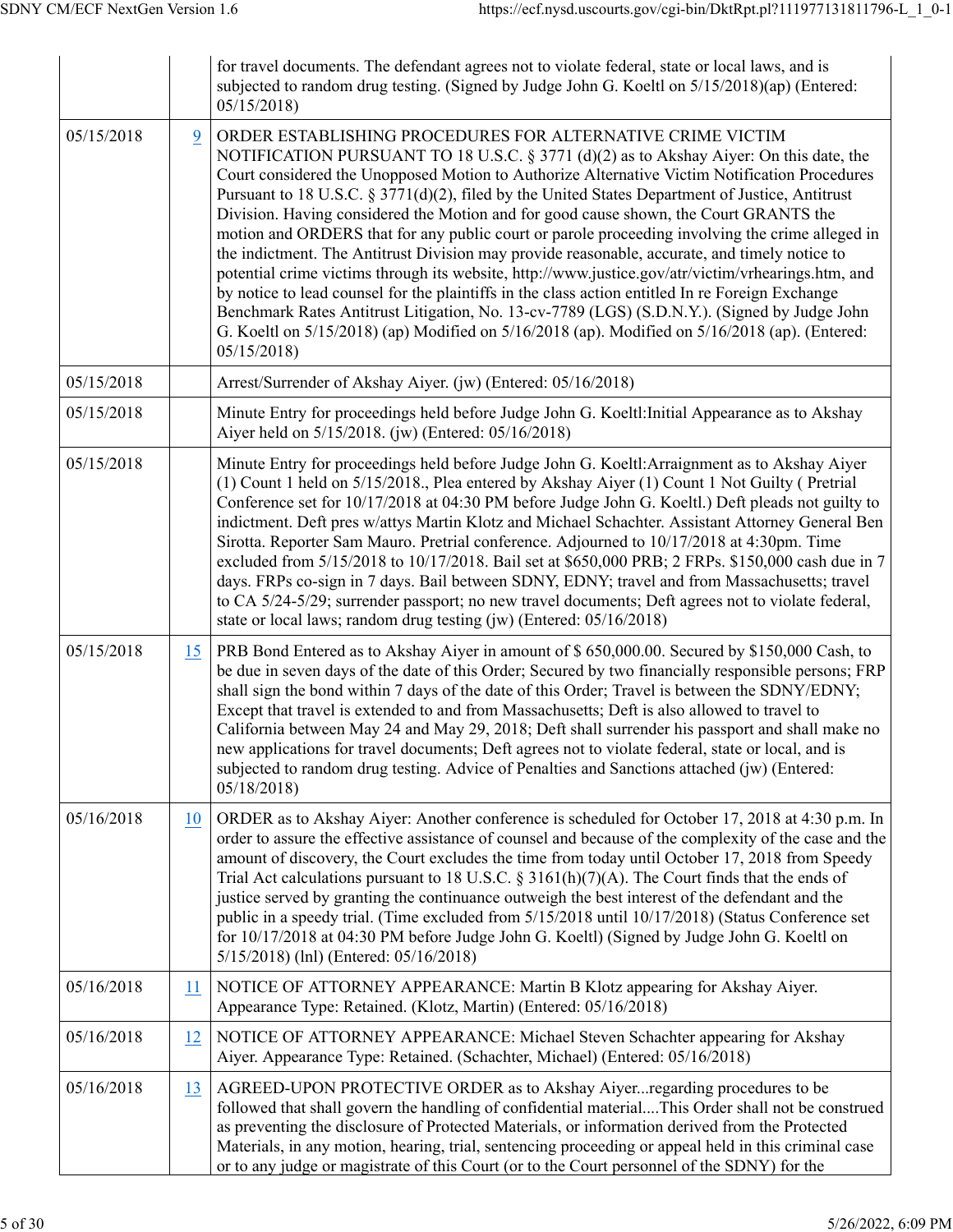|            |           | purposes of this criminal case. ENDORSEMENT: The Court reserves the right to amend this Order<br>at any time. So Ordered. (Signed by Judge John G. Koeltl on 5/16/2018) (lnl) (Entered:<br>05/16/2018                                                                                                                                                                                                                                                                                                                                                                                             |
|------------|-----------|---------------------------------------------------------------------------------------------------------------------------------------------------------------------------------------------------------------------------------------------------------------------------------------------------------------------------------------------------------------------------------------------------------------------------------------------------------------------------------------------------------------------------------------------------------------------------------------------------|
| 05/16/2018 | 14        | NOTICE OF ATTORNEY APPEARANCE: Jocelyn Mara Sher appearing for Akshay Aiyer.<br>Appearance Type: Retained. (Sher, Jocelyn) (Entered: 05/16/2018)                                                                                                                                                                                                                                                                                                                                                                                                                                                  |
| 05/18/2018 | 16        | STIPULATION AND ORDER REGARDING DRAFT TRANSCRIPTS AND OTHER<br>GOVERNMENT WORK PRODUCT RELATING TO AUDIO RECORDINGS as to Akshay<br>Aiyer. (Signed by Judge John G. Koeltl on 5/18/2018) (See STIPULATION AND ORDER as set<br>forth) (lnl) (Entered: 05/18/2018)                                                                                                                                                                                                                                                                                                                                  |
| 06/12/2018 | 17        | TRANSCRIPT of Proceedings as to Akshay Aiyer re: Arraignment held on 5/15/18 before Judge<br>John G. Koeltl. Court Reporter/Transcriber: Samuel Mauro, (212) 805-0300, Transcript may be<br>viewed at the court public terminal or purchased through the Court Reporter/Transcriber before the<br>deadline for Release of Transcript Restriction. After that date it may be obtained through PACER.<br>Redaction Request due 7/3/2018. Redacted Transcript Deadline set for 7/13/2018. Release of<br>Transcript Restriction set for 9/10/2018. (McGuirk, Kelly) (Entered: 06/12/2018)             |
| 06/12/2018 | 18        | NOTICE OF FILING OF OFFICIAL TRANSCRIPT as to Akshay Aiyer. Notice is hereby given<br>that an official transcript of a Arraignment proceeding held on $5/15/18$ has been filed by the court<br>reporter/transcriber in the above-captioned matter. The parties have seven (7) calendar days to file<br>with the court a Notice of Intent to Request Redaction of this transcript. If no such Notice is filed,<br>the transcript may be made remotely electronically available to the public without redaction after<br>90 calendar days (McGuirk, Kelly) (Entered: 06/12/2018)                    |
| 06/13/2018 | <u>19</u> | TRANSCRIPT of Proceedings as to Akshay Aiyer re: Arraignment held on 5/15/18 before Judge<br>John G. Koeltl. Court Reporter/Transcriber: Samuel Mauro, (212) 805-0300, Transcript may be<br>viewed at the court public terminal or purchased through the Court Reporter/Transcriber before the<br>deadline for Release of Transcript Restriction. After that date it may be obtained through PACER.<br>Redaction Request due 7/5/2018. Redacted Transcript Deadline set for 7/16/2018. Release of<br>Transcript Restriction set for 9/11/2018. (McGuirk, Kelly) (Entered: 06/13/2018)             |
| 06/13/2018 | 20        | NOTICE OF FILING OF OFFICIAL TRANSCRIPT as to Akshay Aiyer. Notice is hereby given<br>that an official transcript of a Arraignment proceeding held on 5/15/18 has been filed by the court<br>reporter/transcriber in the above-captioned matter. The parties have seven (7) calendar days to file<br>with the court a Notice of Intent to Request Redaction of this transcript. If no such Notice is filed,<br>the transcript may be made remotely electronically available to the public without redaction after<br>90 calendar days (McGuirk, Kelly) (Entered: 06/13/2018)                      |
| 06/14/2018 | 21        | TRANSCRIPT of Proceedings as to Akshay Aiyer re: Arraignment held on 5/15/18 CORRECTED<br>before Judge John G. Koeltl. Court Reporter/Transcriber: Samuel Mauro, (212) 805-0300,<br>Transcript may be viewed at the court public terminal or purchased through the Court<br>Reporter/Transcriber before the deadline for Release of Transcript Restriction. After that date it<br>may be obtained through PACER. Redaction Request due 7/5/2018. Redacted Transcript Deadline<br>set for 7/16/2018. Release of Transcript Restriction set for 9/12/2018. (McGuirk, Kelly) (Entered:<br>06/14/2018 |
| 06/14/2018 | 22        | NOTICE OF FILING OF OFFICIAL TRANSCRIPT as to Akshay Aiyer. Notice is hereby given<br>that an official transcript of a Arraignment proceeding held on 5/15/18 CORRECTED has been<br>filed by the court reporter/transcriber in the above-captioned matter. The parties have seven (7)<br>calendar days to file with the court a Notice of Intent to Request Redaction of this transcript. If no<br>such Notice is filed, the transcript may be made remotely electronically available to the public<br>without redaction after 90 calendar days (McGuirk, Kelly) (Entered: 06/14/2018)            |
| 07/09/2018 | 23        | TRANSCRIPT of Proceedings as to Akshay Aiyer re: Arraignment held on 5/15/18 corrected<br>transcript before Judge John G. Koeltl. Court Reporter/Transcriber: Samuel Mauro, (212)<br>805-0300, Transcript may be viewed at the court public terminal or purchased through the Court<br>Reporter/Transcriber before the deadline for Release of Transcript Restriction. After that date it<br>may be obtained through PACER. Redaction Request due 7/30/2018. Redacted Transcript Deadline<br>set for 8/9/2018. Release of Transcript Restriction set for 10/9/2018. (McGuirk, Kelly) (Entered:    |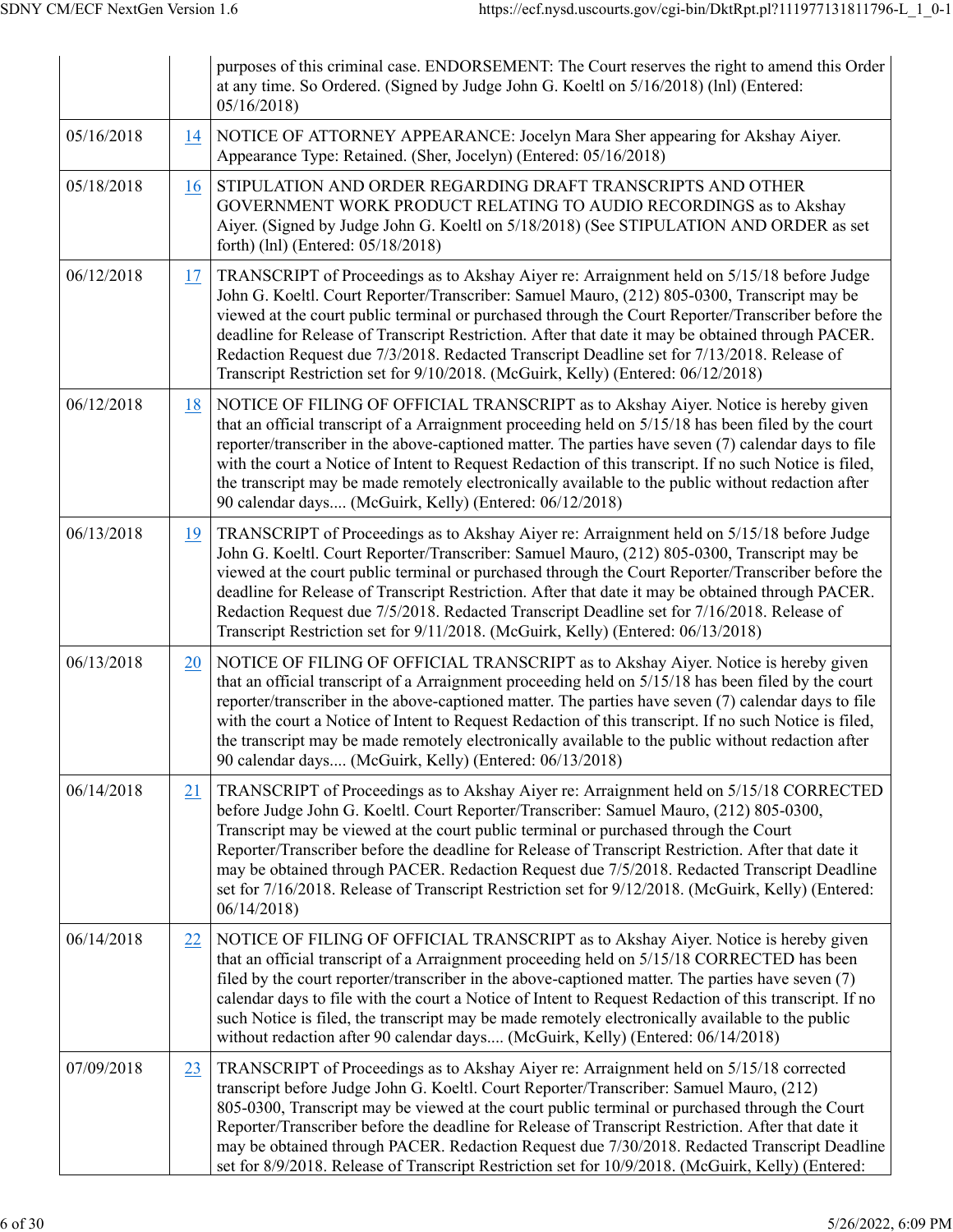|            |    | 07/09/2018                                                                                                                                                                                                                                                                                                                                                                                                                                                                                                                                                                                                                                                                                                                                                                                                                                                                                                                    |
|------------|----|-------------------------------------------------------------------------------------------------------------------------------------------------------------------------------------------------------------------------------------------------------------------------------------------------------------------------------------------------------------------------------------------------------------------------------------------------------------------------------------------------------------------------------------------------------------------------------------------------------------------------------------------------------------------------------------------------------------------------------------------------------------------------------------------------------------------------------------------------------------------------------------------------------------------------------|
| 07/09/2018 | 24 | NOTICE OF FILING OF OFFICIAL TRANSCRIPT as to Akshay Aiyer. Notice is hereby given<br>that an official transcript of a Arraignment proceeding held on 5/15/18 corrected transcript has<br>been filed by the court reporter/transcriber in the above-captioned matter. The parties have seven<br>(7) calendar days to file with the court a Notice of Intent to Request Redaction of this transcript. If<br>no such Notice is filed, the transcript may be made remotely electronically available to the public<br>without redaction after 90 calendar days (McGuirk, Kelly) (Entered: 07/09/2018)                                                                                                                                                                                                                                                                                                                             |
| 10/15/2018 |    | Minute Entry for proceedings held before Judge John G. Koeltl: Pretrial Conference as to Akshay<br>Aiyer held on 10/15/2018. Deft pres w/atty Martin Klotz. AUSA Ben Sirotta. Reporter Steven<br>Greenblum. Pretrial conference. Adjourned to 12/11/2018 at 4:30pm. Time excluded from<br>10/15/2018 to 12/11/2018. Bail cont'd. (jbo) (Entered: 11/08/2018)                                                                                                                                                                                                                                                                                                                                                                                                                                                                                                                                                                  |
| 10/16/2018 |    | Minute Entry for proceedings held before Judge John G. Koeltl: Pretrial Conference as to Akshay<br>Aiyer held on 10/16/2018 (Pretrial Conference set for 12/11/2018 at 04:30 PM before Judge John<br>G. Koeltl.) Deft pres w/atty Martin Klotz. AUSA Ben Sirotta present. Reporter Steven Greenblum.<br>Adjourned to 12/11/2018 at 4:30pm. Time excluded from 10/15/2018 to 12/11/2018. Bail contd<br>(jw) (Entered: 11/09/2018)                                                                                                                                                                                                                                                                                                                                                                                                                                                                                              |
| 10/17/2018 | 25 | ORDER as to Akshay Aiyer: The parties are directed to appear for another conference on<br>December 11, 2018, at 4:30 p.m. Because a continuance is needed due to the size and complexity<br>of the case, to allow for the Government to make discovery and for the defendant to review it, and<br>to assure the effective assistance of counsel, the Court prospectively excludes the time from today,<br>October 16, 2018, until December 11, 2018, from Speedy Trial Act calculations. The Court finds<br>that the ends of justice served by granting the continuance outweigh the best interest of the<br>defendant and the public in a speedy trial. This Order is entered pursuant to 18 U.S.C. $\S 3161(h)$<br>(7)(A). (Status Conference set for 12/11/2018 at 04:30 PM before Judge John G. Koeltl) (Signed<br>by Judge John G. Koeltl on $10/16/2018$ ) (ap) Modified on $10/18/2018$ (ap). (Entered: $10/17/2018$ ) |
| 10/23/2018 | 26 | NOTICE OF ATTORNEY APPEARANCE: Samuel Maclain Kalar appearing for Akshay Aiyer.<br>Appearance Type: Retained. (Kalar, Samuel) (Entered: 10/23/2018)                                                                                                                                                                                                                                                                                                                                                                                                                                                                                                                                                                                                                                                                                                                                                                           |
| 11/07/2018 | 27 | LETTER by Akshay Aiyer addressed to Judge John G. Koeltl from Martin Klotz dated November<br>7, 2018 re: Modification of Travel Conditions. (Klotz, Martin) (Entered: 11/07/2018)                                                                                                                                                                                                                                                                                                                                                                                                                                                                                                                                                                                                                                                                                                                                             |
| 11/14/2018 | 28 | TRANSCRIPT of Proceedings as to Akshay Aiyer re: Conference held on 10/16/18 before Judge<br>John G. Koeltl. Court Reporter/Transcriber: Steven Greenblum, (212) 805-0300, Transcript may be<br>viewed at the court public terminal or purchased through the Court Reporter/Transcriber before the<br>deadline for Release of Transcript Restriction. After that date it may be obtained through PACER.<br>Redaction Request due 12/5/2018. Redacted Transcript Deadline set for 12/17/2018. Release of<br>Transcript Restriction set for 2/12/2019. (McGuirk, Kelly) (Entered: 11/14/2018)                                                                                                                                                                                                                                                                                                                                   |
| 11/14/2018 | 29 | NOTICE OF FILING OF OFFICIAL TRANSCRIPT as to Akshay Aiyer. Notice is hereby given<br>that an official transcript of a Conference proceeding held on $10/16/18$ has been filed by the court<br>reporter/transcriber in the above-captioned matter. The parties have seven (7) calendar days to file<br>with the court a Notice of Intent to Request Redaction of this transcript. If no such Notice is filed,<br>the transcript may be made remotely electronically available to the public without redaction after<br>90 calendar days (McGuirk, Kelly) (Entered: 11/14/2018)                                                                                                                                                                                                                                                                                                                                                |
| 11/16/2018 | 30 | MEMO ENDORSEMENT as to Akshay Aiyer on re: 27 LETTER by Akshay Aiyer addressed to<br>Judge John G. Koeltl from Martin Klotz dated November 7, 2018 re: Modification of Travel<br>Conditions. ENDORSEMENT: APPLICATION GRANTED. SO ORDERED. (Signed by Judge<br>John G. Koeltl on 11/16/2018) (ap) (Entered: 11/16/2018)                                                                                                                                                                                                                                                                                                                                                                                                                                                                                                                                                                                                       |
| 11/16/2018 | 31 | MEMO ENDORSEMENT as to Akshay Aiyer on re: 27 LETTER by Akshay Aiyer addressed to<br>Judge John G. Koeltl from Martin Klotz dated November 7, 2018 re: Modification of Travel<br>Conditions. ENDORSEMENT: APPLICATION GRANTED. SO ORDERED. (Signed by Judge<br>John G. Koeltl on 11/16/2018)(ap) (Entered: 11/16/2018)                                                                                                                                                                                                                                                                                                                                                                                                                                                                                                                                                                                                        |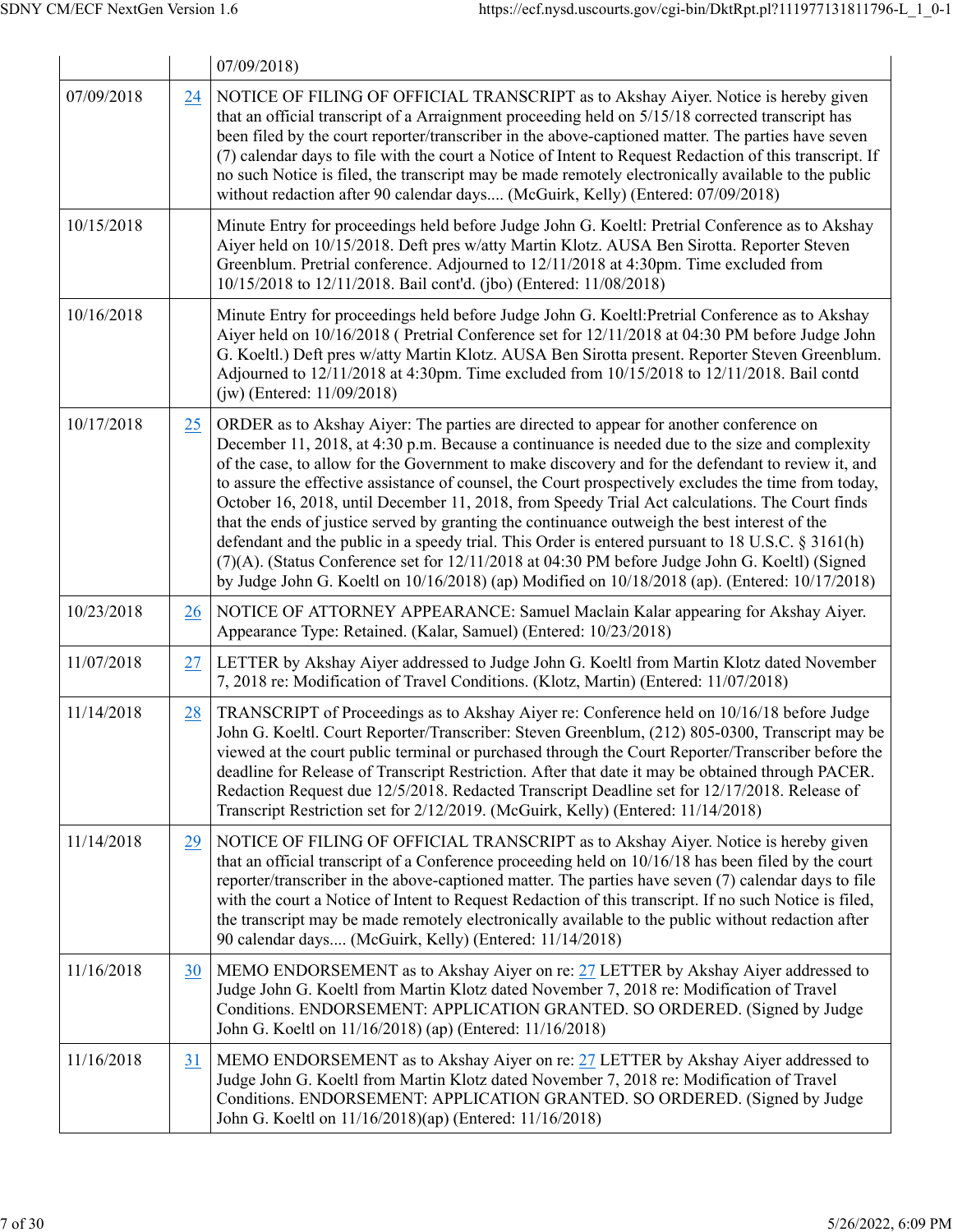| 11/19/2018 | 32 | MOTION for Bill of Particulars . Document filed by Akshay Aiyer. (Attachments: #1 Proposed<br>Order Requiring Bill of Particulars)(Klotz, Martin) (Entered: 11/19/2018)                                                                                                                                                                                                                                                                                                                                                                                                                                                                                                                                                                                                                                                                                                                                                                                                                                                                                                                                                                          |
|------------|----|--------------------------------------------------------------------------------------------------------------------------------------------------------------------------------------------------------------------------------------------------------------------------------------------------------------------------------------------------------------------------------------------------------------------------------------------------------------------------------------------------------------------------------------------------------------------------------------------------------------------------------------------------------------------------------------------------------------------------------------------------------------------------------------------------------------------------------------------------------------------------------------------------------------------------------------------------------------------------------------------------------------------------------------------------------------------------------------------------------------------------------------------------|
| 11/19/2018 | 33 | MEMORANDUM in Support by Akshay Aiyer re 32 MOTION for Bill of Particulars  (Klotz,<br>Martin) (Entered: 11/19/2018)                                                                                                                                                                                                                                                                                                                                                                                                                                                                                                                                                                                                                                                                                                                                                                                                                                                                                                                                                                                                                             |
| 11/19/2018 | 34 | DECLARATION of Martin Klotz in Support as to Akshay Aiyer re: 32 MOTION for Bill of<br>Particulars  (Attachments: # 1 Exhibit 1: United States v. Aiyer Indictment, # 2 Exhibit 2: United<br>States v. Usher, et al. September 6, 2017 Hearing Transcript)(Klotz, Martin) (Entered: 11/19/2018)                                                                                                                                                                                                                                                                                                                                                                                                                                                                                                                                                                                                                                                                                                                                                                                                                                                  |
| 12/03/2018 | 35 | REPLY MEMORANDUM OF LAW in Opposition by USA as to Akshay Aiyer re: 32 MOTION<br>for Bill of Particulars (Attachments: #1 Exhibit A to Govt Opp to Deft BOP Mot)(Hoffmann,<br>Eric) (Entered: 12/03/2018)                                                                                                                                                                                                                                                                                                                                                                                                                                                                                                                                                                                                                                                                                                                                                                                                                                                                                                                                        |
| 12/10/2018 | 36 | REPLY MEMORANDUM OF LAW in Support as to Akshay Aiyer re: 32 MOTION for Bill of<br>Particulars (Klotz, Martin) (Entered: 12/10/2018)                                                                                                                                                                                                                                                                                                                                                                                                                                                                                                                                                                                                                                                                                                                                                                                                                                                                                                                                                                                                             |
| 12/10/2018 | 37 | DECLARATION of Martin Klotz in Support as to Akshay Aiyer re: 32 MOTION for Bill of<br>Particulars  (Attachments: # 1 Exhibit 3: United States v. Jason Katz Information, # 2 Exhibit 4:<br>United States v. Christopher Cummins Information)(Klotz, Martin) (Entered: 12/10/2018)                                                                                                                                                                                                                                                                                                                                                                                                                                                                                                                                                                                                                                                                                                                                                                                                                                                               |
| 12/11/2018 | 38 | LETTER by Akshay Aiyer addressed to Judge John G. Koeltl from Martin Klotz dated December<br>11, 2018 re: Modification of Travel Conditions (Klotz, Martin) (Entered: 12/11/2018)                                                                                                                                                                                                                                                                                                                                                                                                                                                                                                                                                                                                                                                                                                                                                                                                                                                                                                                                                                |
| 12/11/2018 | 39 | MEMO ENDORSEMENT as to Akshay Aiyer on 38 LETTER by Akshay Aiyer addressed to<br>Judge John G. Koeltl from Martin Klotz dated December 11, 2018 re: Modification of Travel<br>Conditions. ENDORSEMENT: Application Granted. So Ordered. (Signed by Judge John G. Koeltl<br>on 12/11/2018) (lnl) (Entered: 12/12/2018)                                                                                                                                                                                                                                                                                                                                                                                                                                                                                                                                                                                                                                                                                                                                                                                                                            |
| 12/11/2018 |    | Minute Entry for proceedings held before Judge John G. Koeltl: Pretrial Conference as to Akshay<br>Aiyer held on 12/11/2018 (Jury Trial set for 10/21/2019 at 09:00 AM before Judge John G.<br>Koeltl., Pretrial Conference set for 6/3/2019 at 04:30 PM before Judge John G. Koeltl.) Defendant<br>Akshay Aiyer present with attorneys Martin B. Klotz, JocelynM. Sher, and Michael S. Schachter.<br>AUSAs Eric C. Hoffman, David Chu, and Katherine Calle present. Court reporter Karen Gorlaski<br>present. Regarding themotion for a bill of particulars (DI 32) the motion is resolved by agreement<br>of the parties without prejudice to refiling (the Clerk shall terminate the motion). The next<br>conference is scheduled for $6/3/2019$ at 4:30 PM. Trial is scheduled to commence on $10/21/2019$ at<br>9:00 AM. The parties anticipate trial lasting three weeks. The parties shall submit a proposed<br>stipulation regarding the other due dates as discussed at the conference. Time from today through<br>10/21/2019 shall be excluded from speedy trial calculations in the interests of justice (jw) (Entered:<br>12/12/2018 |
| 12/12/2018 | 40 | ORDER as to Akshay Aiyer: As discussed at the hearing today, the parties are directed to appear<br>for another conference on June 3, 2019, at 4:30 p.m. The trial in this case will begin on October 21,<br>2019, at 9:00 a.m. Because a continuance is needed due to the size and complexity of the case, in<br>order to allow the parties time to review the voluminous amount of discovery, and to assure the<br>effective assistance of counsel, the Court prospectively excludes the time from today, December<br>11, 2018, until October 21, 2019, from Speedy Trial Act calculations. The Court finds that the ends<br>of justice served by granting the continuance outweigh the best interest of the defendant and the<br>public in a speedy trial. This Order is entered pursuant to 18 U.S.C. § 3161(h)(7)(A). (Status<br>Conference set for 6/3/2019 at 04:30 PM before Judge John G. Koeltl. Jury Trial set for<br>10/21/2019 at 09:00 AM before Judge John G. Koeltl) (Signed by Judge John G. Koeltl on<br>12/11/2018) (ap) (Entered: 12/12/2018)                                                                                 |
| 12/13/2018 | 41 | ORDER as to Akshay Aiyer: The Government has agreed to provide the defendant with a list of<br>the 100 dates that the Government is currently exploring as dates about which it may present<br>evidence at trial. The parties will agree upon a date in January for the production of this list.<br>Therefore, the defendant's motion for a bill of particulars is denied without prejudice as moot.<br>Court is directed to close docket number 32. (Signed by Judge John G. Koeltl on 12/12/2018) (ap)<br>(Entered: 12/13/2018)                                                                                                                                                                                                                                                                                                                                                                                                                                                                                                                                                                                                                |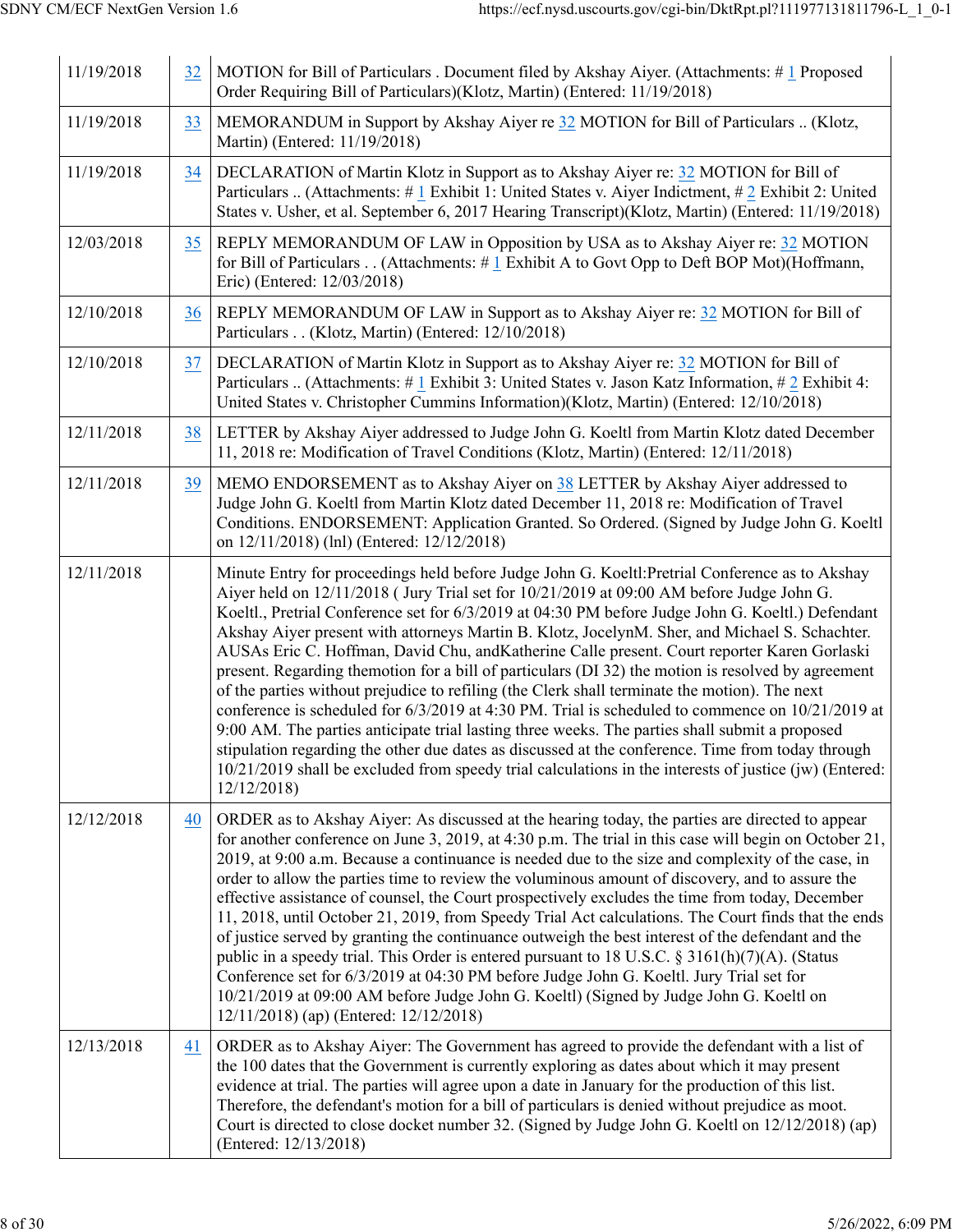| 12/13/2018 | 42 | LETTER by USA as to Akshay Aiyer addressed to Judge John G. Koeltl from Eric Hoffmann<br>dated 12/13/2018 re: Proposed Scheduling Order Document filed by USA. (Attachments: #1 Text<br>of Proposed Order Scheduling)(Hoffmann, Eric) (Entered: 12/13/2018)                                                                                                                                                                                                                                                                                                                                                                                                                                                                                                                                                                                                                                                                                                                                                                                                                                                                                                                                                                                                                                                                                                                                                                                                                                                                                                                                                                                                                                                                                                                                            |
|------------|----|--------------------------------------------------------------------------------------------------------------------------------------------------------------------------------------------------------------------------------------------------------------------------------------------------------------------------------------------------------------------------------------------------------------------------------------------------------------------------------------------------------------------------------------------------------------------------------------------------------------------------------------------------------------------------------------------------------------------------------------------------------------------------------------------------------------------------------------------------------------------------------------------------------------------------------------------------------------------------------------------------------------------------------------------------------------------------------------------------------------------------------------------------------------------------------------------------------------------------------------------------------------------------------------------------------------------------------------------------------------------------------------------------------------------------------------------------------------------------------------------------------------------------------------------------------------------------------------------------------------------------------------------------------------------------------------------------------------------------------------------------------------------------------------------------------|
| 12/17/2018 | 43 | SCHEDULING ORDER as to Akshay Aiyer. The schedule in this case is as follows: Jury selection<br>will begin on October 21, 2019. "Any motion to dismiss the indictment is due on March 22, 2019.<br>The government's response is due on April 19, 2019. The defendant's reply is due on May 3, 2019.<br>Motions in limine are due on July 26, 2019. Responses are due August 16, 2019. Proposed requests<br>to charge, proposed voir dire questions, and proposed verdict sheets are due on October 1, 2019.<br>Responses and objections are due October 8, 2019. On January 31, 2019, the government will<br>produce to the defendant a list of 100 dates that ii. might feature in its case-in-chief trial, without<br>prejudice to the government adding or substituting dates in good faith. The government will reduce<br>the list of 100 dates to approximately 60 dates by April 19, 2019, without prejudice to the<br>gover11ment adding or substituting dates in good faith. The government will reduce the list of<br>approximately 60 dates to approximately 30 dates by July 22, 2019. The parties will exchange<br>preliminary lists of case-in-chief exhibits and witnesses, including any expert disclosures, on June<br>28, 2019. The parties will exchange final lists of case-in-chief exhibits and witnesses on September<br>23, 2019. The government will also produce to the defendant any remaining Jencks or Giglio<br>material on September 23, 2019. The Government will produce any notice of Rule 404(b) evidence<br>by July 22, 2019. So Ordered. (Motions due by 3/22/2019. Responses due by 4/19/2019. Replies<br>due by 5/3/2019) (Signed by Judge John G. Koeltl on 12/14/2018) (ap) Modified on 12/18/2018<br>(ap). Modified on 12/19/2018 (ap). (Entered: 12/17/2018) |
| 02/15/2019 | 44 | LETTER by Akshay Aiyer addressed to Judge John G. Koeltl from Martin Klotz dated February<br>15, 2019 re: Modification of Travel Conditions (Klotz, Martin) (Entered: 02/15/2019)                                                                                                                                                                                                                                                                                                                                                                                                                                                                                                                                                                                                                                                                                                                                                                                                                                                                                                                                                                                                                                                                                                                                                                                                                                                                                                                                                                                                                                                                                                                                                                                                                      |
| 02/19/2019 | 45 | MEMO ENDORSEMENT as to Akshay Aiyer on re: 44 Request to travel to Miami, Florida and<br>the Florida Keys, from March 23, 2019 to March 31, 2019ENDORSEMENTApplication<br>GRANTED. SO ORDERED. (Signed by Judge Paul A. Engelmayer on 2/19/19)(jw) (Entered:<br>02/19/2019                                                                                                                                                                                                                                                                                                                                                                                                                                                                                                                                                                                                                                                                                                                                                                                                                                                                                                                                                                                                                                                                                                                                                                                                                                                                                                                                                                                                                                                                                                                             |
| 03/12/2019 | 46 | NOTICE OF ATTORNEY APPEARANCE Kevin Bradford Hart appearing for USA. (Hart, Kevin)<br>(Entered: 03/12/2019)                                                                                                                                                                                                                                                                                                                                                                                                                                                                                                                                                                                                                                                                                                                                                                                                                                                                                                                                                                                                                                                                                                                                                                                                                                                                                                                                                                                                                                                                                                                                                                                                                                                                                            |
| 03/22/2019 | 47 | MOTION to Dismiss the Indictment as Impermissibly Duplicitous. Document filed by Akshay<br>Aiyer. (Klotz, Martin) (Entered: 03/22/2019)                                                                                                                                                                                                                                                                                                                                                                                                                                                                                                                                                                                                                                                                                                                                                                                                                                                                                                                                                                                                                                                                                                                                                                                                                                                                                                                                                                                                                                                                                                                                                                                                                                                                |
| 03/22/2019 | 48 | MEMORANDUM in Support by Akshay Aiyer re 47 MOTION to Dismiss the Indictment as<br>Impermissibly Duplicitous (Klotz, Martin) (Entered: 03/22/2019)                                                                                                                                                                                                                                                                                                                                                                                                                                                                                                                                                                                                                                                                                                                                                                                                                                                                                                                                                                                                                                                                                                                                                                                                                                                                                                                                                                                                                                                                                                                                                                                                                                                     |
| 03/22/2019 | 49 | MOTION to Dismiss the Indictment in Part for Failure to Allege a Crime. Document filed by<br>Akshay Aiyer. (Klotz, Martin) (Entered: 03/22/2019)                                                                                                                                                                                                                                                                                                                                                                                                                                                                                                                                                                                                                                                                                                                                                                                                                                                                                                                                                                                                                                                                                                                                                                                                                                                                                                                                                                                                                                                                                                                                                                                                                                                       |
| 03/22/2019 | 50 | MEMORANDUM in Support by Akshay Aiyer re 49 MOTION to Dismiss the Indictment in Part<br>for Failure to Allege a Crime (Klotz, Martin) (Entered: 03/22/2019)                                                                                                                                                                                                                                                                                                                                                                                                                                                                                                                                                                                                                                                                                                                                                                                                                                                                                                                                                                                                                                                                                                                                                                                                                                                                                                                                                                                                                                                                                                                                                                                                                                            |
| 03/22/2019 | 51 | DECLARATION of Martin Klotz in Support as to Akshay Aiyer re: 49 MOTION to Dismiss the<br>Indictment in Part for Failure to Allege a Crime., 47 MOTION to Dismiss the Indictment as<br><i>Impermissibly Duplicitous</i> (Attachments: #1 Exhibit 1, #2 Exhibit 2, #3 Exhibit 3, #4 Exhibit 4,<br># 5 Exhibit 5, # 6 Exhibit 6, # 7 Exhibit 7, # 8 Exhibit 8, # 9 Exhibit 9, # 10 Exhibit 10, # 11<br>Exhibit 11, # 12 Exhibit 12, # 13 Exhibit 13, # 14 Exhibit 14, # 15 Exhibit 15, # 16 Exhibit 16, #<br>17 Exhibit 17, # 18 Exhibit 18, # 19 Exhibit 19, # 20 Exhibit 20, # 21 Exhibit 21, # 22 Exhibit 22,<br># 23 Exhibit 23, # 24 Exhibit 24, # 25 Exhibit 25)(Klotz, Martin) (Entered: 03/22/2019)                                                                                                                                                                                                                                                                                                                                                                                                                                                                                                                                                                                                                                                                                                                                                                                                                                                                                                                                                                                                                                                                                              |
| 03/22/2019 | 52 | AFFIDAVIT of Richard Kent Lyons in Support as to Akshay Aiyer re 49 MOTION to Dismiss the<br>Indictment in Part for Failure to Allege a Crime., 47 MOTION to Dismiss the Indictment as<br><i>Impermissibly Duplicitous</i> (Attachments: # $\frac{1}{4}$ Exhibit 1, # $\frac{2}{4}$ Exhibit 2, # $\frac{3}{4}$ Exhibit 3, # $\frac{4}{4}$ Exhibit 4,<br># 5 Exhibit 5)(Klotz, Martin) (Entered: 03/22/2019)                                                                                                                                                                                                                                                                                                                                                                                                                                                                                                                                                                                                                                                                                                                                                                                                                                                                                                                                                                                                                                                                                                                                                                                                                                                                                                                                                                                            |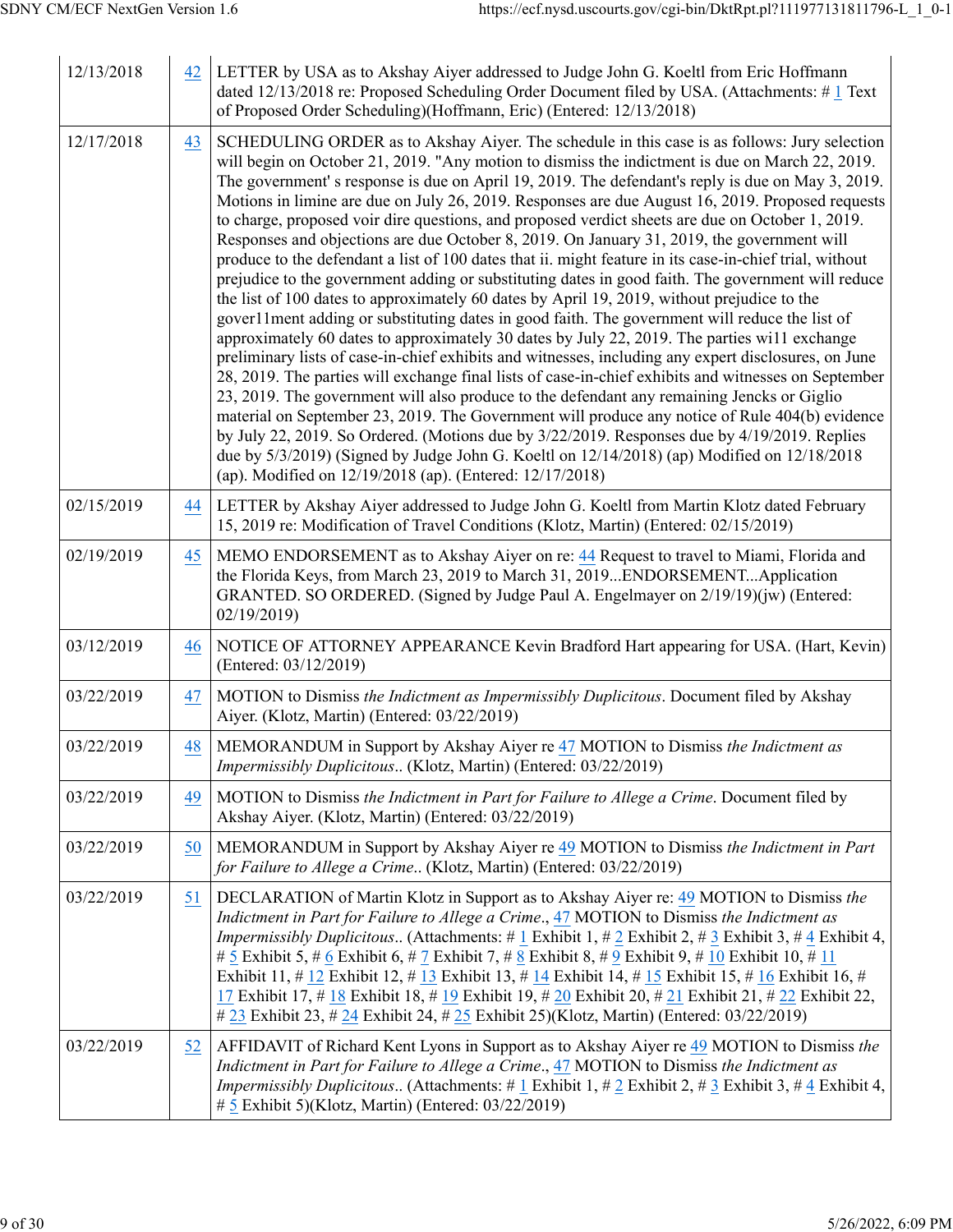| 03/22/2019 | 53 | AFFIDAVIT of Dennis W. Carlton in Support as to Akshay Aiyer re 49 MOTION to Dismiss the<br>Indictment in Part for Failure to Allege a Crime., 47 MOTION to Dismiss the Indictment as<br>Impermissibly Duplicitous (Klotz, Martin) (Entered: 03/22/2019)                                                                                                                                                                                                                                                                                                                                                                             |
|------------|----|--------------------------------------------------------------------------------------------------------------------------------------------------------------------------------------------------------------------------------------------------------------------------------------------------------------------------------------------------------------------------------------------------------------------------------------------------------------------------------------------------------------------------------------------------------------------------------------------------------------------------------------|
| 03/22/2019 | 54 | LETTER by Akshay Aiyer addressed to Judge John G. Koeltl from Martin Klotz dated March 22,<br>2019 re: Request for Oral Argument (Klotz, Martin) (Entered: 03/22/2019)                                                                                                                                                                                                                                                                                                                                                                                                                                                               |
| 04/19/2019 | 55 | MEMORANDUM in Opposition by USA as to Akshay Aiyer re 49 MOTION to Dismiss the<br>Indictment in Part for Failure to Allege a Crime., 47 MOTION to Dismiss the Indictment as<br>Impermissibly Duplicitous (Calle, Katherine) (Entered: 04/19/2019)                                                                                                                                                                                                                                                                                                                                                                                    |
| 04/23/2019 | 56 | MOTION for the Issuance of Rule 17(C) Subpoenas . Document filed by Akshay Aiyer. (Klotz,<br>Martin) (Entered: 04/23/2019)                                                                                                                                                                                                                                                                                                                                                                                                                                                                                                           |
| 04/23/2019 | 57 | MEMORANDUM in Support by Akshay Aiyer re 56 MOTION for the Issuance of Rule 17(C)<br>Subpoenas  (Attachments: # 1 Exhibit A- Proposed Subpoena to Barclays PLC, # 2 Exhibit B-<br>Proposed Subpoena to BNP Paribas S.A., # 3 Exhibit C- Proposed Subpoena to Citigroup<br>Inc.)(Klotz, Martin) (Entered: 04/23/2019)                                                                                                                                                                                                                                                                                                                 |
| 04/24/2019 | 58 | MEMO ENDORSEMENT as to Akshay Aiyer (1) granting 56 MOTION for the Issuance of Rule<br>17(C) Subpoenas. ENDORSEMENT: Application Granted. So Ordered. (Signed by Judge John G.<br>Koeltl on 4/24/2019) (lnl) (Entered: 04/24/2019)                                                                                                                                                                                                                                                                                                                                                                                                   |
| 05/03/2019 | 59 | REPLY MEMORANDUM OF LAW in Support as to Akshay Aiyer re: 49 MOTION to Dismiss<br>the Indictment in Part for Failure to Allege a Crime., 47 MOTION to Dismiss the Indictment as<br>Impermissibly Duplicitous. . (Klotz, Martin) (Entered: 05/03/2019)                                                                                                                                                                                                                                                                                                                                                                                |
| 05/16/2019 | 60 | LETTER by Akshay Aiyer addressed to Judge John G. Koeltl from Martin Klotz dated May 16,<br>2019 re: Modification of Travel Conditions (Klotz, Martin) (Entered: 05/16/2019)                                                                                                                                                                                                                                                                                                                                                                                                                                                         |
| 05/20/2019 | 61 | <b>FILING ERROR - DEFICIENT DOCKET ENTRY (SEE 61 Letter Motion) - LETTER</b><br>MOTION addressed to Judge John G. Koeltl from Michael S. Schachter dated May 20, 2019 re:<br>Trial Adjournment . Document filed by Akshay Aiyer. (Schachter, Michael) Modified on<br>5/23/2019 (db). (Entered: 05/20/2019)                                                                                                                                                                                                                                                                                                                           |
| 05/21/2019 | 62 | LETTER MOTION addressed to Judge John G. Koeltl from Michael S. Schachter dated May 20,<br>2019 re: Trial Adjournment . Document filed by Akshay Aiyer. (Attachments: #1 Exhibit)<br>(Schachter, Michael) (Entered: 05/21/2019)                                                                                                                                                                                                                                                                                                                                                                                                      |
| 05/28/2019 | 63 | MEMO ENDORSEMENT as to Akshay Aiyer (1) denying 62 LETTER MOTION addressed to<br>Judge John G. Koeltl from Michael S. Schachter dated May 20, 2019 re: Trial Adjournment.<br>ENDORSEMENT: The Trial date of 10/21/19 was set well in advance of that date on December<br>12, 2018. The defendant seeks to adjourn that date by almost three months. There is no basis to<br>adjourn that date based on this case and the Government does not agree to this adjournment.<br>Therefore, the request for an adjournment is denied at this time. So Ordered. (Signed by Judge<br>John G. Koeltl on 5/28/2019) (ap) (Entered: 05/28/2019) |
| 06/03/2019 | 64 | MEMO ENDORSEMENT as to Akshay Aiyer on re: 60 LETTER by Akshay Aiyer addressed to<br>Judge John G. Koeltl from Martin Klotz dated May 16, 2019 re: Modification of Travel<br>Conditions. ENDORSEMENT: Application granted. So Ordered. (Signed by Judge John G. Koeltl<br>on 6/3/2019) (ap) (Entered: 06/04/2019)                                                                                                                                                                                                                                                                                                                    |
| 06/03/2019 |    | Minute Entry for proceedings held before Judge John G. Koeltl: Oral Argument as to Akshay<br>Aiyer held on 6/3/2019. Deft pres w/atty Martin Klotz. Assistant Attorneys General Kevin Hart,<br>Eric Hoffman, Katherine Calle and David Chu. Reporter Karen Gorloski. Oral argument on motion<br>to dismiss. Bail cont'd. (jbo) (Entered: 06/04/2019)                                                                                                                                                                                                                                                                                 |
| 06/04/2019 | 65 | ORDER as to Akshay Aiyer: For the reasons explained at the hearing on June 3, 2019, the<br>defendant's motions to dismiss are denied. The Clerk of Court is directed to close docket numbers<br>47 and 49. (Signed by Judge John G. Koeltl on 6/4/2019) (ap) (Entered: 06/04/2019)                                                                                                                                                                                                                                                                                                                                                   |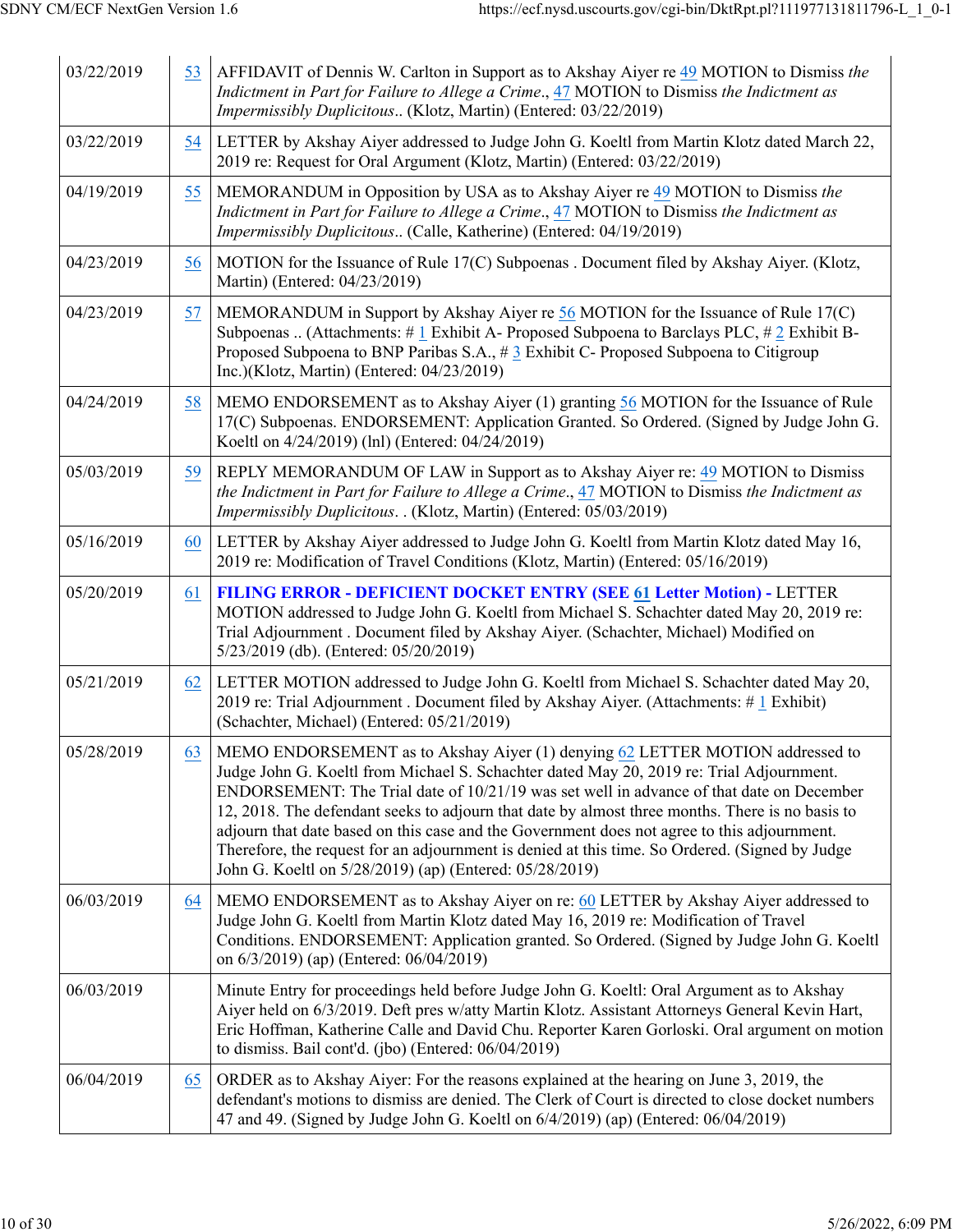| 06/11/2019 | 66 | TRANSCRIPT of Proceedings as to Akshay Aiyer re: Conference held on 6/3/19 before Judge<br>John G. Koeltl. Court Reporter/Transcriber: Karen Gorlaski, (212) 805-0300, Transcript may be<br>viewed at the court public terminal or purchased through the Court Reporter/Transcriber before the<br>deadline for Release of Transcript Restriction. After that date it may be obtained through PACER.<br>Redaction Request due 7/2/2019. Redacted Transcript Deadline set for 7/12/2019. Release of<br>Transcript Restriction set for 9/9/2019. (McGuirk, Kelly) (Entered: 06/11/2019)  |
|------------|----|---------------------------------------------------------------------------------------------------------------------------------------------------------------------------------------------------------------------------------------------------------------------------------------------------------------------------------------------------------------------------------------------------------------------------------------------------------------------------------------------------------------------------------------------------------------------------------------|
| 06/11/2019 | 67 | NOTICE OF FILING OF OFFICIAL TRANSCRIPT as to Akshay Aiyer. Notice is hereby given<br>that an official transcript of a Conference proceeding held on 6/3/19 has been filed by the court<br>reporter/transcriber in the above-captioned matter. The parties have seven (7) calendar days to file<br>with the court a Notice of Intent to Request Redaction of this transcript. If no such Notice is filed,<br>the transcript may be made remotely electronically available to the public without redaction after<br>90 calendar days (McGuirk, Kelly) (Entered: 06/11/2019)            |
| 06/14/2019 | 68 | MOTION for the Issuance of Rule 17(C) Subpoena . Document filed by Akshay Aiyer. (Klotz,<br>Martin) (Entered: 06/14/2019)                                                                                                                                                                                                                                                                                                                                                                                                                                                             |
| 06/14/2019 | 69 | MEMORANDUM in Support by Akshay Aiyer re 68 MOTION for the Issuance of Rule 17(C)<br>Subpoena  (Klotz, Martin) (Entered: 06/14/2019)                                                                                                                                                                                                                                                                                                                                                                                                                                                  |
| 06/14/2019 | 70 | DECLARATION of Martin Klotz in Support as to Akshay Aiyer re: 68 MOTION for the Issuance<br>of Rule 17(C) Subpoena  (Attachments: $\#$ 1 Exhibit A Proposed Subpoena to Nicholas Williams)<br>(Klotz, Martin) (Entered: 06/14/2019)                                                                                                                                                                                                                                                                                                                                                   |
| 06/25/2019 | 71 | MOTION to Compel the Identification of Reverse Proffer Exhibits. Document filed by Akshay<br>Aiyer. (Klotz, Martin) (Entered: 06/25/2019)                                                                                                                                                                                                                                                                                                                                                                                                                                             |
| 06/25/2019 | 72 | MEMORANDUM in Support by Akshay Aiyer re 71 MOTION to Compel the Identification of<br>Reverse Proffer Exhibits (Klotz, Martin) (Entered: 06/25/2019)                                                                                                                                                                                                                                                                                                                                                                                                                                  |
| 06/25/2019 | 73 | DECLARATION of Martin Klotz in Support as to Akshay Aiyer re: 71 MOTION to Compel the<br><i>Identification of Reverse Proffer Exhibits</i> (Attachments: # $1$ Exhibit 1, # 2 Exhibit 2, # 3 Exhibit<br>3, #4 Exhibit 4)(Klotz, Martin) (Entered: 06/25/2019)                                                                                                                                                                                                                                                                                                                         |
| 06/28/2019 | 74 | MEMORANDUM in Opposition by USA as to Akshay Aiyer re 68 MOTION for the Issuance of<br>Rule 17(C) Subpoena  (Hart, Kevin) (Entered: 06/28/2019)                                                                                                                                                                                                                                                                                                                                                                                                                                       |
| 07/01/2019 | 75 | LETTER RESPONSE in Support of Motion by Akshay Aiyer addressed to Judge John G. Koeltl<br>from Martin Klotz dated July 1, 2019 re: 68 MOTION for the Issuance of Rule 17(C) Subpoena.<br>(Attachments: #1 Exhibit 1)(Klotz, Martin) (Entered: 07/01/2019)                                                                                                                                                                                                                                                                                                                             |
| 07/02/2019 | 76 | TRANSCRIPT of Proceedings as to Akshay Aiyer re: Conference held on 6/3/19 before Judge<br>John G. Koeltl. Court Reporter/Transcriber: Karen Gorlaski, (212) 805-0300, Transcript may be<br>viewed at the court public terminal or purchased through the Court Reporter/Transcriber before the<br>deadline for Release of Transcript Restriction. After that date it may be obtained through PACER.<br>Redaction Request due 7/23/2019. Redacted Transcript Deadline set for 8/2/2019. Release of<br>Transcript Restriction set for 9/30/2019. (McGuirk, Kelly) (Entered: 07/02/2019) |
| 07/02/2019 | 77 | NOTICE OF FILING OF OFFICIAL TRANSCRIPT as to Akshay Aiyer. Notice is hereby given<br>that an official transcript of a Conference proceeding held on 6/3/19 has been filed by the court<br>reporter/transcriber in the above-captioned matter. The parties have seven (7) calendar days to file<br>with the court a Notice of Intent to Request Redaction of this transcript. If no such Notice is filed,<br>the transcript may be made remotely electronically available to the public without redaction after<br>90 calendar days (McGuirk, Kelly) (Entered: 07/02/2019)            |
| 07/02/2019 | 78 | NOTICE OF ATTORNEY APPEARANCE David Chu appearing for USA. (Chu, David) (Entered:<br>07/02/2019                                                                                                                                                                                                                                                                                                                                                                                                                                                                                       |
| 07/03/2019 | 79 | REPLY TO RESPONSE to Motion by USA as to Akshay Aiyer re 68 MOTION for the Issuance of<br>Rule 17(C) Subpoena  (Hoffmann, Eric) (Entered: 07/03/2019)                                                                                                                                                                                                                                                                                                                                                                                                                                 |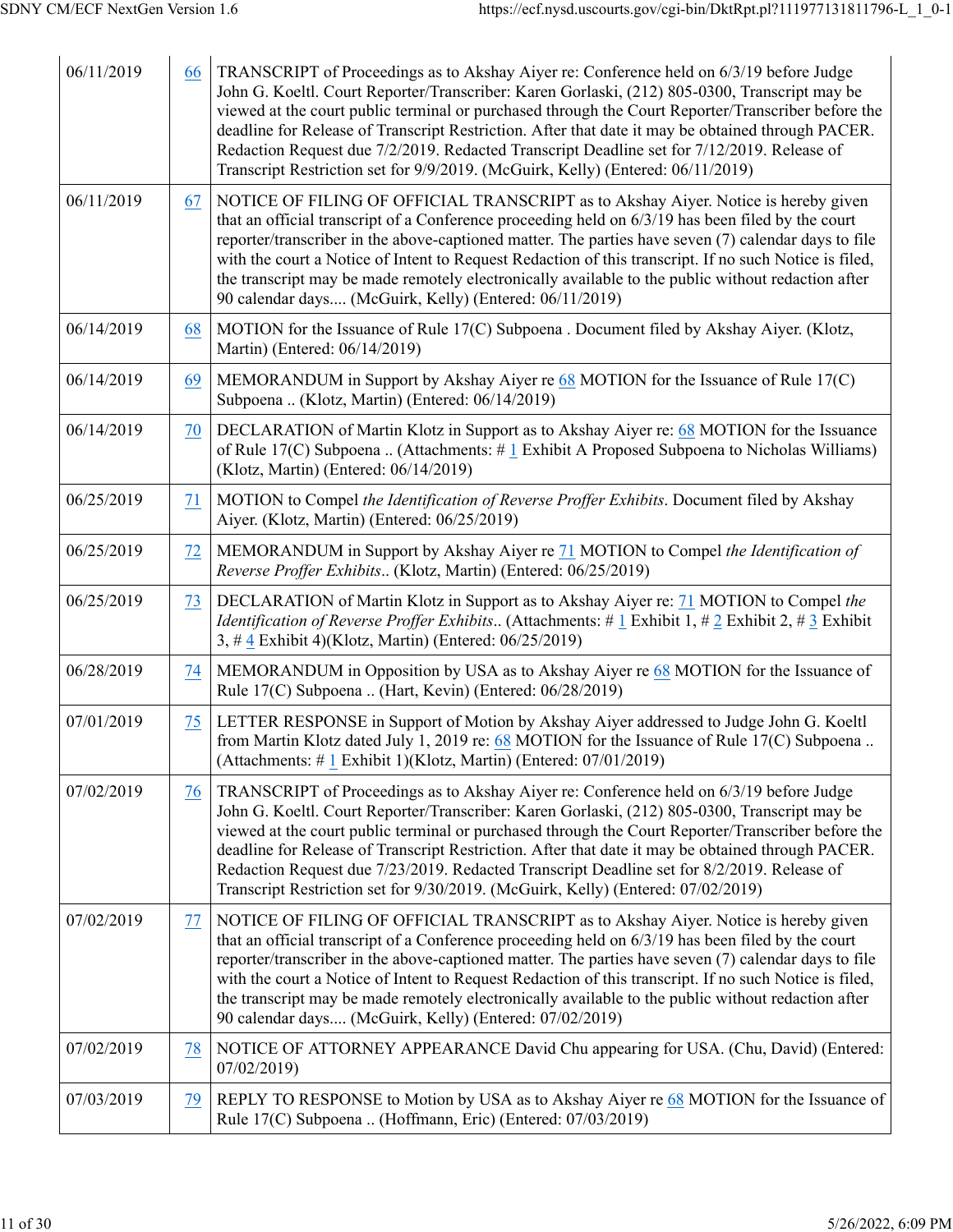| 07/09/2019 | 80 | NOTICE OF ATTORNEY APPEARANCE: Joseph Thompson Baio appearing for Akshay Aiyer.<br>Appearance Type: Retained. (Baio, Joseph) (Entered: 07/09/2019)                                                                                                                                                                                                                                                                                                                                                                                                                                                                              |
|------------|----|---------------------------------------------------------------------------------------------------------------------------------------------------------------------------------------------------------------------------------------------------------------------------------------------------------------------------------------------------------------------------------------------------------------------------------------------------------------------------------------------------------------------------------------------------------------------------------------------------------------------------------|
| 07/09/2019 | 81 | MEMORANDUM in Opposition by USA as to Akshay Aiyer re 71 MOTION to Compel the<br>Identification of Reverse Proffer Exhibits (Hoffmann, Eric) (Entered: 07/09/2019)                                                                                                                                                                                                                                                                                                                                                                                                                                                              |
| 07/15/2019 | 82 | <b>FILING ERROR - WRONG EVENT TYPE SELECTED FROM MENU - MOTION for</b><br>Jeffrey D. Martino to Withdraw as Attorney . Document filed by USA as to Akshay Aiyer.<br>(Martino, Jeffrey) Modified on 7/15/2019 (ka). (Entered: 07/15/2019)                                                                                                                                                                                                                                                                                                                                                                                        |
| 07/15/2019 |    | <b>NOTICE TO ATTORNEY TO RE-FILE DOCUMENT - EVENT TYPE ERROR as to</b><br>Akshay Aiyer: Notice to Attorney Martino, Jeffrey to RE-FILE Document 82 MOTION for<br>Jeffrey D. Martino to Withdraw as Attorney. Use the event type Letter Motion found under<br>the event list Motions. (ka) (Entered: 07/15/2019)                                                                                                                                                                                                                                                                                                                 |
| 07/16/2019 | 83 | LETTER MOTION addressed to Judge John G. Koeltl from Jeffrey D. Martino dated 07/16/2019<br>re: Request to Withdraw as an Attorney of Record . Document filed by USA as to Akshay Aiyer.<br>(Martino, Jeffrey) (Entered: 07/16/2019)                                                                                                                                                                                                                                                                                                                                                                                            |
| 07/16/2019 | 84 | LETTER RESPONSE in Support of Motion by Akshay Aiyer addressed to Judge John G. Koeltl<br>from Martin Klotz dated July 16, 2019 re: 71 MOTION to Compel the Identification of Reverse<br>Proffer Exhibits (Klotz, Martin) (Entered: 07/16/2019)                                                                                                                                                                                                                                                                                                                                                                                 |
| 07/17/2019 | 85 | LETTER MOTION addressed to Judge John G. Koeltl from Kevin B. Hart dated 07/17/2019 re:<br>Request to Withdraw Attorneys of Record. . Document filed by USA as to Akshay Aiyer. (Hart,<br>Kevin) (Entered: 07/17/2019)                                                                                                                                                                                                                                                                                                                                                                                                          |
| 07/17/2019 | 86 | MEMO ENDORSEMENT granting 83 LETTER MOTION filed by USA as to Akshay Aiyer<br>addressed to Judge John G. Koeltl from Jeffrey D. Martino dated 07/16/2019 re: Request to<br>Withdraw as an Attorney of Record. Pursuant to Local Rule 1.4, I respectfully request to withdraw<br>as an attorney of record from the Department of Justice in the above-referenced case, and to<br>remove my name from the docket and ECF notifications. I will no longer represent the United<br>States in this matter. ENDORSEMENT: APPLICATION GRANTED. SO ORDERED: (Signed by<br>Judge John G. Koeltl on 7/17/2019) (bw) (Entered: 07/17/2019) |
| 07/17/2019 |    | Attorney update in case as to Akshay Aiyer. Attorney Jeffrey Daniel Martino terminated. No<br>longer represent the United States. (bw) (Entered: 07/17/2019)                                                                                                                                                                                                                                                                                                                                                                                                                                                                    |
| 07/17/2019 | 87 | TRANSCRIPT of Proceedings as to Akshay Aiyer re: Conference held on 6/3/19 CORRECTED<br>before Judge John G. Koeltl. Court Reporter/Transcriber: Karen Gorlaski, (212) 805-0300,<br>Transcript may be viewed at the court public terminal or purchased through the Court<br>Reporter/Transcriber before the deadline for Release of Transcript Restriction. After that date it<br>may be obtained through PACER. Redaction Request due 8/7/2019. Redacted Transcript Deadline<br>set for 8/19/2019. Release of Transcript Restriction set for 10/15/2019. (McGuirk, Kelly) (Entered:<br>07/17/2019)                             |
| 07/17/2019 | 88 | NOTICE OF FILING OF OFFICIAL TRANSCRIPT as to Akshay Aiyer. Notice is hereby given<br>that an official transcript of a Conference proceeding held on 6/3/19 CORRECTED has been filed<br>by the court reporter/transcriber in the above-captioned matter. The parties have seven (7) calendar<br>days to file with the court a Notice of Intent to Request Redaction of this transcript. If no such<br>Notice is filed, the transcript may be made remotely electronically available to the public without<br>redaction after 90 calendar days (McGuirk, Kelly) (Entered: 07/17/2019)                                            |
| 07/17/2019 | 89 | MEMO ENDORSEMENT as to Akshay Aiyer (1) granting 85 LETTER MOTION addressed to<br>Judge John G. Koeltl from Kevin B. Hart dated 07/17/2019 re: Request to Withdraw Attorneys of<br>Record. ENDORSEMENT: Application Granted. So Ordered. (Signed by Judge John G. Koeltl on<br>7/17/2019) (lnl) (Entered: 07/18/2019)                                                                                                                                                                                                                                                                                                           |
| 07/17/2019 |    | Attorney update in case as to Akshay Aiyer. Attorney Grace Pyun and Benjamin Douglas Victor<br>Sirota terminated. (lnl) (Entered: 07/18/2019)                                                                                                                                                                                                                                                                                                                                                                                                                                                                                   |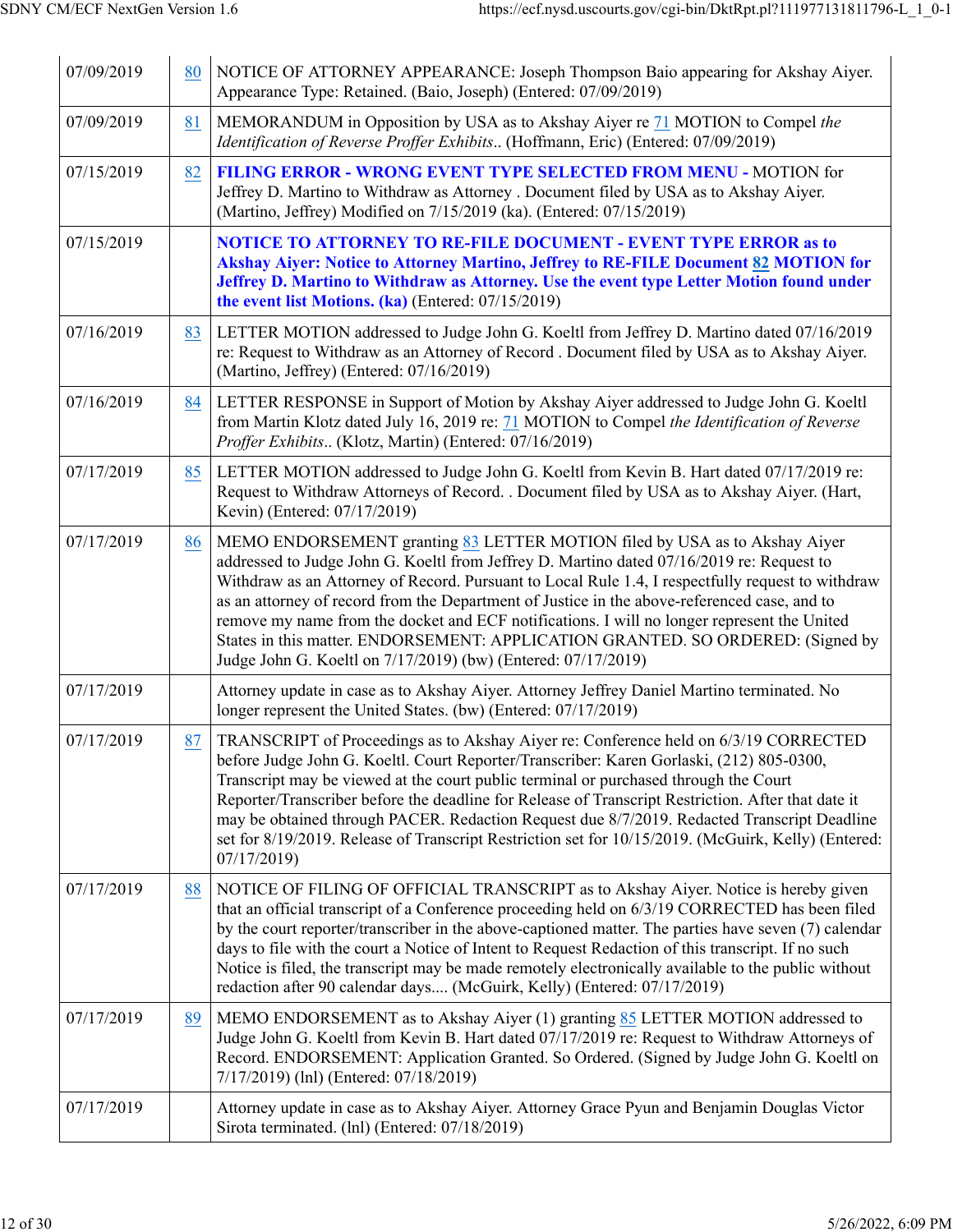| 07/26/2019 | 90  | MOTION in Limine Exclude Expert Testimony, or, in the Alternative, to Compel. Document filed<br>by Akshay Aiyer. (Klotz, Martin) (Entered: 07/26/2019)                                                                                                                                                                                                                                                                |
|------------|-----|-----------------------------------------------------------------------------------------------------------------------------------------------------------------------------------------------------------------------------------------------------------------------------------------------------------------------------------------------------------------------------------------------------------------------|
| 07/26/2019 | 91  | MOTION in Limine <i>Combined</i> . Document filed by USA as to Akshay Aiyer. (Attachments: $\# 1$<br>Text of Proposed Order)(Chu, David) (Entered: 07/26/2019)                                                                                                                                                                                                                                                        |
| 07/26/2019 | 92  | MEMORANDUM in Support by Akshay Aiyer re 90 MOTION in Limine Exclude Expert<br>Testimony, or, in the Alternative, to Compel (Attachments: $\# 1$ Exhibit 1, $\# 2$ Exhibit 2)(Klotz,<br>Martin) (Entered: 07/26/2019)                                                                                                                                                                                                 |
| 07/26/2019 | 93  | MEMORANDUM in Support by USA as to Akshay Aiyer re 91 MOTION in Limine Combined<br>(Attachments: # 1 Exhibit A, # 2 Exhibit B, # 3 Exhibit C, # 4 Exhibit D, # 5 Exhibit E, # 6 Exhibit<br>F, # 7 Exhibit G, # 8 Exhibit H, # 9 Exhibit I)(Chu, David) (Entered: $07/26/2019$ )                                                                                                                                       |
| 07/26/2019 | 94  | MOTION in Limine to Exclude Evidence or Argument related to Bank Compliance Policies or<br>Defendant's Termination. Document filed by Akshay Aiyer. (Klotz, Martin) (Entered: 07/26/2019)                                                                                                                                                                                                                             |
| 07/26/2019 | 95  | MEMORANDUM in Support by Akshay Aiyer re 94 MOTION in Limine to Exclude Evidence or<br>Argument related to Bank Compliance Policies or Defendant's Termination (Attachments: $#1$<br>Exhibit 1, # 2 Exhibit 2, # 3 Exhibit 3, # 4 Exhibit 4, # 5 Exhibit 5, # 6 Exhibit 6, # 7 Exhibit 7, # 8<br>Exhibit 8, # 9 Exhibit 9, # 10 Exhibit 10, # 11 Exhibit 11, # 12 Exhibit 12)(Klotz, Martin) (Entered:<br>07/26/2019) |
| 07/26/2019 | 96  | MOTION in Limine to Exclude Evidence or Argument concerning "Spoofing" or Cancelled<br>Trades. Document filed by Akshay Aiyer. (Klotz, Martin) (Entered: 07/26/2019)                                                                                                                                                                                                                                                  |
| 07/26/2019 | 97  | MEMORANDUM in Support by Akshay Aiyer re 96 MOTION in Limine to Exclude Evidence or<br>Argument concerning "Spoofing" or Cancelled Trades (Klotz, Martin) (Entered: 07/26/2019)                                                                                                                                                                                                                                       |
| 07/26/2019 | 98  | MOTION in Limine to Exclude Evidence of Coordinated Interdealer Trading and Coordinated<br>Ruble Trade. Document filed by Akshay Aiyer. (Klotz, Martin) (Entered: 07/26/2019)                                                                                                                                                                                                                                         |
| 07/26/2019 | 99  | MEMORANDUM in Support by Akshay Aiyer re 98 MOTION in Limine to Exclude Evidence of<br>Coordinated Interdealer Trading and Coordinated Ruble Trade (Klotz, Martin) (Entered:<br>07/26/2019)                                                                                                                                                                                                                           |
| 08/16/2019 | 100 | REPLY MEMORANDUM OF LAW in Opposition by USA as to Akshay Aiyer re: 94 MOTION<br>in Limine to Exclude Evidence or Argument related to Bank Compliance Policies or<br>Defendant's Termination. . (Chu, David) (Entered: 08/16/2019)                                                                                                                                                                                    |
| 08/16/2019 | 101 | REPLY MEMORANDUM OF LAW in Opposition by USA as to Akshay Aiyer re: 90 MOTION<br>in Limine Exclude Expert Testimony, or, in the Alternative, to Compel. . (Attachments: $\# 1$<br>Affidavit Ex. A Affidavit of Kevin Hart)(Chu, David) (Entered: 08/16/2019)                                                                                                                                                          |
| 08/16/2019 | 102 | MEMORANDUM in Opposition by USA as to Akshay Aiyer re 98 MOTION in Limine to<br>Exclude Evidence of Coordinated Interdealer Trading and Coordinated Ruble Trade (Calle,<br>Katherine) (Entered: 08/16/2019)                                                                                                                                                                                                           |
| 08/16/2019 | 103 | MEMORANDUM in Opposition by USA as to Akshay Aiyer re 96 MOTION in Limine to<br>Exclude Evidence or Argument concerning "Spoofing" or Cancelled Trades (Attachments: # 1<br>Exhibit A)(Calle, Katherine) (Entered: 08/16/2019)                                                                                                                                                                                        |
| 08/16/2019 | 104 | MEMORANDUM in Opposition by Akshay Aiyer re 91 MOTION in Limine Combined Re: MIL<br>No. 1 to Admit Evidence of Motive (Klotz, Martin) (Entered: 08/16/2019)                                                                                                                                                                                                                                                           |
| 08/16/2019 | 105 | MEMORANDUM in Opposition by Akshay Aiyer re 91 MOTION in Limine Combined Re: MIL<br>No. 2 to Admit Lay Opinion Testimony (Klotz, Martin) (Entered: 08/16/2019)                                                                                                                                                                                                                                                        |
| 08/16/2019 | 106 | MEMORANDUM in Opposition by Akshay Aiyer re 91 MOTION in Limine Combined Re: MIL<br>No. 3 to Exclude Evidence and Argument Related to Punishment (Attachments: $\#$ 1 Exhibit<br>1)(Klotz, Martin) (Entered: 08/16/2019)                                                                                                                                                                                              |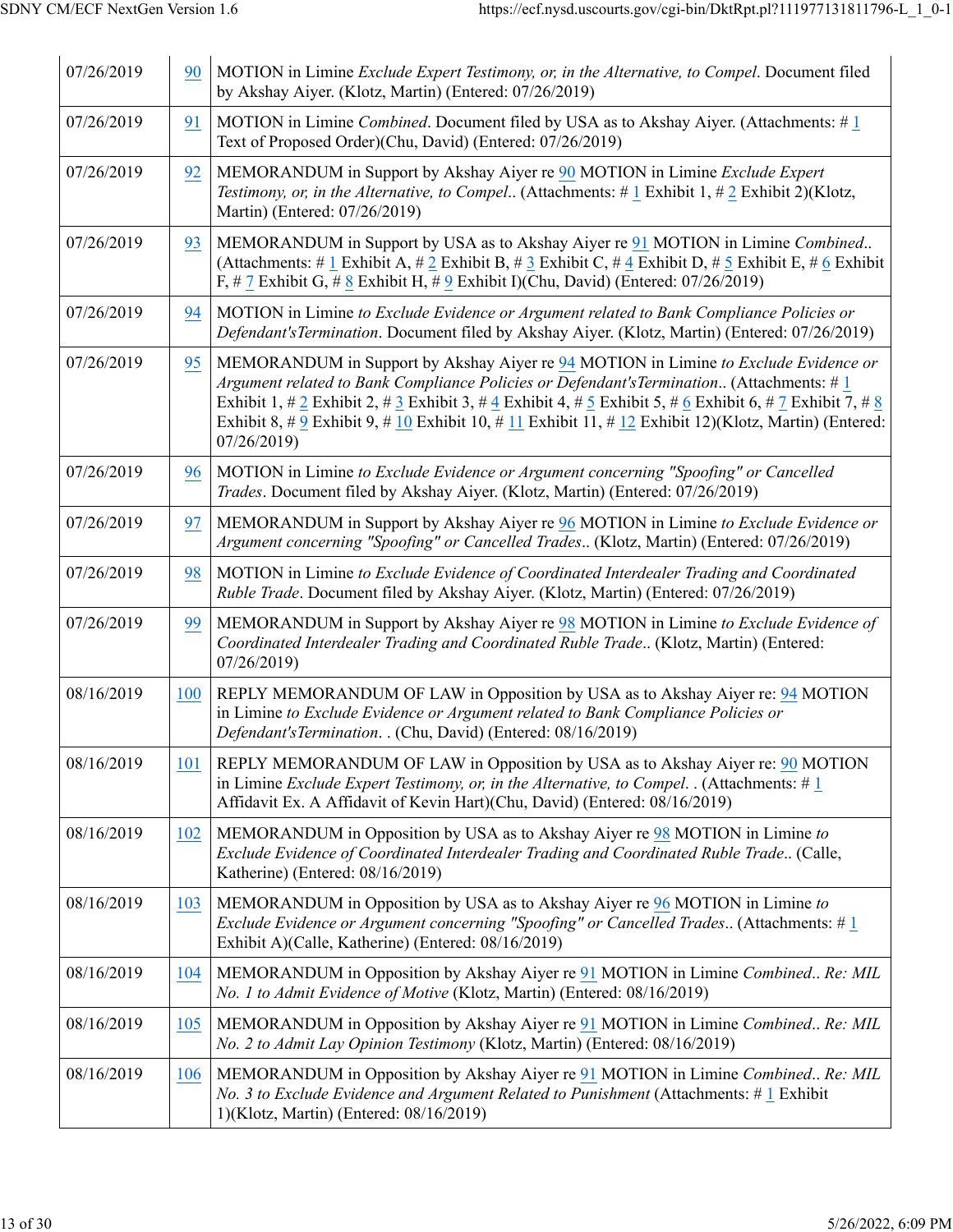| 08/16/2019 | 107        | MEMORANDUM in Opposition by Akshay Aiyer re 91 MOTION in Limine Combined Re: MIL<br>Nos. 4-7 (Klotz, Martin) (Entered: 08/16/2019)                                                                                                                                                                                                                                                                                                                                                                                                                                                            |
|------------|------------|-----------------------------------------------------------------------------------------------------------------------------------------------------------------------------------------------------------------------------------------------------------------------------------------------------------------------------------------------------------------------------------------------------------------------------------------------------------------------------------------------------------------------------------------------------------------------------------------------|
| 08/16/2019 | 108        | MEMORANDUM in Opposition by Akshay Aiyer re 91 MOTION in Limine Combined Re: MIL<br>No. 8 to Exclude Hearsay Trader Communications (Klotz, Martin) (Entered: 08/16/2019)                                                                                                                                                                                                                                                                                                                                                                                                                      |
| 08/16/2019 | 109        | MEMORANDUM in Opposition by Akshay Aiyer re 91 MOTION in Limine Combined Re: MIL<br>No. 9 to Exclude Expert Testimony that Transmits Hearsay or Improperly Interprets Trader<br><i>Communications</i> (Attachments: # 1 Exhibit 1, # 2 Exhibit 2)(Klotz, Martin) (Entered: $08/16/2019$ )                                                                                                                                                                                                                                                                                                     |
| 08/27/2019 | 110        | LETTER by USA as to Akshay Aiyer addressed to Judge John G. Koeltl from Kevin B. Hart dated<br>8/27/2019 re: Expert Disclosure Document filed by USA. (Attachments: #1 Exhibit)(Hart, Kevin)<br>(Entered: 08/27/2019)                                                                                                                                                                                                                                                                                                                                                                         |
| 08/28/2019 | 111        | LETTER by Akshay Aiyer addressed to Judge John G. Koeltl from Martin Klotz dated August 28,<br>2019 re: Response to the United States letter dated August 27, 2019 (ECF No. 110) (Klotz, Martin)<br>(Entered: 08/28/2019)                                                                                                                                                                                                                                                                                                                                                                     |
| 08/30/2019 | 112        | LETTER by Akshay Aiyer addressed to Judge John G. Koeltl from Martin Klotz dated August 30,<br>2019 re: Request for Oral Argument on Motions in Limine (Klotz, Martin) (Entered: 08/30/2019)                                                                                                                                                                                                                                                                                                                                                                                                  |
| 09/13/2019 | 113        | LETTER by Akshay Aiyer addressed to Judge John G. Koeltl from Martin Klotz dated September<br>13, 2019 re: Seeking Leave to File Proposed Motion in Limine (Attachments: #1 Notice of<br>Proposed Motion in Limine to Exclude Certain Counterparty Witness Testimony, $#2$<br>Memorandum in Support of Proposed Motion in Limine, $\# 3$ Exhibits to Memorandum in Support<br>of Proposed Motion in Limine)(Klotz, Martin) (Entered: 09/13/2019)                                                                                                                                              |
| 09/17/2019 | 114        | LETTER by Akshay Aiyer addressed to Judge John G. Koeltl from Martin Klotz dated September<br>17, 2019 re: Request to Restrict Access to 302 Forms (Klotz, Martin) (Entered: 09/17/2019)                                                                                                                                                                                                                                                                                                                                                                                                      |
| 09/17/2019 | 115        | LETTER by USA as to Akshay Aiyer addressed to Judge John G. Koeltl from Kevin Hart dated<br>09/17/19 re: Defendant's request for leave to file an additional motion in limine Document filed by<br>USA. (Hart, Kevin) (Entered: 09/17/2019)                                                                                                                                                                                                                                                                                                                                                   |
| 09/19/2019 | <b>116</b> | ORDER as to Akshay Aiyer: The Government should respond to the substance of the defendant's<br>motion in limine (0kt. No. 113-1) by September 23, 2019. SO ORDERED. (Responses due by<br>9/23/2019) (Signed by Judge John G. Koeltl on 9/19/2019) (lnl) (Entered: 09/19/2019)                                                                                                                                                                                                                                                                                                                 |
| 09/23/2019 | 117        | MEMORANDUM OF LAW in Opposition by USA as to Akshay Aiyer re: 113 Letter, filed by<br>Akshay Aiyer . (Calle, Katherine) (Entered: 09/23/2019)                                                                                                                                                                                                                                                                                                                                                                                                                                                 |
| 09/25/2019 | 118        | ORDER as to Akshay Aiyer: The motions in limine were decided on the record at the conference<br>held on September 24, 2019. The final pre-trial conference will be held on October 15, 2019 at<br>4:30 PM. SO ORDERED. (Final Pretrial Conference set for 10/15/2019 at 04:30 PM before Judge<br>John G. Koeltl) (Signed by Judge John G. Koeltl on 9/24/2019) (lnl) (Entered: 09/25/2019)                                                                                                                                                                                                    |
| 10/01/2019 | 119        | TRANSCRIPT of Proceedings as to Akshay Aiyer re: Conference held on 9/24/19 before Judge<br>John G. Koeltl. Court Reporter/Transcriber: Kristen Carannante, (212) 805-0300, Transcript may<br>be viewed at the court public terminal or purchased through the Court Reporter/Transcriber before<br>the deadline for Release of Transcript Restriction. After that date it may be obtained through<br>PACER. Redaction Request due 10/22/2019. Redacted Transcript Deadline set for 11/1/2019.<br>Release of Transcript Restriction set for 12/30/2019. (McGuirk, Kelly) (Entered: 10/01/2019) |
| 10/01/2019 | 120        | NOTICE OF FILING OF OFFICIAL TRANSCRIPT as to Akshay Aiyer. Notice is hereby given<br>that an official transcript of a Conference proceeding held on 9/24/19 has been filed by the court<br>reporter/transcriber in the above-captioned matter. The parties have seven (7) calendar days to file<br>with the court a Notice of Intent to Request Redaction of this transcript. If no such Notice is filed,<br>the transcript may be made remotely electronically available to the public without redaction after<br>90 calendar days (McGuirk, Kelly) (Entered: 10/01/2019)                   |
| 10/01/2019 | 121        | Proposed Voir Dire Questions by USA as to Akshay Aiyer. (Hart, Kevin) (Entered: 10/01/2019)                                                                                                                                                                                                                                                                                                                                                                                                                                                                                                   |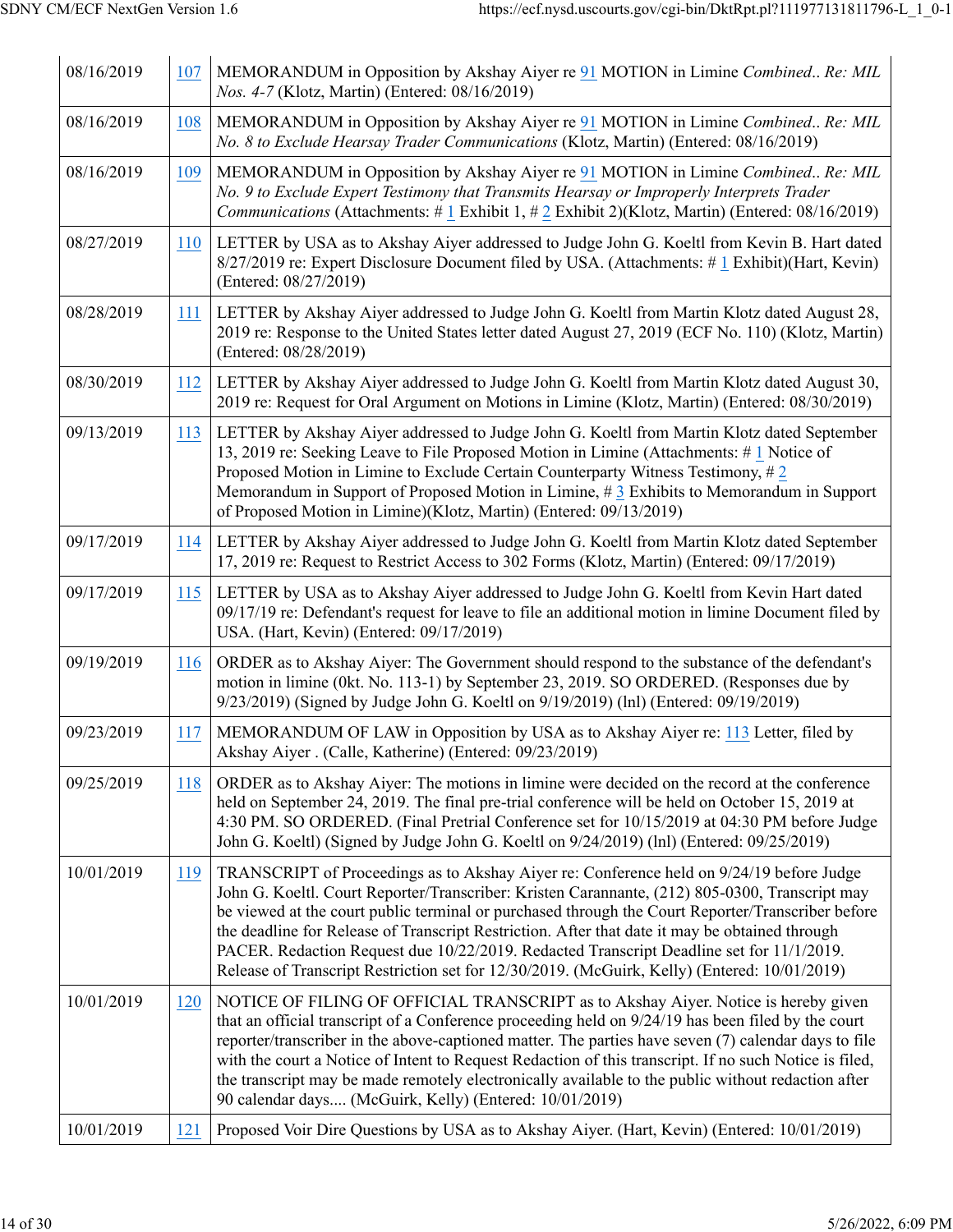| 10/01/2019 | 122 | Proposed Jury Instructions by USA as to Akshay Aiyer. (Attachments: #1 Proposed Verdict Sheet)<br>(Calle, Katherine) (Entered: 10/01/2019)                                                                                                                                                                                                                                                                                                                                                                                                                                  |
|------------|-----|-----------------------------------------------------------------------------------------------------------------------------------------------------------------------------------------------------------------------------------------------------------------------------------------------------------------------------------------------------------------------------------------------------------------------------------------------------------------------------------------------------------------------------------------------------------------------------|
| 10/01/2019 | 123 | Proposed Jury Instructions by Akshay Aiyer. (Klotz, Martin) (Entered: 10/01/2019)                                                                                                                                                                                                                                                                                                                                                                                                                                                                                           |
| 10/01/2019 | 124 | PROPOSED EXAMINATION OF JURORS by Akshay Aiyer. (Klotz, Martin) (Entered:<br>10/01/2019)                                                                                                                                                                                                                                                                                                                                                                                                                                                                                    |
| 10/01/2019 | 125 | NOTICE of Filing of Proposed Verdict Sheet as to Akshay Aiyer (Klotz, Martin) Modified on<br>10/2/2019 (ka). Modified on 10/3/2019 (ka). (Entered: 10/01/2019)                                                                                                                                                                                                                                                                                                                                                                                                              |
| 10/03/2019 | 126 | LETTER by Akshay Aiyer addressed to Judge John G. Koeltl from Martin Klotz dated October 3,<br>2019 re: Proposed Amendment to Agreed-Upon Protective Order (ECF No. 13) (Attachments: #1<br>Proposed Amended Protective Order, #2 Redline Documenting Changes to Proposed Amended<br>Protective Order)(Klotz, Martin) (Entered: 10/03/2019)                                                                                                                                                                                                                                 |
| 10/04/2019 | 127 | LETTER MOTION addressed to Judge John G. Koeltl from Martin Klotz dated October 4, 2019<br>re: Extension of Time . Document filed by Akshay Aiyer. (Klotz, Martin) (Entered: 10/04/2019)                                                                                                                                                                                                                                                                                                                                                                                    |
| 10/04/2019 | 128 | AGREED-UPON PROTECTIVE ORDER (AMENDED) as to Akshay Aiyerregarding<br>procedures to be followed that shall govern the handling of confidential material (Signed by<br>Judge John G. Koeltl on 10/4/2019) (ap) (Entered: 10/04/2019)                                                                                                                                                                                                                                                                                                                                         |
| 10/07/2019 | 129 | MEMO ENDORSEMENT as to Akshay Aiyer (1) granting 127 LETTER MOTION addressed to<br>Judge John G. Koeltl from Martin Klotz dated October 4, 2019 re: Extension of Time.<br>ENDORSEMENT: APPLICATION GRANTED. (Signed by Judge John G. Koeltl on 10/7/2019)<br>(ap) (Entered: 10/08/2019)                                                                                                                                                                                                                                                                                     |
| 10/07/2019 |     | Set/Reset Deadlines as to Akshay Aiyer: Responses due by 10/10/2019. (ap) (Entered: 10/08/2019)                                                                                                                                                                                                                                                                                                                                                                                                                                                                             |
| 10/10/2019 | 130 | LETTER by USA as to Akshay Aiyer addressed to Judge John G. Koeltl from Kevin B. Hart dated<br>10/10/2019 re: Opposition to Defendant's Proposed Jury Instructions Document filed by USA.<br>(Hart, Kevin) (Entered: 10/10/2019)                                                                                                                                                                                                                                                                                                                                            |
| 10/10/2019 | 131 | LETTER by USA as to Akshay Aiyer addressed to Judge John G. Koeltl from Katherine J. Calle<br>dated 10/10/2019 re: Opposition to Defendant's Proposed Jury Instructions Document filed by<br>USA. (Calle, Katherine) (Entered: 10/10/2019)                                                                                                                                                                                                                                                                                                                                  |
| 10/10/2019 | 132 | LETTER by USA as to Akshay Aiyer addressed to Judge John G. Koeltl from Kevin B. Hart dated<br>10/10/2019 re: Opposition to Defendant's Proposed Examination of Jurors (refiling of ECF No.<br>130 with correct docket text) Document filed by USA. (Hart, Kevin) (Entered: 10/10/2019)                                                                                                                                                                                                                                                                                     |
| 10/10/2019 | 133 | RESPONSE by Akshay Aiyer re: 122 Proposed Jury Instructions filed by USA . (Klotz, Martin)<br>(Entered: 10/10/2019)                                                                                                                                                                                                                                                                                                                                                                                                                                                         |
| 10/10/2019 | 134 | RESPONSE by Akshay Aiyer re: 121 Proposed Voir Dire Questions filed by USA. (Klotz, Martin)<br>(Entered: 10/10/2019)                                                                                                                                                                                                                                                                                                                                                                                                                                                        |
| 10/16/2019 | 135 | LETTER by USA as to Akshay Aiyer addressed to Judge John G. Koeltl from Kevin Hart dated<br>10/16/2019 re: Rule 26.2 Material Document filed by USA. (Chu, David) (Entered: 10/16/2019)                                                                                                                                                                                                                                                                                                                                                                                     |
| 10/17/2019 | 136 | ORDER as to Akshay Aiyer: The Court is currently engaged in a criminal trial. which is expected<br>to proceed into the week of October 21, 2019. Trial in this matter is adjourned to Monday, October<br>28, 2019, at 9:00am. The final pretrial conference remains at Friday, October t:l, 2019, at 2:30pm.<br>SO ORDERED. (Jury Trial set for 10/28/2019 at 09:00 AM before Judge John G. Koeltl. Final<br>Pretrial Conference set for 10/18/2019 at 02:30 PM before Judge John G. Koeltl.) (Signed by<br>Judge John G. Koeltl on 10/17/2019) (lnl) (Entered: 10/17/2019) |
| 10/25/2019 | 137 | ORDER as to Akshay Aiyer. Jury selection and trial in this matter will commence on Wednesday,<br>October 30, 2019, at 9am, in Courtroom 23B. SO ORDERED. (Signed by Judge John G. Koeltl on<br>10/25/19)(jbo) (Entered: 10/25/2019)                                                                                                                                                                                                                                                                                                                                         |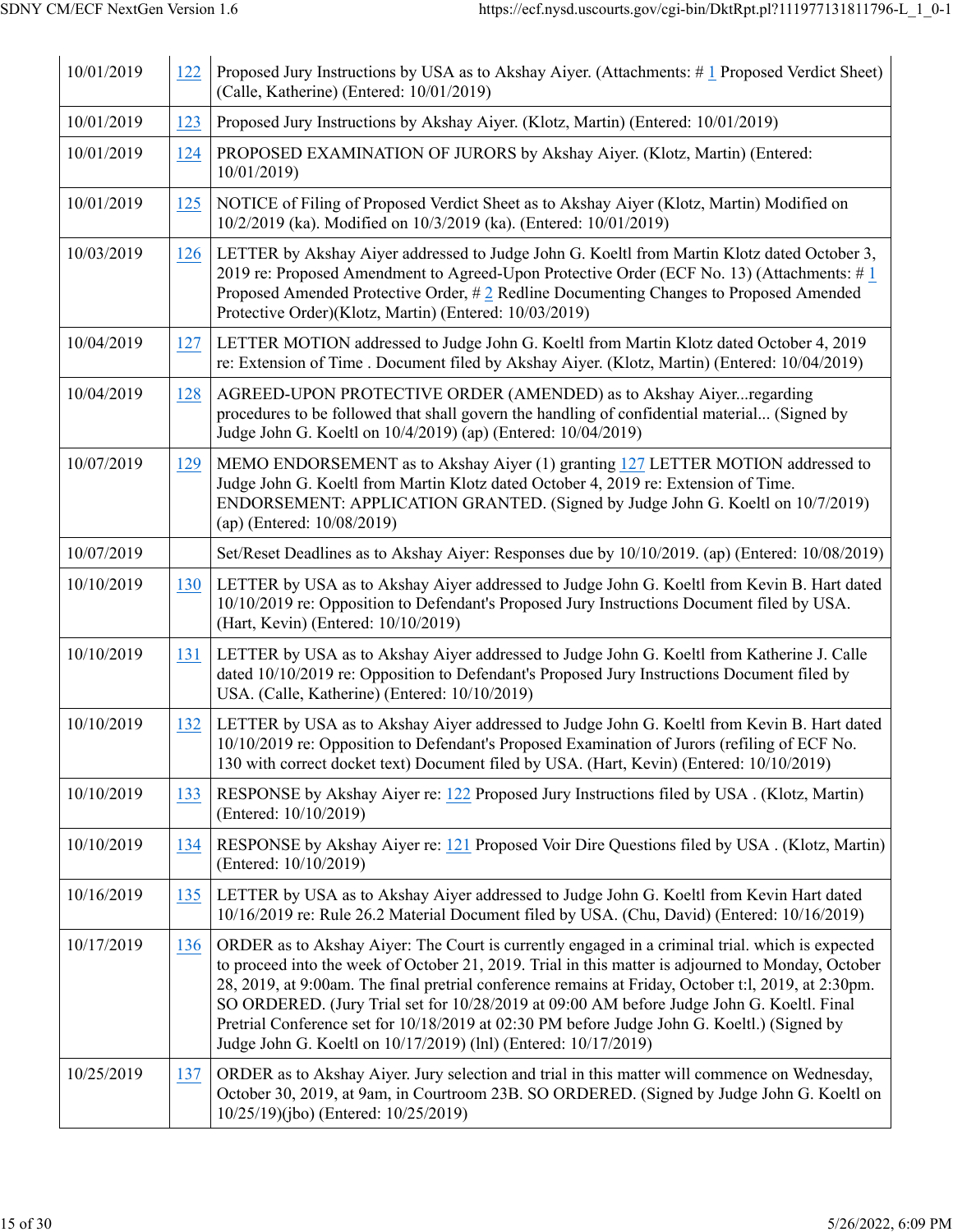| 10/25/2019 |     | Set/Reset Hearings as to Akshay Aiyer: Jury Trial set for 10/30/2019 at 09:00 AM before Judge<br>John G. Koeltl. (jbo) (Entered: 10/25/2019)                                                                                                                                                                                                                                                                                                                                                                                                                                              |
|------------|-----|-------------------------------------------------------------------------------------------------------------------------------------------------------------------------------------------------------------------------------------------------------------------------------------------------------------------------------------------------------------------------------------------------------------------------------------------------------------------------------------------------------------------------------------------------------------------------------------------|
| 10/28/2019 | 138 | TRANSCRIPT of Proceedings as to Akshay Aiyer re: Conference held on 10/18/19 before Judge<br>John G. Koeltl. Court Reporter/Transcriber: Martha Martin, (212) 805-0300, Transcript may be<br>viewed at the court public terminal or purchased through the Court Reporter/Transcriber before the<br>deadline for Release of Transcript Restriction. After that date it may be obtained through PACER.<br>Redaction Request due 11/18/2019. Redacted Transcript Deadline set for 11/29/2019. Release of<br>Transcript Restriction set for 1/27/2020. (McGuirk, Kelly) (Entered: 10/28/2019) |
| 10/28/2019 | 139 | NOTICE OF FILING OF OFFICIAL TRANSCRIPT as to Akshay Aiyer. Notice is hereby given<br>that an official transcript of a Conference proceeding held on $10/18/19$ has been filed by the court<br>reporter/transcriber in the above-captioned matter. The parties have seven (7) calendar days to file<br>with the court a Notice of Intent to Request Redaction of this transcript. If no such Notice is filed,<br>the transcript may be made remotely electronically available to the public without redaction after<br>90 calendar days (McGuirk, Kelly) (Entered: 10/28/2019)            |
| 10/30/2019 |     | Minute Entry for proceedings held before Judge John G. Koeltl: Voir Dire held on 10/30/2019 as to<br>Akshay Aiyer. Deft pres w/atty Martin Klotz. Assistant Attorneys General Kevin Hart, Eric<br>Hoffman, Katherine Calle and David Chu. Reporters Lisa Smith and Kristen Carannante. Trial<br>begins. Jury selection begins. (jbo) (Entered: 11/12/2019)                                                                                                                                                                                                                                |
| 10/31/2019 |     | Minute Entry for proceedings held before Judge John G. Koeltl: Jury Trial as to Akshay Aiyer held<br>on 10/31/2019. Trial cont'd. Jury selected and sworn. (jbo) (Entered: 11/12/2019)                                                                                                                                                                                                                                                                                                                                                                                                    |
| 11/01/2019 |     | Minute Entry for proceedings held before Judge John G. Koeltl: Jury Trial as to Akshay Aiyer held<br>on 11/1/2019. Trial cont'd. (jbo) (Entered: 11/12/2019)                                                                                                                                                                                                                                                                                                                                                                                                                              |
| 11/04/2019 |     | Minute Entry for proceedings held before Judge John G. Koeltl: Jury Trial as to Akshay Aiyer held<br>on 11/4/2019. Trial cont'd. (jbo) (Entered: 11/12/2019)                                                                                                                                                                                                                                                                                                                                                                                                                              |
| 11/05/2019 |     | Minute Entry for proceedings held before Judge John G. Koeltl: Jury Trial as to Akshay Aiyer held<br>on 11/5/2019. Trial cont'd. (jbo) (Entered: 11/12/2019)                                                                                                                                                                                                                                                                                                                                                                                                                              |
| 11/06/2019 |     | Minute Entry for proceedings held before Judge John G. Koeltl: Jury Trial as to Akshay Aiyer held<br>on 11/6/2019. Trial cont'd. (jbo) (Entered: 11/12/2019)                                                                                                                                                                                                                                                                                                                                                                                                                              |
| 11/07/2019 |     | Minute Entry for proceedings held before Judge John G. Koeltl: Jury Trial as to Akshay Aiyer held<br>on 11/7/2019. Trial cont'd. (jbo) (Entered: 11/12/2019)                                                                                                                                                                                                                                                                                                                                                                                                                              |
| 11/08/2019 |     | Minute Entry for proceedings held before Judge John G. Koeltl: Jury Trial as to Akshay Aiyer held<br>on 11/8/2019. Trial cont'd. (jbo) (Entered: 11/12/2019)                                                                                                                                                                                                                                                                                                                                                                                                                              |
| 11/12/2019 | 140 | FILING ERROR - ELECTRONIC FILING OF NON-ECF DOCUMENT - MEMORANDUM<br>OF LAW in Support by Akshay Aiyer re: Offer of Proof Concerning Proposed Expert Testimony of<br>Professor Richard Lyons. (Attachments: # 1 Exhibit A, # 2 Exhibit B, # 3 Exhibit C)(Klotz,<br>Martin) Modified on 11/13/2019 (ka). (Entered: 11/12/2019)                                                                                                                                                                                                                                                             |
| 11/12/2019 | 141 | <b>FILING ERROR - ELECTRONIC FILING OF NON-ECF DOCUMENT - MEMORANDUM</b><br>OF LAW in Support by Akshay Aiyer re: Offer of Proof Concerning Proposed Expert Testimony of<br><i>Professor Dennis Carlton.</i> (Attachments: # 1 Exhibit A, # 2 Exhibit B, # 3 Exhibit C)(Klotz,<br>Martin) Modified on 11/13/2019 (ka). (Entered: 11/12/2019)                                                                                                                                                                                                                                              |
| 11/12/2019 |     | Minute Entry for proceedings held before Judge John G. Koeltl: Jury Trial as to Akshay Aiyer held<br>on 11/12/2019. Trial continued. (bw) (Entered: 11/20/2019)                                                                                                                                                                                                                                                                                                                                                                                                                           |
| 11/13/2019 |     | <b>***NOTE TO ATTORNEY TO RE-FILE DOCUMENT - NON-ECF DOCUMENT ERROR.</b><br>Note to Attorney Klotz, Martin as to Akshay Aiyer: to MANUALLY RE-FILE Document<br>Document No. [140, 141] Offer of Proof Concerning Proposed Expert Testimony of Professor<br>Richard Lyons & Dennis Carlton. This document is not filed via ECF. (ka) (Entered:<br>11/13/2019)                                                                                                                                                                                                                              |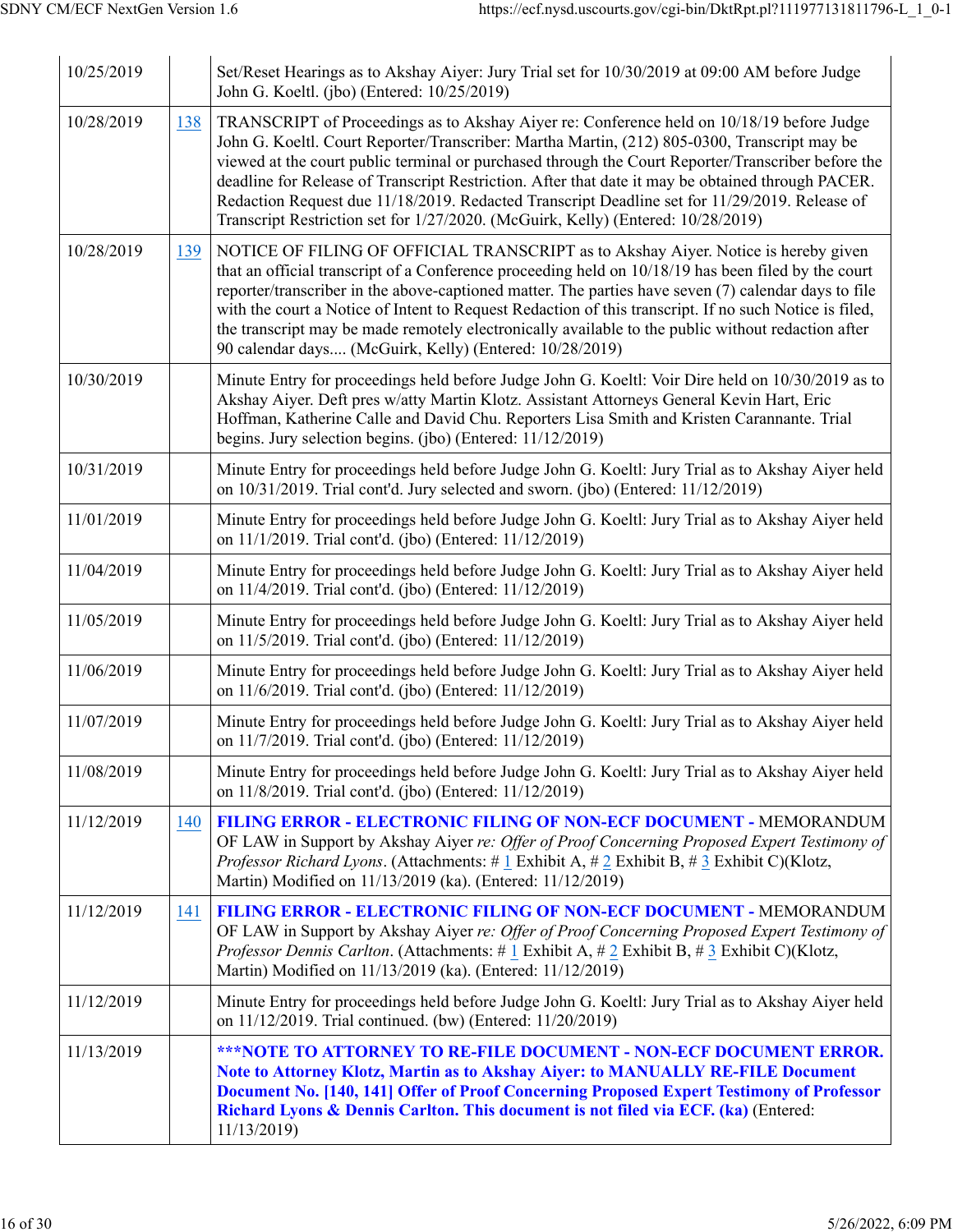| 11/13/2019 | 142 | MEMORANDUM OF LAW in Opposition by USA as to Akshay Aiyer re: 141 Memorandum of<br>Law in Support, filed by Akshay Aiyer, 140 Memorandum of Law in Support, filed by Akshay<br>Aiyer re Offer of Proof Concerning Expert Testimony. (Attachments: #1 Exhibit Ex. A Lyons<br>Offer of Proof Annotated, #2 Exhibit Ex. B Carlton Offer of Proof Annotated)(Chu, David)<br>(Entered: 11/13/2019) |
|------------|-----|-----------------------------------------------------------------------------------------------------------------------------------------------------------------------------------------------------------------------------------------------------------------------------------------------------------------------------------------------------------------------------------------------|
| 11/13/2019 |     | Minute Entry for proceedings held before Judge John G. Koeltl: Jury Trial as to Akshay Aiyer held<br>on 11/13/2019. Trial continued. (bw) (Entered: 11/20/2019)                                                                                                                                                                                                                               |
| 11/14/2019 |     | Minute Entry for proceedings held before Judge John G. Koeltl: Jury Trial as to Akshay Aiyer held<br>on 11/14/2019. Trial continued. (bw) (Entered: 11/20/2019)                                                                                                                                                                                                                               |
| 11/15/2019 | 143 | ENDORSED LETTER as to Akshay Aiyer addressed to Judge John G. Koeltl, from The<br>Government dated 11/14/2019 re: The Government writes to inform the Court that it does not<br>intend to call Nicholas Williams in its case. ENDORSEMENT: This letter should be filed. So<br>Ordered. (Signed by Judge John G. Koeltl on 11/14/2019) (ap) (Entered: 11/15/2019)                              |
| 11/15/2019 |     | Minute Entry for proceedings held before Judge John G. Koeltl: Jury Trial as to Akshay Aiyer held<br>on 11/15/2019. Trial continued. (bw) (Entered: 11/20/2019)                                                                                                                                                                                                                               |
| 11/17/2019 | 144 | SUPPLEMENTAL MEMORANDUM OF LAW by Akshay Aiyer re: 123 Proposed Jury<br>Instructions filed by Akshay Aiyer . (Klotz, Martin) (Entered: 11/17/2019)                                                                                                                                                                                                                                            |
| 11/17/2019 | 145 | LETTER by USA as to Akshay Aiyer addressed to Judge John G. Koeltl from Katherine Calle<br>dated 11/17/2019 re: ECF No. 144 - Defendant's Supplemental Submission Regarding Jury<br>Instructions Document filed by USA. (Calle, Katherine) (Entered: 11/17/2019)                                                                                                                              |
| 11/18/2019 | 146 | MOTION for an Order Granting Defendant's Rule 29 Motion . Document filed by Akshay Aiyer.<br>(Klotz, Martin) (Entered: 11/18/2019)                                                                                                                                                                                                                                                            |
| 11/18/2019 | 147 | MEMORANDUM in Support by Akshay Aiyer re 146 MOTION for an Order Granting<br>Defendant's Rule 29 Motion  (Klotz, Martin) (Entered: 11/18/2019)                                                                                                                                                                                                                                                |
| 11/18/2019 |     | Minute Entry for proceedings held before Judge John G. Koeltl: Jury Trial as to Akshay Aiyer held<br>on 11/18/2019. Trial continued. (bw) (Entered: 11/20/2019)                                                                                                                                                                                                                               |
| 11/19/2019 |     | Minute Entry for proceedings held before Judge John G. Koeltl: Jury Trial as to Akshay Aiyer held<br>on 11/19/2019. Trial continued. (bw) (Entered: 11/20/2019)                                                                                                                                                                                                                               |
| 11/20/2019 | 148 | ORDER as to Akshay Aiyer: The parties should review the attached proposed revision to page 33<br>and following of the current draft of the jury instructions and be ready to discuss at the conference<br>at 9:00 AM on November 20, 2019. SO ORDERED. (Signed by Judge John G. Koeltl on<br>11/19/2019) (lnl) (Entered: 11/20/2019)                                                          |
| 11/20/2019 |     | Minute Entry for proceedings held before Judge John G. Koeltl: Jury Trial as to Akshay Aiyer held<br>on 11/20/2019. Trial continued. Jury renders verdict of guilty to Count 1 of indictment. Sentence<br>date 4/3/2020 at 10:30 a.m. PSI ordered. Bail continued. (bw) (Entered: 11/20/2019)                                                                                                 |
| 11/20/2019 |     | JURY VERDICT as to Akshay Aiyer (1) Guilty on Count 1. (bw) (Entered: 11/20/2019)                                                                                                                                                                                                                                                                                                             |
| 11/20/2019 |     | Order of Referral to Probation for Presentence Investigation and Report as to Akshay Aiyer. (By<br>Judge John G. Koeltl on 11/20/2019) (bw) (Entered: 11/20/2019)                                                                                                                                                                                                                             |
| 11/20/2019 |     | ORAL ORDER as to Akshay Aiyer. Sentencing set for 4/3/2020 at 10:30 AM before Judge John<br>G. Koeltl. (bw) (Entered: 11/20/2019)                                                                                                                                                                                                                                                             |
| 11/25/2019 | 149 | LETTER by Akshay Aiyer addressed to Judge John G. Koeltl from Martin Klotz dated November<br>25, 2019 re: Modification of Travel Conditions (Klotz, Martin) (Entered: 11/25/2019)                                                                                                                                                                                                             |
| 11/25/2019 | 150 | SEALED DOCUMENT placed in vault. (rz) (Entered: 11/25/2019)                                                                                                                                                                                                                                                                                                                                   |
| 11/26/2019 | 151 | LETTER by Akshay Aiyer addressed to Judge John G. Koeltl from Martin Klotz dated November<br>26, 2019 re: Extension of Time (Klotz, Martin) (Entered: 11/26/2019)                                                                                                                                                                                                                             |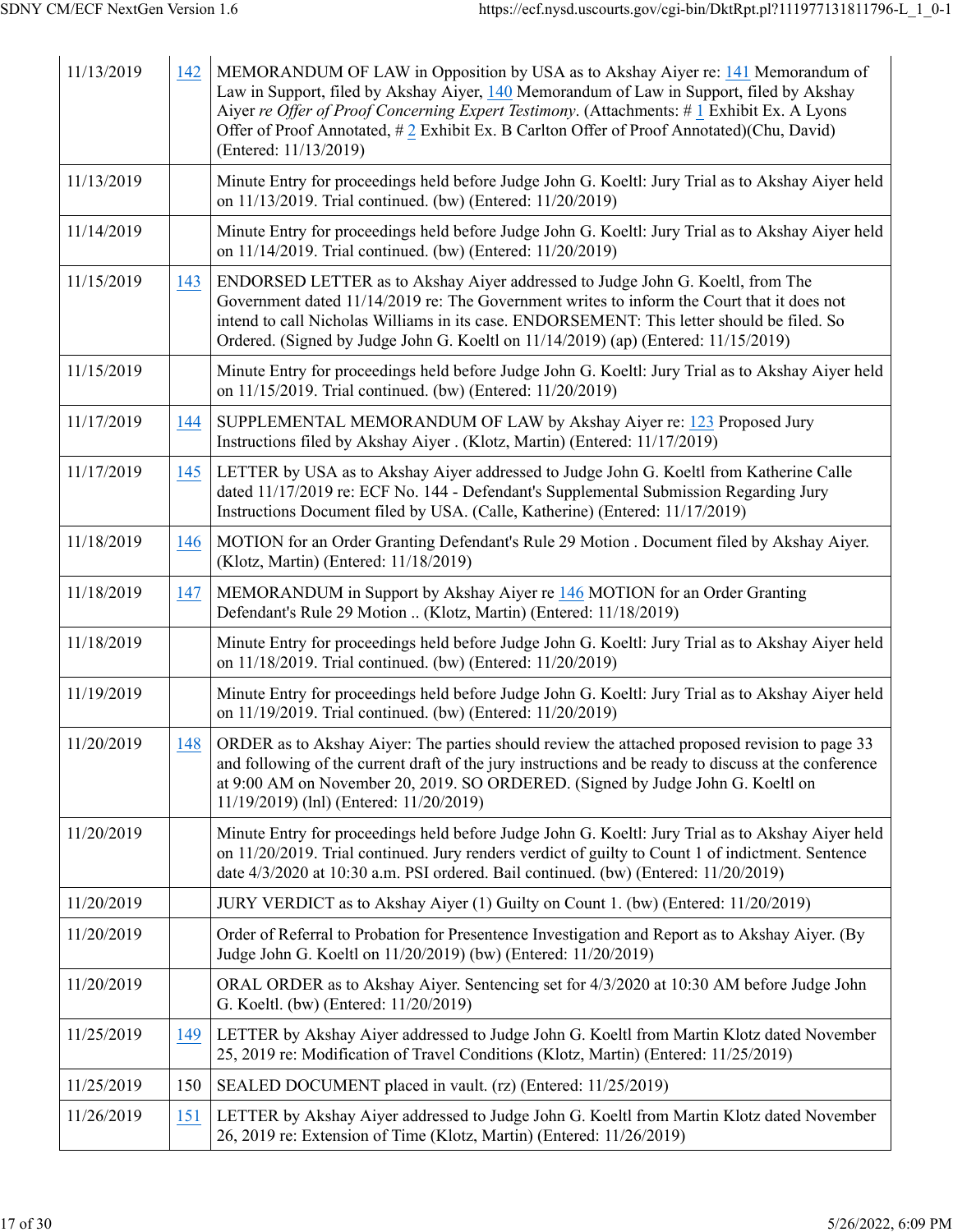| 11/26/2019 | 152 | TRANSCRIPT of Proceedings as to Akshay Aiyer re: Trial held on 10/30/19 before Judge John G.<br>Koeltl. Court Reporter/Transcriber: Lisa Smith, (212) 805-0300, Transcript may be viewed at the<br>court public terminal or purchased through the Court Reporter/Transcriber before the deadline for<br>Release of Transcript Restriction. After that date it may be obtained through PACER. Redaction<br>Request due 12/17/2019. Redacted Transcript Deadline set for 12/27/2019. Release of Transcript<br>Restriction set for 2/24/2020. (McGuirk, Kelly) (Entered: 11/26/2019)        |
|------------|-----|------------------------------------------------------------------------------------------------------------------------------------------------------------------------------------------------------------------------------------------------------------------------------------------------------------------------------------------------------------------------------------------------------------------------------------------------------------------------------------------------------------------------------------------------------------------------------------------|
| 11/26/2019 | 153 | NOTICE OF FILING OF OFFICIAL TRANSCRIPT as to Akshay Aiyer. Notice is hereby given<br>that an official transcript of a Trial proceeding held on $10/30/19$ has been filed by the court<br>reporter/transcriber in the above-captioned matter. The parties have seven (7) calendar days to file<br>with the court a Notice of Intent to Request Redaction of this transcript. If no such Notice is filed,<br>the transcript may be made remotely electronically available to the public without redaction after<br>90 calendar days (McGuirk, Kelly) (Entered: 11/26/2019)                |
| 11/26/2019 | 154 | TRANSCRIPT of Proceedings as to Akshay Aiyer re: Trial held on 10/31/19 before Judge John G.<br>Koeltl. Court Reporter/Transcriber: Lisa Smith, (212) 805-0300, Transcript may be viewed at the<br>court public terminal or purchased through the Court Reporter/Transcriber before the deadline for<br>Release of Transcript Restriction. After that date it may be obtained through PACER. Redaction<br>Request due 12/17/2019. Redacted Transcript Deadline set for 12/27/2019. Release of Transcript<br>Restriction set for 2/24/2020. (McGuirk, Kelly) (Entered: 11/26/2019)        |
| 11/26/2019 | 155 | NOTICE OF FILING OF OFFICIAL TRANSCRIPT as to Akshay Aiyer. Notice is hereby given<br>that an official transcript of a Trial proceeding held on 10/31/19 has been filed by the court<br>reporter/transcriber in the above-captioned matter. The parties have seven (7) calendar days to file<br>with the court a Notice of Intent to Request Redaction of this transcript. If no such Notice is filed,<br>the transcript may be made remotely electronically available to the public without redaction after<br>90 calendar days (McGuirk, Kelly) (Entered: 11/26/2019)                  |
| 11/26/2019 | 156 | TRANSCRIPT of Proceedings as to Akshay Aiyer re: Trial held on 11/1/19 before Judge John G.<br>Koeltl. Court Reporter/Transcriber: Samuel Mauro, (212) 805-0300, Transcript may be viewed at<br>the court public terminal or purchased through the Court Reporter/Transcriber before the deadline<br>for Release of Transcript Restriction. After that date it may be obtained through PACER. Redaction<br>Request due 12/17/2019. Redacted Transcript Deadline set for 12/27/2019. Release of Transcript<br>Restriction set for 2/24/2020. (McGuirk, Kelly) (Entered: 11/26/2019)       |
| 11/26/2019 | 157 | NOTICE OF FILING OF OFFICIAL TRANSCRIPT as to Akshay Aiyer. Notice is hereby given<br>that an official transcript of a Trial proceeding held on 11/1/19 has been filed by the court<br>reporter/transcriber in the above-captioned matter. The parties have seven (7) calendar days to file<br>with the court a Notice of Intent to Request Redaction of this transcript. If no such Notice is filed,<br>the transcript may be made remotely electronically available to the public without redaction after<br>90 calendar days (McGuirk, Kelly) (Entered: 11/26/2019)                   |
| 11/26/2019 | 158 | TRANSCRIPT of Proceedings as to Akshay Aiyer re: Trial held on 11/4/19 before Judge John G.<br>Koeltl. Court Reporter/Transcriber: Kristen Carannante, (212) 805-0300, Transcript may be viewed<br>at the court public terminal or purchased through the Court Reporter/Transcriber before the<br>deadline for Release of Transcript Restriction. After that date it may be obtained through PACER.<br>Redaction Request due 12/17/2019. Redacted Transcript Deadline set for 12/27/2019. Release of<br>Transcript Restriction set for 2/24/2020. (McGuirk, Kelly) (Entered: 11/26/2019) |
| 11/26/2019 | 159 | NOTICE OF FILING OF OFFICIAL TRANSCRIPT as to Akshay Aiyer. Notice is hereby given<br>that an official transcript of a Trial proceeding held on 11/4/19 has been filed by the court<br>reporter/transcriber in the above-captioned matter. The parties have seven (7) calendar days to file<br>with the court a Notice of Intent to Request Redaction of this transcript. If no such Notice is filed,<br>the transcript may be made remotely electronically available to the public without redaction after<br>90 calendar days (McGuirk, Kelly) (Entered: 11/26/2019)                   |
| 11/26/2019 | 160 | TRANSCRIPT of Proceedings as to Akshay Aiyer re: Trial held on 11/5/19 before Judge John G.<br>Koeltl. Court Reporter/Transcriber: Lisa Smith, (212) 805-0300, Transcript may be viewed at the<br>court public terminal or purchased through the Court Reporter/Transcriber before the deadline for<br>Release of Transcript Restriction. After that date it may be obtained through PACER. Redaction                                                                                                                                                                                    |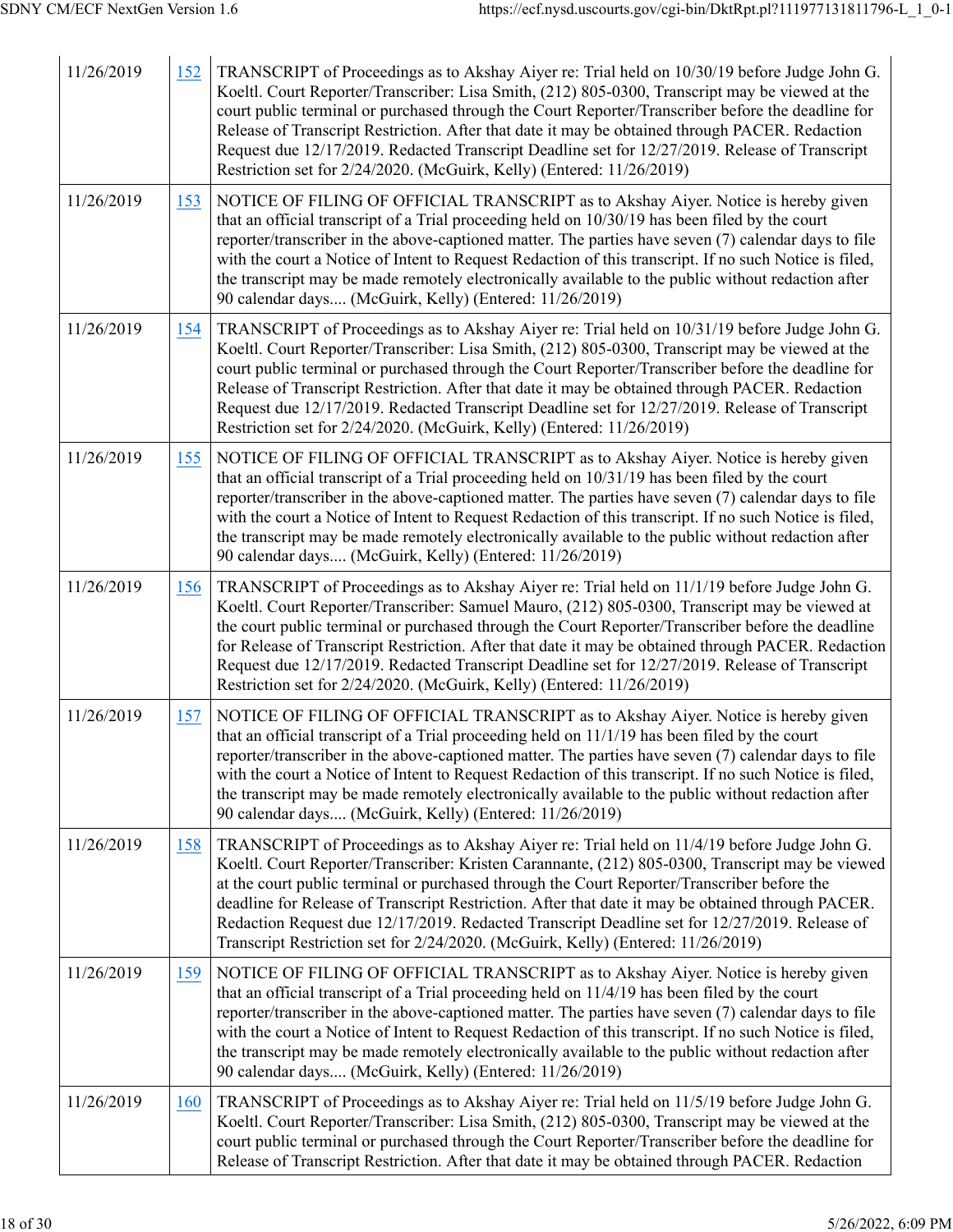|            |            | Request due 12/17/2019. Redacted Transcript Deadline set for 12/27/2019. Release of Transcript<br>Restriction set for 2/24/2020. (McGuirk, Kelly) (Entered: 11/26/2019)                                                                                                                                                                                                                                                                                                                                                                                                                   |
|------------|------------|-------------------------------------------------------------------------------------------------------------------------------------------------------------------------------------------------------------------------------------------------------------------------------------------------------------------------------------------------------------------------------------------------------------------------------------------------------------------------------------------------------------------------------------------------------------------------------------------|
| 11/26/2019 | 161        | NOTICE OF FILING OF OFFICIAL TRANSCRIPT as to Akshay Aiyer. Notice is hereby given<br>that an official transcript of a Trial proceeding held on 11/5/19 has been filed by the court<br>reporter/transcriber in the above-captioned matter. The parties have seven (7) calendar days to file<br>with the court a Notice of Intent to Request Redaction of this transcript. If no such Notice is filed,<br>the transcript may be made remotely electronically available to the public without redaction after<br>90 calendar days (McGuirk, Kelly) (Entered: 11/26/2019)                    |
| 11/26/2019 | 162        | TRANSCRIPT of Proceedings as to Akshay Aiyer re: Trial held on 11/6/19 before Judge John G.<br>Koeltl. Court Reporter/Transcriber: Lisa Smith, (212) 805-0300, Transcript may be viewed at the<br>court public terminal or purchased through the Court Reporter/Transcriber before the deadline for<br>Release of Transcript Restriction. After that date it may be obtained through PACER. Redaction<br>Request due 12/17/2019. Redacted Transcript Deadline set for 12/27/2019. Release of Transcript<br>Restriction set for 2/24/2020. (McGuirk, Kelly) (Entered: 11/26/2019)          |
| 11/26/2019 | 163        | NOTICE OF FILING OF OFFICIAL TRANSCRIPT as to Akshay Aiyer. Notice is hereby given<br>that an official transcript of a Trial proceeding held on 11/6/19 has been filed by the court<br>reporter/transcriber in the above-captioned matter. The parties have seven (7) calendar days to file<br>with the court a Notice of Intent to Request Redaction of this transcript. If no such Notice is filed,<br>the transcript may be made remotely electronically available to the public without redaction after<br>90 calendar days (McGuirk, Kelly) (Entered: 11/26/2019)                    |
| 11/26/2019 | 164        | TRANSCRIPT of Proceedings as to Akshay Aiyer re: Trial held on 11/7/19 before Judge John G.<br>Koeltl. Court Reporter/Transcriber: Lisa Smith, (212) 805-0300, Transcript may be viewed at the<br>court public terminal or purchased through the Court Reporter/Transcriber before the deadline for<br>Release of Transcript Restriction. After that date it may be obtained through PACER. Redaction<br>Request due 12/17/2019. Redacted Transcript Deadline set for 12/27/2019. Release of Transcript<br>Restriction set for 2/24/2020. (McGuirk, Kelly) (Entered: 11/26/2019)          |
| 11/26/2019 | 165        | NOTICE OF FILING OF OFFICIAL TRANSCRIPT as to Akshay Aiyer. Notice is hereby given<br>that an official transcript of a Trial proceeding held on 11/7/19 has been filed by the court<br>reporter/transcriber in the above-captioned matter. The parties have seven (7) calendar days to file<br>with the court a Notice of Intent to Request Redaction of this transcript. If no such Notice is filed,<br>the transcript may be made remotely electronically available to the public without redaction after<br>90 calendar days (McGuirk, Kelly) (Entered: 11/26/2019)                    |
| 11/26/2019 | 166        | TRANSCRIPT of Proceedings as to Akshay Aiyer re: Trial held on 11/8/19 before Judge John G.<br>Koeltl. Court Reporter/Transcriber: Kristen Carannante, (212) 805-0300, Transcript may be viewed<br>at the court public terminal or purchased through the Court Reporter/Transcriber before the<br>deadline for Release of Transcript Restriction. After that date it may be obtained through PACER.<br>Redaction Request due 12/17/2019. Redacted Transcript Deadline set for 12/27/2019. Release of<br>Transcript Restriction set for 2/24/2020. (McGuirk, Kelly) (Entered: 11/26/2019)  |
| 11/26/2019 | <u>167</u> | NOTICE OF FILING OF OFFICIAL TRANSCRIPT as to Akshay Aiyer. Notice is hereby given<br>that an official transcript of a Trial proceeding held on 11/8/19 has been filed by the court<br>reporter/transcriber in the above-captioned matter. The parties have seven (7) calendar days to file<br>with the court a Notice of Intent to Request Redaction of this transcript. If no such Notice is filed,<br>the transcript may be made remotely electronically available to the public without redaction after<br>90 calendar days (McGuirk, Kelly) (Entered: 11/26/2019)                    |
| 11/26/2019 | 168        | TRANSCRIPT of Proceedings as to Akshay Aiyer re: Trial held on 11/12/19 before Judge John G.<br>Koeltl. Court Reporter/Transcriber: Kristen Carannante, (212) 805-0300, Transcript may be viewed<br>at the court public terminal or purchased through the Court Reporter/Transcriber before the<br>deadline for Release of Transcript Restriction. After that date it may be obtained through PACER.<br>Redaction Request due 12/17/2019. Redacted Transcript Deadline set for 12/27/2019. Release of<br>Transcript Restriction set for 2/24/2020. (McGuirk, Kelly) (Entered: 11/26/2019) |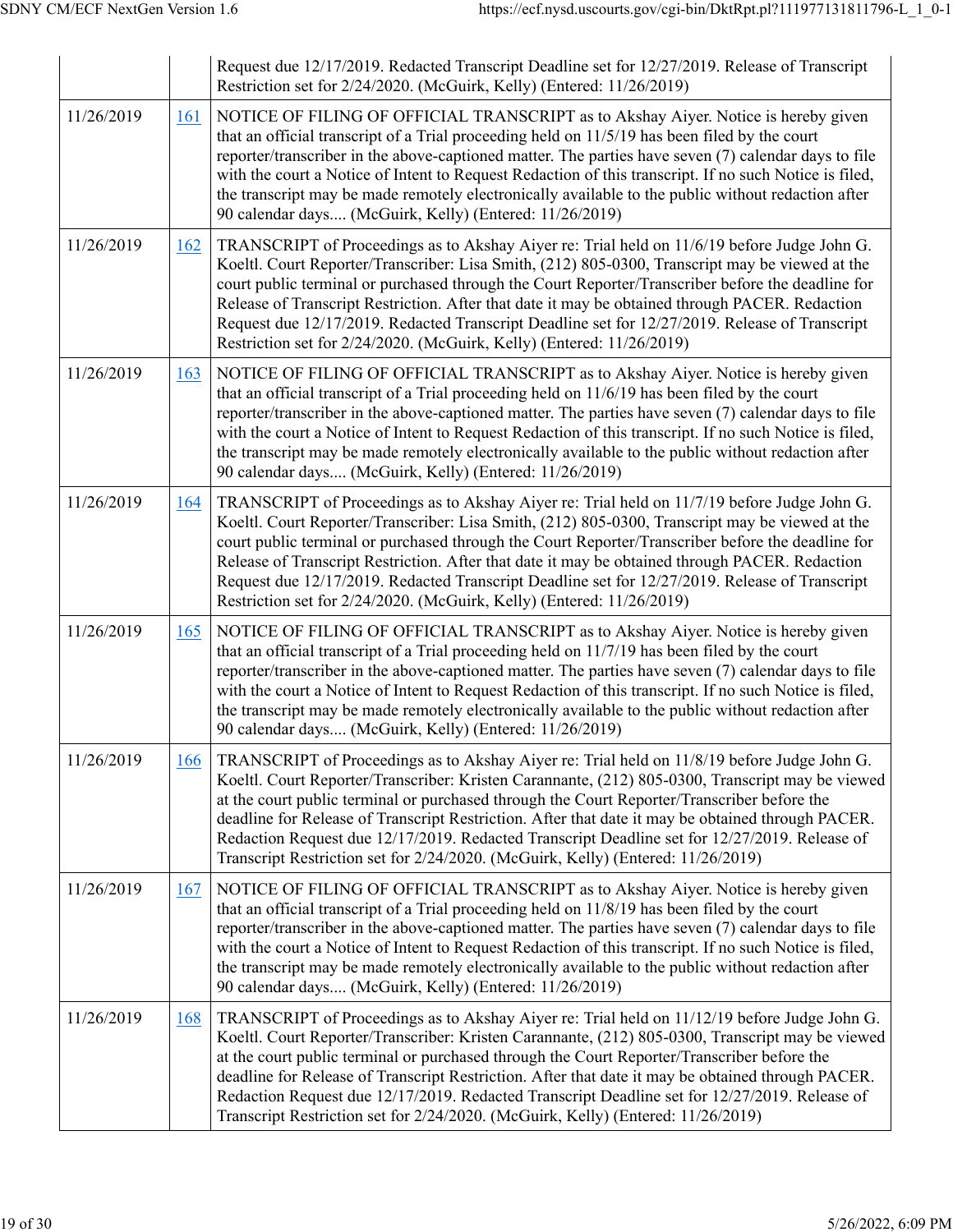| 11/26/2019 | 169 | NOTICE OF FILING OF OFFICIAL TRANSCRIPT as to Akshay Aiyer. Notice is hereby given<br>that an official transcript of a Trial proceeding held on $11/12/19$ has been filed by the court<br>reporter/transcriber in the above-captioned matter. The parties have seven (7) calendar days to file<br>with the court a Notice of Intent to Request Redaction of this transcript. If no such Notice is filed,<br>the transcript may be made remotely electronically available to the public without redaction after<br>90 calendar days (McGuirk, Kelly) (Entered: 11/26/2019)                 |
|------------|-----|-------------------------------------------------------------------------------------------------------------------------------------------------------------------------------------------------------------------------------------------------------------------------------------------------------------------------------------------------------------------------------------------------------------------------------------------------------------------------------------------------------------------------------------------------------------------------------------------|
| 11/26/2019 | 170 | TRANSCRIPT of Proceedings as to Akshay Aiyer re: Trial held on 11/13/19 before Judge John G.<br>Koeltl. Court Reporter/Transcriber: Lisa Smith, (212) 805-0300, Transcript may be viewed at the<br>court public terminal or purchased through the Court Reporter/Transcriber before the deadline for<br>Release of Transcript Restriction. After that date it may be obtained through PACER. Redaction<br>Request due 12/17/2019. Redacted Transcript Deadline set for 12/27/2019. Release of Transcript<br>Restriction set for 2/24/2020. (McGuirk, Kelly) (Entered: 11/26/2019)         |
| 11/26/2019 | 171 | NOTICE OF FILING OF OFFICIAL TRANSCRIPT as to Akshay Aiyer. Notice is hereby given<br>that an official transcript of a Trial proceeding held on $11/13/19$ has been filed by the court<br>reporter/transcriber in the above-captioned matter. The parties have seven (7) calendar days to file<br>with the court a Notice of Intent to Request Redaction of this transcript. If no such Notice is filed,<br>the transcript may be made remotely electronically available to the public without redaction after<br>90 calendar days (McGuirk, Kelly) (Entered: 11/26/2019)                 |
| 11/26/2019 | 172 | TRANSCRIPT of Proceedings as to Akshay Aiyer re: Trial held on 11/14/19 before Judge John G.<br>Koeltl. Court Reporter/Transcriber: Kristen Carannante, (212) 805-0300, Transcript may be viewed<br>at the court public terminal or purchased through the Court Reporter/Transcriber before the<br>deadline for Release of Transcript Restriction. After that date it may be obtained through PACER.<br>Redaction Request due 12/17/2019. Redacted Transcript Deadline set for 12/27/2019. Release of<br>Transcript Restriction set for 2/24/2020. (McGuirk, Kelly) (Entered: 11/26/2019) |
| 11/26/2019 | 173 | NOTICE OF FILING OF OFFICIAL TRANSCRIPT as to Akshay Aiyer. Notice is hereby given<br>that an official transcript of a Trial proceeding held on 11/14/19 has been filed by the court<br>reporter/transcriber in the above-captioned matter. The parties have seven (7) calendar days to file<br>with the court a Notice of Intent to Request Redaction of this transcript. If no such Notice is filed,<br>the transcript may be made remotely electronically available to the public without redaction after<br>90 calendar days (McGuirk, Kelly) (Entered: 11/26/2019)                   |
| 11/26/2019 | 174 | TRANSCRIPT of Proceedings as to Akshay Aiyer re: Trial held on 11/15/19 before Judge John G.<br>Koeltl. Court Reporter/Transcriber: Kristen Carannante, (212) 805-0300, Transcript may be viewed<br>at the court public terminal or purchased through the Court Reporter/Transcriber before the<br>deadline for Release of Transcript Restriction. After that date it may be obtained through PACER.<br>Redaction Request due 12/17/2019. Redacted Transcript Deadline set for 12/27/2019. Release of<br>Transcript Restriction set for 2/24/2020. (McGuirk, Kelly) (Entered: 11/26/2019) |
| 11/26/2019 | 175 | NOTICE OF FILING OF OFFICIAL TRANSCRIPT as to Akshay Aiyer. Notice is hereby given<br>that an official transcript of a Trial proceeding held on 11/15/19 has been filed by the court<br>reporter/transcriber in the above-captioned matter. The parties have seven (7) calendar days to file<br>with the court a Notice of Intent to Request Redaction of this transcript. If no such Notice is filed,<br>the transcript may be made remotely electronically available to the public without redaction after<br>90 calendar days (McGuirk, Kelly) (Entered: 11/26/2019)                   |
| 11/26/2019 | 176 | TRANSCRIPT of Proceedings as to Akshay Aiyer re: Trial held on 11/18/19 before Judge John G.<br>Koeltl. Court Reporter/Transcriber: Alena Lynch, (212) 805-0300, Transcript may be viewed at the<br>court public terminal or purchased through the Court Reporter/Transcriber before the deadline for<br>Release of Transcript Restriction. After that date it may be obtained through PACER. Redaction<br>Request due 12/17/2019. Redacted Transcript Deadline set for 12/27/2019. Release of Transcript<br>Restriction set for 2/24/2020. (McGuirk, Kelly) (Entered: 11/26/2019)        |
| 11/26/2019 | 177 | NOTICE OF FILING OF OFFICIAL TRANSCRIPT as to Akshay Aiyer. Notice is hereby given<br>that an official transcript of a Trial proceeding held on 11/18/19 has been filed by the court<br>reporter/transcriber in the above-captioned matter. The parties have seven (7) calendar days to file<br>with the court a Notice of Intent to Request Redaction of this transcript. If no such Notice is filed,                                                                                                                                                                                    |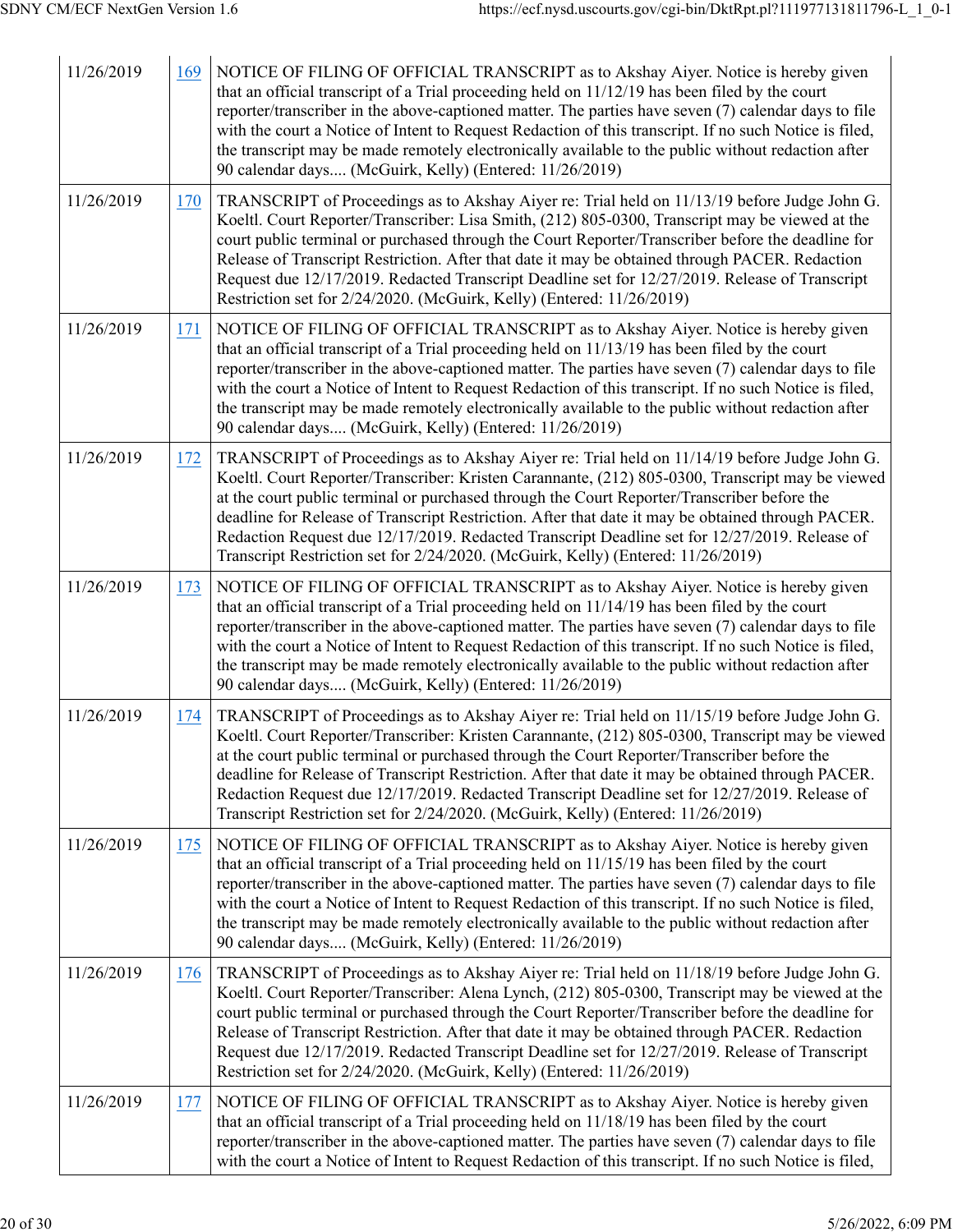|            |            | the transcript may be made remotely electronically available to the public without redaction after<br>90 calendar days (McGuirk, Kelly) (Entered: 11/26/2019)                                                                                                                                                                                                                                                                                                                                                                                                                       |
|------------|------------|-------------------------------------------------------------------------------------------------------------------------------------------------------------------------------------------------------------------------------------------------------------------------------------------------------------------------------------------------------------------------------------------------------------------------------------------------------------------------------------------------------------------------------------------------------------------------------------|
| 11/26/2019 | <u>178</u> | TRANSCRIPT of Proceedings as to Akshay Aiyer re: Trial held on 11/19/19 before Judge John G.<br>Koeltl. Court Reporter/Transcriber: Samuel Mauro, (212) 805-0300, Transcript may be viewed at<br>the court public terminal or purchased through the Court Reporter/Transcriber before the deadline<br>for Release of Transcript Restriction. After that date it may be obtained through PACER. Redaction<br>Request due 12/17/2019. Redacted Transcript Deadline set for 12/27/2019. Release of Transcript<br>Restriction set for 2/24/2020. (McGuirk, Kelly) (Entered: 11/26/2019) |
| 11/26/2019 | 179        | NOTICE OF FILING OF OFFICIAL TRANSCRIPT as to Akshay Aiyer. Notice is hereby given<br>that an official transcript of a Trial proceeding held on 11/19/19 has been filed by the court<br>reporter/transcriber in the above-captioned matter. The parties have seven (7) calendar days to file<br>with the court a Notice of Intent to Request Redaction of this transcript. If no such Notice is filed,<br>the transcript may be made remotely electronically available to the public without redaction after<br>90 calendar days (McGuirk, Kelly) (Entered: 11/26/2019)             |
| 11/26/2019 | 180        | TRANSCRIPT of Proceedings as to Akshay Aiyer re: Trial held on 11/20/19 before Judge John G.<br>Koeltl. Court Reporter/Transcriber: Samuel Mauro, (212) 805-0300, Transcript may be viewed at<br>the court public terminal or purchased through the Court Reporter/Transcriber before the deadline<br>for Release of Transcript Restriction. After that date it may be obtained through PACER. Redaction<br>Request due 12/17/2019. Redacted Transcript Deadline set for 12/27/2019. Release of Transcript<br>Restriction set for 2/24/2020. (McGuirk, Kelly) (Entered: 11/26/2019) |
| 11/26/2019 | 181        | NOTICE OF FILING OF OFFICIAL TRANSCRIPT as to Akshay Aiyer. Notice is hereby given<br>that an official transcript of a Trial proceeding held on $11/20/19$ has been filed by the court<br>reporter/transcriber in the above-captioned matter. The parties have seven (7) calendar days to file<br>with the court a Notice of Intent to Request Redaction of this transcript. If no such Notice is filed,<br>the transcript may be made remotely electronically available to the public without redaction after<br>90 calendar days (McGuirk, Kelly) (Entered: 11/26/2019)           |
| 11/26/2019 | 182        | ENDORSED LETTER as to Akshay Aiyer addressed to Judge John G. Koeltl from Martin Klotz<br>dated 11/26/2019 re: To request a 14-day extension of time to file a renewed motion for a judgment<br>of acquittal under Federal Rule of Criminal Procedure 29 and a motion for a new trial under<br>Federal Rule of Criminal Procedure 33ENDORSEMENT: Application Granted. SO ORDERED.<br>(Signed by Judge John G. Koeltl on 11/26/2019)(jw) (Entered: 11/26/2019)                                                                                                                       |
| 11/26/2019 | 183        | ENDORSED LETTER as to Akshay Aiyer addressed to Judge John G. Koeltl from Martin Klotz<br>dated 11/25/2019 re: To travel to Southport, Connecticut, located in the District of Connecticut, on<br>November 28, 2019 to spend the Thanksgiving holiday with his girlfriend<br>familyENDORSEMENT: Application Granted. SO ORDERED. (Signed by Judge John G.<br>Koeltl on 11/26/19)(jw) (Entered: 11/26/2019)                                                                                                                                                                          |
| 11/27/2019 | 184        | SEALED DOCUMENT placed in vault. (rz) (Entered: 11/27/2019)                                                                                                                                                                                                                                                                                                                                                                                                                                                                                                                         |
| 12/02/2019 | 185        | SEALED DOCUMENT placed in vault. (mhe) (Entered: 12/02/2019)                                                                                                                                                                                                                                                                                                                                                                                                                                                                                                                        |
| 12/02/2019 | 186        | SEALED DOCUMENT placed in vault. (mhe) (Entered: 12/02/2019)                                                                                                                                                                                                                                                                                                                                                                                                                                                                                                                        |
| 12/03/2019 | 187        | SEALED DOCUMENT placed in vault. (mhe) (Entered: 12/04/2019)                                                                                                                                                                                                                                                                                                                                                                                                                                                                                                                        |
| 12/03/2019 | 188        | SEALED DOCUMENT placed in vault. (mhe) (Entered: 12/04/2019)                                                                                                                                                                                                                                                                                                                                                                                                                                                                                                                        |
| 12/06/2019 | 189        | SEALED DOCUMENT placed in vault. (rz) (Entered: 12/06/2019)                                                                                                                                                                                                                                                                                                                                                                                                                                                                                                                         |
| 12/11/2019 | 190        | SEALED DOCUMENT placed in vault. (mhe) (Entered: 12/11/2019)                                                                                                                                                                                                                                                                                                                                                                                                                                                                                                                        |
| 12/11/2019 | 191        | SEALED DOCUMENT placed in vault. (mhe) (Entered: 12/11/2019)                                                                                                                                                                                                                                                                                                                                                                                                                                                                                                                        |
| 12/11/2019 | 192        | SEALED DOCUMENT placed in vault. (rz) (Entered: 12/11/2019)                                                                                                                                                                                                                                                                                                                                                                                                                                                                                                                         |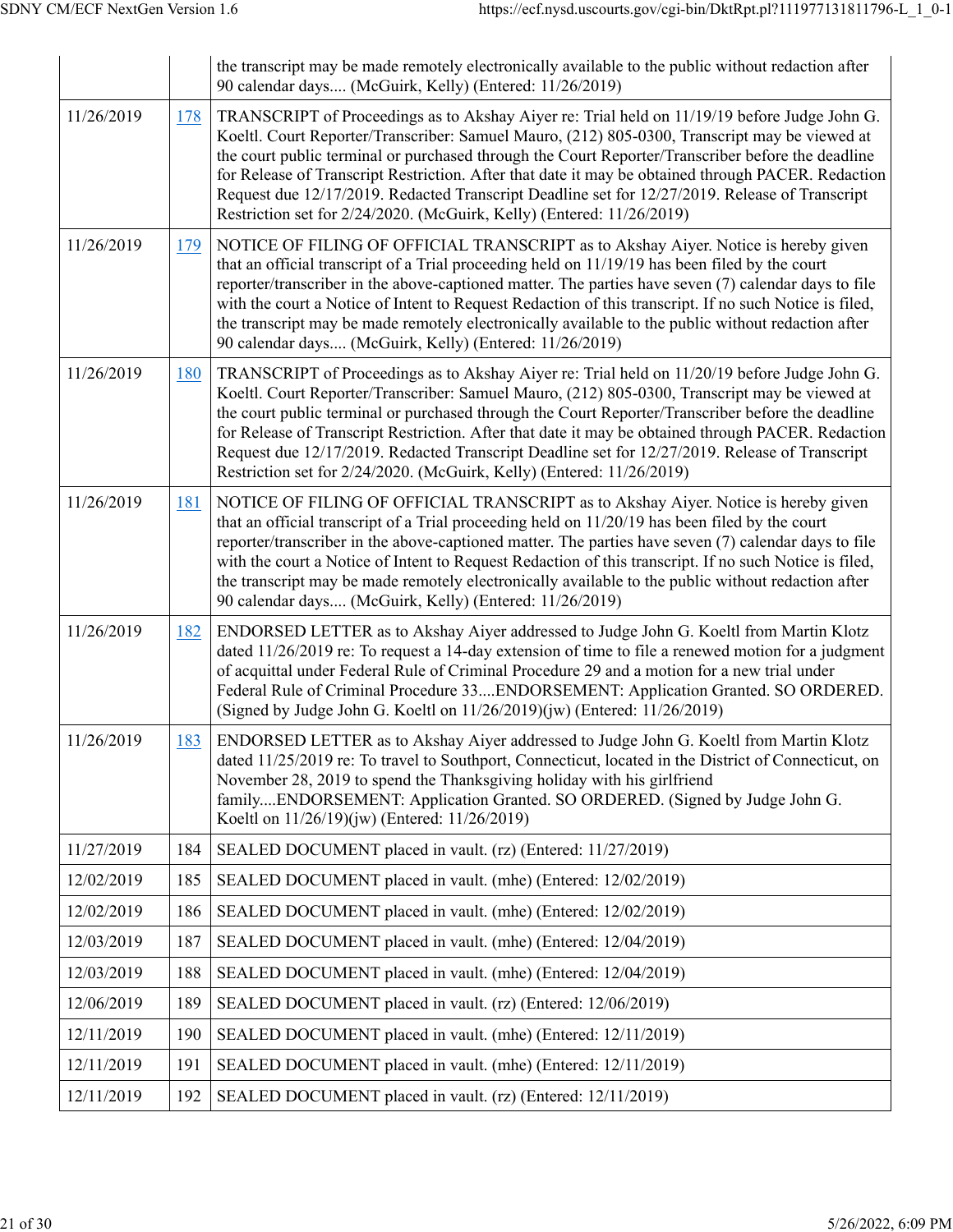| 12/17/2019 | 193 | LETTER by Akshay Aiyer addressed to Judge John G. Koeltl from Martin Klotz dated December<br>17, 2019 re: Request for Additional Time to File Rule 29/33 Motion (Klotz, Martin) (Entered:<br>12/17/2019)                                                                                                                                                                                                                                                             |
|------------|-----|----------------------------------------------------------------------------------------------------------------------------------------------------------------------------------------------------------------------------------------------------------------------------------------------------------------------------------------------------------------------------------------------------------------------------------------------------------------------|
| 12/18/2019 | 194 | MEMO ENDORSEMENT as to Akshay Aiyer on re: 193 LETTER by Akshay Aiyer addressed to<br>Judge John G. Koeltl from Martin Klotz dated December 17, 2019 re: Request for Additional Time<br>to File Rule 29/33 Motion. ENDORSEMENT: Application Granted. So Ordered. (Motions due by<br>1/27/2020) (Signed by Judge John G. Koeltl on 12/18/2019) (lnl) (Entered: 12/18/2019)                                                                                            |
| 12/20/2019 | 195 | MOTION for Acquittal Or, in the Alternative, for the Declaration of a Mistrial or a New Trial.<br>Document filed by Akshay Aiyer. (Klotz, Martin) (Entered: 12/20/2019)                                                                                                                                                                                                                                                                                              |
| 12/20/2019 | 196 | MEMORANDUM in Support by Akshay Aiyer re $195$ MOTION for Acquittal Or, in the<br>Alternative, for the Declaration of a Mistrial or a New Trial (Klotz, Martin) (Entered:<br>12/20/2019)                                                                                                                                                                                                                                                                             |
| 01/02/2020 | 197 | LETTER by Akshay Aiyer addressed to Judge John G. Koeltl from Martin Klotz dated January 2,<br>2020 re: Reply in Support of Rule 29/Rule 33 Motion (Klotz, Martin) (Entered: 01/02/2020)                                                                                                                                                                                                                                                                             |
| 01/06/2020 | 198 | MEMO ENDORSEMENT as to Akshay Aiyer on re: 197 LETTER by Akshay Aiyer addressed to<br>Judge John G. Koeltl from Martin Klotz dated January 2, 2020 re: Reply in Support of Rule<br>29/Rule 33 Motion. ENDORSEMENT: APPLICATION GRANTED. (Replies due by 2/10/2020)<br>(Signed by Judge John G. Koeltl on 1/4/2020) (ap) (Entered: 01/06/2020)                                                                                                                        |
| 01/13/2020 | 199 | OPINION AND ORDER as to Akshay Aiyer. After considering all the allegations brought to the<br>Court's attention, all the arguments of the parties, and after conducting a post-verdict interview<br>with one Juror in this case, the Court declines at this time to conduct any further inquiries and finds<br>no basis to vacate the jury's verdict based on these allegations. (Signed by Judge John G. Koeltl on<br>$1/13/2020$ (ap) (Entered: 01/14/2020)        |
| 01/15/2020 | 200 | ORDER as to Akshay Aiyer: The Court has issued an Amended Opinion and Order amending the<br>Opinion and Order dated January 13, 2020. The Amended Opinion and Order replaced the first<br>sentence of the first full paragraph on page 17 to read as follows: "Indeed, the interview of Juror<br>No. 3 confirmed the decision not to conduct further inquiries." (Signed by Judge John G. Koeltl on<br>1/15/2020) (ap) (Entered: 01/15/2020)                         |
| 01/15/2020 | 201 | AMENDED OPINION AND ORDER as to Akshay Aiyer. After considering all the allegations<br>brought to the Court's attention, all the arguments of the parties, and after conducting a post-verdict<br>interview with one Juror in this case, the Court declines at this time to conduct any further inquiries<br>and finds no basis to vacate the jury's verdict based on these allegations. (Signed by Judge John G.<br>Koeltl on 1/15/2020) (ap) (Entered: 01/15/2020) |
| 01/16/2020 | 202 | LETTER by Akshay Aiyer addressed to Judge John G. Koeltl from Martin Klotz dated January 16,<br>2020 re: Modification of Travel Conditions (Klotz, Martin) (Entered: 01/16/2020)                                                                                                                                                                                                                                                                                     |
| 01/21/2020 | 203 | MEMO ENDORSEMENT as to Akshay Aiyer on re: 202 LETTER by Akshay Aiyer addressed to<br>Judge John G. Koeltl from Martin Klotz dated January 16, 2020 re: Modification of Travel<br>Conditions. ENDORSEMENT: APPLICATION GRANTED. (Signed by Judge John G. Koeltl on<br>$1/21/2020$ (ap) (Entered: 01/21/2020)                                                                                                                                                         |
| 01/27/2020 | 204 | MEMORANDUM in Opposition by USA as to Akshay Aiyer re $195$ MOTION for Acquittal Or, in<br>the Alternative, for the Declaration of a Mistrial or a New Trial (Hart, Kevin) (Entered:<br>01/27/2020                                                                                                                                                                                                                                                                   |
| 01/30/2020 | 205 | LETTER by USA as to Akshay Aiyer addressed to Judge John G. Koeltl from Eric Hoffmann<br>dated 01/30/2020 re: Related Case Assignment Notification Document filed by USA. (Hoffmann,<br>Eric) (Entered: 01/30/2020)                                                                                                                                                                                                                                                  |
| 01/31/2020 | 206 | SEALED DOCUMENT placed in vault. (mhe) (Entered: 02/03/2020)                                                                                                                                                                                                                                                                                                                                                                                                         |
| 02/10/2020 | 207 | REPLY MEMORANDUM OF LAW in Support as to Akshay Aiyer re: 195 MOTION for<br>Acquittal Or, in the Alternative, for the Declaration of a Mistrial or a New Trial. (Klotz, Martin)                                                                                                                                                                                                                                                                                      |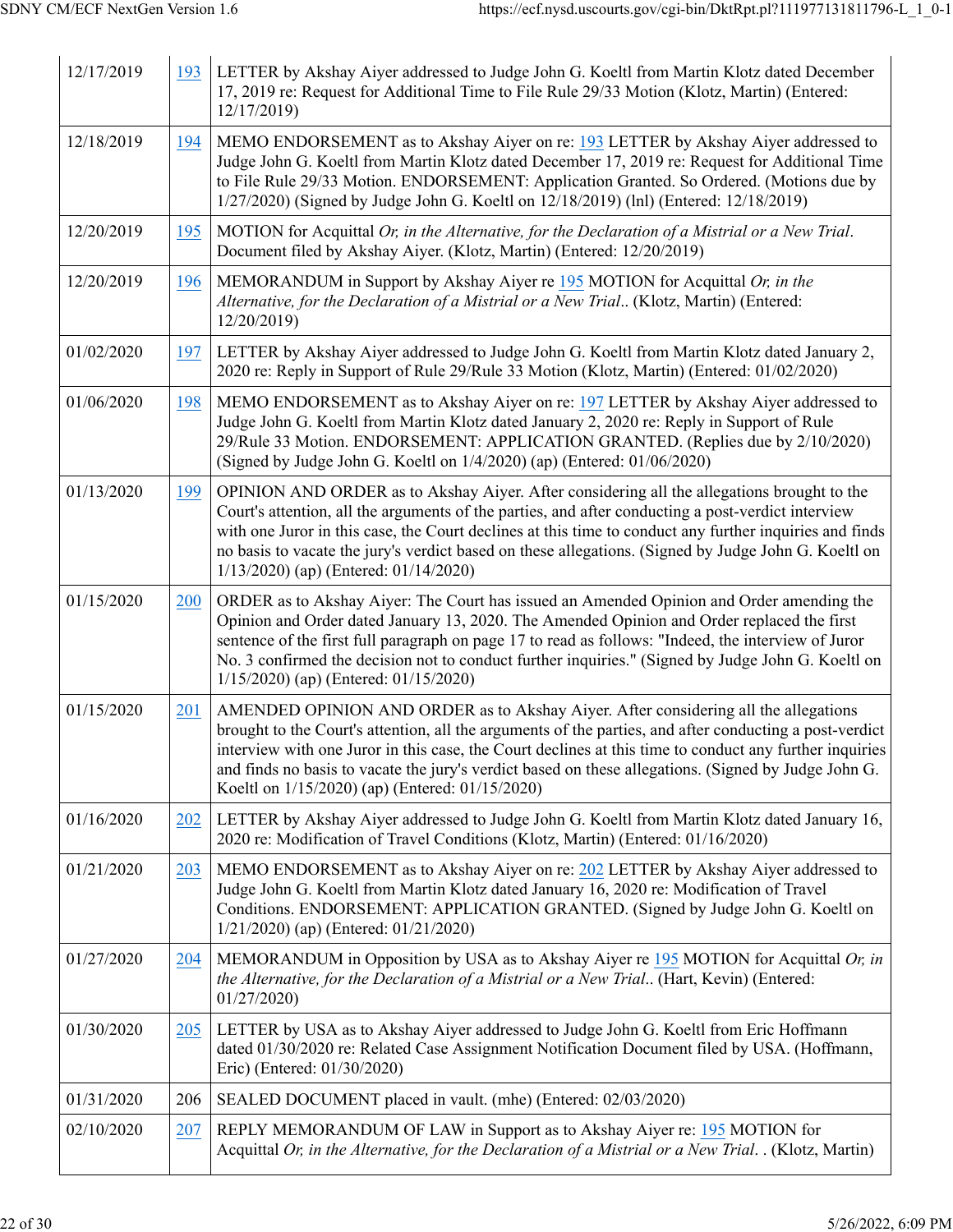|            |     | (Entered: 02/10/2020)                                                                                                                                                                                                                                                                                                                                                                                                                                                                                                                                                                                                                                                                                                                                                                                                            |
|------------|-----|----------------------------------------------------------------------------------------------------------------------------------------------------------------------------------------------------------------------------------------------------------------------------------------------------------------------------------------------------------------------------------------------------------------------------------------------------------------------------------------------------------------------------------------------------------------------------------------------------------------------------------------------------------------------------------------------------------------------------------------------------------------------------------------------------------------------------------|
| 02/19/2020 | 208 | ORDER as to Akshay Aiyer. Oral argument on the pending motions will be held on Thursday,<br>March 12, 2020, at 11:00am. SO ORDERED. (Signed by Judge John G. Koeltl on 2/19/2020)(bw)<br>(Entered: 02/19/2020)                                                                                                                                                                                                                                                                                                                                                                                                                                                                                                                                                                                                                   |
| 02/20/2020 | 209 | SEALED DOCUMENT placed in vault. (mhe) (Entered: 02/20/2020)                                                                                                                                                                                                                                                                                                                                                                                                                                                                                                                                                                                                                                                                                                                                                                     |
| 03/12/2020 | 210 | ORDER as to Akshay Aiyer. The Court has received submissions in connection with sentencing.<br>Submissions should not be sent directly to the Court. The parties should ensure that letters are<br>submitted to the Court only through counsel. The letters are filed under seal because they contain<br>personal identifying information. (Signed by Judge John G. Koeltl on 3/12/20)(jw) (Entered:<br>03/12/2020                                                                                                                                                                                                                                                                                                                                                                                                               |
| 03/12/2020 | 211 | SEALED DOCUMENT placed in vault. (mhe) (Entered: 03/12/2020)                                                                                                                                                                                                                                                                                                                                                                                                                                                                                                                                                                                                                                                                                                                                                                     |
| 03/12/2020 |     | Minute Entry for proceedings held before Judge John G. Koeltl: Oral Argument as to Akshay Aiyer<br>held on 3/12/2020. Deft pres w/attys Martin Klotz and Joseph Baio. Assistant Attorneys General<br>Kevin Hart, Catherine Calle and David Chu. Reporter pres. Oral argument on post-trial motions<br>$(iw)$ (Entered: 04/13/2020)                                                                                                                                                                                                                                                                                                                                                                                                                                                                                               |
| 03/16/2020 | 212 | LETTER by USA as to Akshay Aiyer addressed to Judge John G. Koeltl from Katherine Calle<br>dated $3/16/2020$ re: March 12, 2020 Oral Argument Document filed by USA. (Attachments: #1)<br>Exhibit GX-301, $\# 2$ Exhibit GX-421)(Calle, Katherine) (Entered: 03/16/2020)                                                                                                                                                                                                                                                                                                                                                                                                                                                                                                                                                         |
| 03/17/2020 | 213 | TRANSCRIPT of Proceedings as to Akshay Aiyer re: Conference held on 3/12/2020 before Judge<br>John G. Koeltl. Court Reporter/Transcriber: Jennifer Thun, (212) 805-0300, Transcript may be<br>viewed at the court public terminal or purchased through the Court Reporter/Transcriber before the<br>deadline for Release of Transcript Restriction. After that date it may be obtained through PACER.<br>Redaction Request due 4/7/2020. Redacted Transcript Deadline set for 4/17/2020. Release of<br>Transcript Restriction set for 6/15/2020. (McGuirk, Kelly) (Entered: 03/17/2020)                                                                                                                                                                                                                                          |
| 03/17/2020 | 214 | NOTICE OF FILING OF OFFICIAL TRANSCRIPT as to Akshay Aiyer. Notice is hereby given<br>that an official transcript of a Conference proceeding held on 3/12/2020 has been filed by the court<br>reporter/transcriber in the above-captioned matter. The parties have seven (7) calendar days to file<br>with the court a Notice of Intent to Request Redaction of this transcript. If no such Notice is filed,<br>the transcript may be made remotely electronically available to the public without redaction after<br>90 calendar days (McGuirk, Kelly) (Entered: 03/17/2020)                                                                                                                                                                                                                                                    |
| 03/17/2020 | 216 | LETTER MOTION addressed to Judge John G. Koeltl from Martin Klotz dated March 17, 2020<br>re: Extension of Time . Document filed by Akshay Aiyer. (Klotz, Martin) (Entered: 03/17/2020)                                                                                                                                                                                                                                                                                                                                                                                                                                                                                                                                                                                                                                          |
| 03/17/2020 | 217 | ORDER as to Akshay Aiyer. The defendant's response to the Governments letter is due on March<br>23, 2020. The defendant's sentencing submissions are due April 6, 2020. The Government's<br>sentencing submissions are due April 17, 2020. Sentencing is adjourned to May 1, 2020 at 10:00<br>AM. SO ORDERED. (Signed by Judge John G. Koeltl on 3/17/2020)(bw) (Entered: 03/18/2020)                                                                                                                                                                                                                                                                                                                                                                                                                                            |
| 03/23/2020 | 218 | LETTER by Akshay Aiyer addressed to Judge John G. Koeltl from Martin Klotz dated March 23,<br>2020 re: Response to Government's March 16, 2020 Letter (Klotz, Martin) (Entered: 03/23/2020)                                                                                                                                                                                                                                                                                                                                                                                                                                                                                                                                                                                                                                      |
| 04/01/2020 | 219 | ORDER as to Akshay Aiyer: Sentencing is adjourned to May 29, 2020 at 10:00 AM. (Sentencing<br>set for 5/29/2020 at 10:00 AM before Judge John G. Koeltl). (Signed by Judge John G. Koeltl on<br>$4/1/2020$ (ap) (Entered: 04/01/2020)                                                                                                                                                                                                                                                                                                                                                                                                                                                                                                                                                                                            |
| 04/06/2020 | 220 | SENTENCING SUBMISSION by Akshay Aiyer. (Attachments: #1 Declaration of Martin Klotz, #<br>2 Exhibit A, # 3 Exhibit B, # 4 Exhibit C (Part 1 of 4), # 5 Exhibit C (Part 2 of 4), # 6 Exhibit C<br>(Part 3 of 4), # 7 Exhibit C (Part 4 of 4), # 8 Exhibit D, # 9 Exhibit E, # 10 Exhibit F, # 11 Exhibit<br>G, # 12 Exhibit H, # 13 Exhibit I, # 14 Exhibit J, # 15 Exhibit K, # 16 Exhibit L, # 17 Exhibit M, #<br>18 Exhibit N, # 19 Exhibit O, # 20 Exhibit P, # 21 Exhibit Q, # 22 Exhibit R, # 23 Exhibit S, # 24<br>Exhibit T, # 25 Exhibit U, # 26 Exhibit V, # 27 Exhibit W, # 28 Exhibit X, # 29 Exhibit Y, # 30<br>Exhibit Z, # 31 Exhibit AA, # 32 Exhibit BB, # 33 Exhibit CC, # 34 Exhibit DD, # 35 Exhibit EE,<br># 36 Exhibit FF, # 37 Exhibit GG, # 38 Exhibit HH, # 39 Exhibit II, # 40 Exhibit JJ, # 41 Exhibit |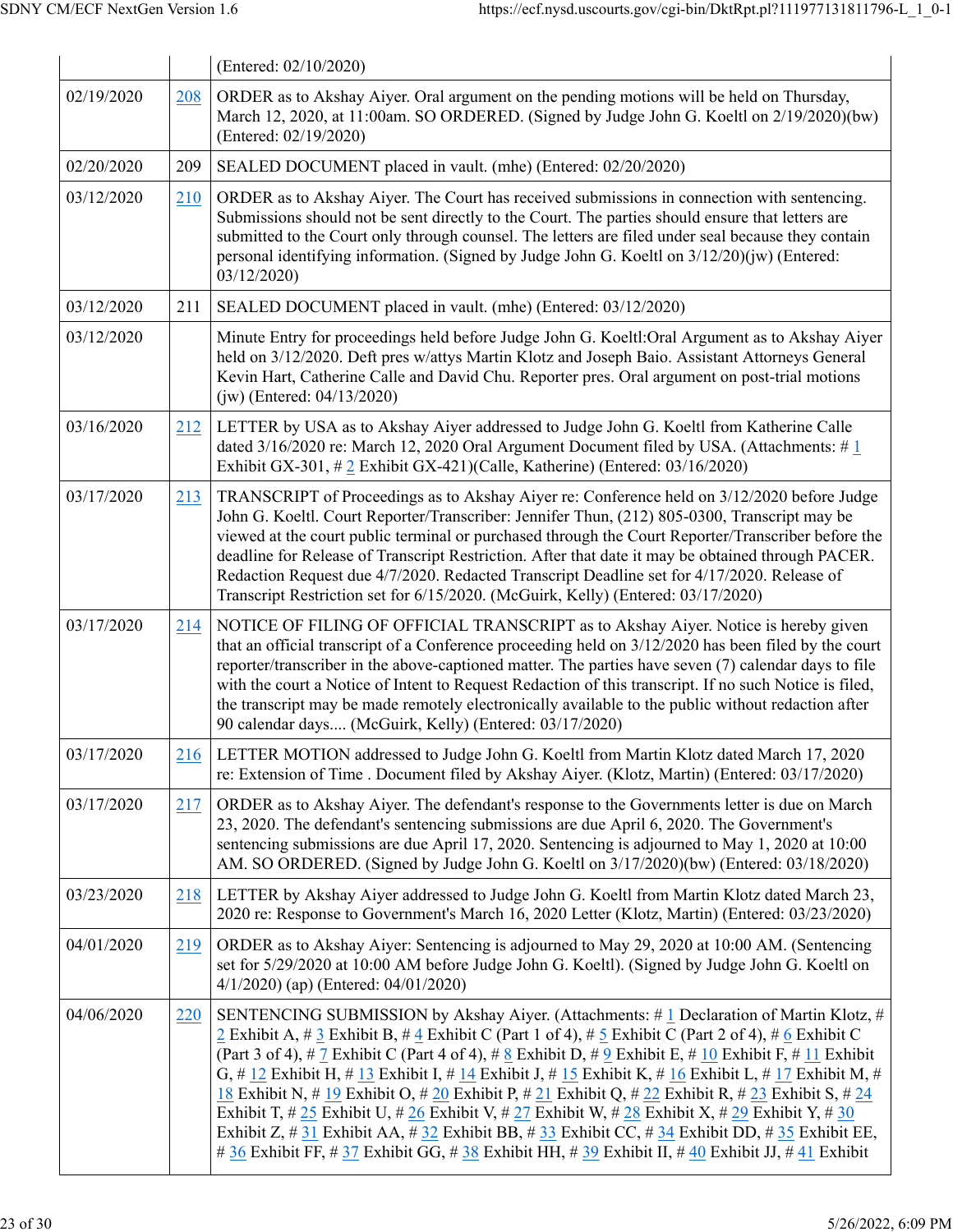|            |     | KK, #42 Exhibit LL, #43 Exhibit MM, #44 Exhibit NN, #45 Exhibit OO, #46 Exhibit PP, #47<br>Exhibit QQ)(Klotz, Martin) (Entered: 04/06/2020)                                                                                                                                                                                                                                                                                                                                                                              |
|------------|-----|--------------------------------------------------------------------------------------------------------------------------------------------------------------------------------------------------------------------------------------------------------------------------------------------------------------------------------------------------------------------------------------------------------------------------------------------------------------------------------------------------------------------------|
| 04/17/2020 | 221 | SENTENCING SUBMISSION by USA as to Akshay Aiyer. (Attachments: # 1 Exhibit A, # 2<br>Exhibit B)(Calle, Katherine) (Entered: 04/17/2020)                                                                                                                                                                                                                                                                                                                                                                                  |
| 05/01/2020 | 222 | LETTER MOTION addressed to Judge John G. Koeltl from Martin Klotz dated May 1, 2020 re:<br>Leave to File a Response to the Government's Sentencing Memorandum . Document filed by<br>Akshay Aiyer. (Attachments: $#$ 1 Defendant's Response to Government's Sentencing<br>Memorandum, # 2 Exhibit A, # 3 Exhibit B, # 4 Exhibit C, # 5 Exhibit D, # 6 Exhibit E, # 7<br>Exhibit F, # 8 Exhibit G, # 9 Exhibit H, # 10 Exhibit I, # 11 Exhibit J, # 12 Exhibit K, # 13 Exhibit<br>L)(Klotz, Martin) (Entered: 05/01/2020) |
| 05/04/2020 | 223 | MEMO ENDORSEMENT as to Akshay Aiyer (1) granting 222 LETTER MOTION addressed to<br>Judge John G. Koeltl from Martin Klotz dated May 1, 2020 re: Leave to File a Response to the<br>Government's Sentencing Memorandum. ENDORSEMENT: Application granted. SO ORDERED.<br>(Signed by Judge John G. Koeltl on 5/4/2020) (lnl) (Entered: 05/05/2020)                                                                                                                                                                         |
| 05/05/2020 | 224 | FILING ERROR - WRONG EVENT TYPE SELECTED FROM MENU - REPLY by Akshay<br>Aiyer re: 221 Sentencing Submission filed by USA. (Attachments: #1 Exhibit A, #2 Exhibit B, #<br>$\frac{3}{2}$ Exhibit C, # $\frac{4}{5}$ Exhibit D, # $\frac{5}{5}$ Exhibit E, # $\frac{6}{5}$ Exhibit F, # $\frac{7}{5}$ Exhibit G, # $\frac{8}{5}$ Exhibit H, # $\frac{9}{5}$ Exhibit I,<br># 10 Exhibit J, # 11 Exhibit K, # 12 Exhibit L)(Klotz, Martin) Modified on $5/5/2020$ (ka). (Entered:<br>05/05/2020                               |
| 05/05/2020 |     | <b>NOTICE TO ATTORNEY TO RE-FILE DOCUMENT - EVENT TYPE ERROR as to</b><br>Akshay Aiyer: Notice to Attorney Klotz, Martin to RE-FILE Document 224 Reply. Use the<br>event type Response(non-motion) found under the event list Other documents. (ka) (Entered:<br>05/05/2020                                                                                                                                                                                                                                              |
| 05/05/2020 | 225 | RESPONSE by Akshay Aiyer re: 221 Sentencing Submission filed by USA. (Attachments: # $1$<br>Exhibit A, # 2 Exhibit B, # 3 Exhibit C, # 4 Exhibit D, # 5 Exhibit E, # 6 Exhibit F, # 7 Exhibit G,<br># 8 Exhibit H, # 9 Exhibit I, # 10 Exhibit J, # 11 Exhibit K, # 12 Exhibit L)(Klotz, Martin)<br>(Entered: 05/05/2020)                                                                                                                                                                                                |
| 05/12/2020 | 226 | ORDER as to Akshay Aiyer. The May 29, 2020 sentencing is adjourned to July 10, 2020 at<br>10:00am (Sentencing set for 7/10/2020 at 10:00 AM before Judge John G. Koeltl) (Signed by<br>Judge John G. Koeltl on 5/12/20)(jw) (Entered: 05/12/2020)                                                                                                                                                                                                                                                                        |
| 06/25/2020 |     | 227 LETTER by Akshay Aiyer addressed to Judge John G. Koeltl from Martin Klotz dated June 25,<br>2020 re: Recent Decision in Support of Defendant's Rule 29/33 Motion (Klotz, Martin) (Entered:<br>06/25/2020                                                                                                                                                                                                                                                                                                            |
| 07/01/2020 | 228 | LETTER by USA as to Akshay Aiyer addressed to Judge John G. Koeltl from Katherine Calle<br>dated July 1, 2020 re: Defendant's June 25, 2020 Letter Document filed by USA. (Calle, Katherine)<br>(Entered: 07/01/2020)                                                                                                                                                                                                                                                                                                    |
| 07/01/2020 | 229 | ORDER as to Akshay Aiyer: The July 10, 2020 sentencing is adjourned to September 17, 2020 at<br>10:00 AM. (Sentencing set for 9/17/2020 at 10:00 AM before Judge John G. Koeltl) (Signed by<br>Judge John G. Koeltl on 7/1/2020) (ap) Modified on 7/6/2020 (ap). (Entered: 07/02/2020)                                                                                                                                                                                                                                   |
| 07/06/2020 | 230 | OPINION & ORDER as to Akshay Aiyer. CONCLUSION: The Court has considered all the<br>arguments raised by the parties. To the extent not addressed, the arguments are either moot or<br>without merit. The motion for a judgment of acquittal is denied. The motion for a new trial is also<br>denied. SO ORDERED. (Signed by Judge John G. Koeltl on 7/6/2020)(jbo) (Entered: 07/06/2020)                                                                                                                                 |
| 08/14/2020 | 231 | SEALED DOCUMENT placed in vault. (mhe) (Entered: 08/14/2020)                                                                                                                                                                                                                                                                                                                                                                                                                                                             |
| 08/28/2020 | 232 | LETTER by Akshay Aiyer addressed to Judge John G. Koeltl from Martin Klotz dated August 28,<br>2020 re: September 17, 2020 Sentencing (Attachments: #1 Exhibit 1, #2 Exhibit 2, #3 Exhibit 3,<br># 4 Exhibit 4, # 5 Exhibit 5, # 6 Exhibit 6, # 7 Exhibit 7, # 8 Exhibit 8, # 9 Exhibit 9)(Klotz,<br>Martin) (Entered: 08/28/2020)                                                                                                                                                                                       |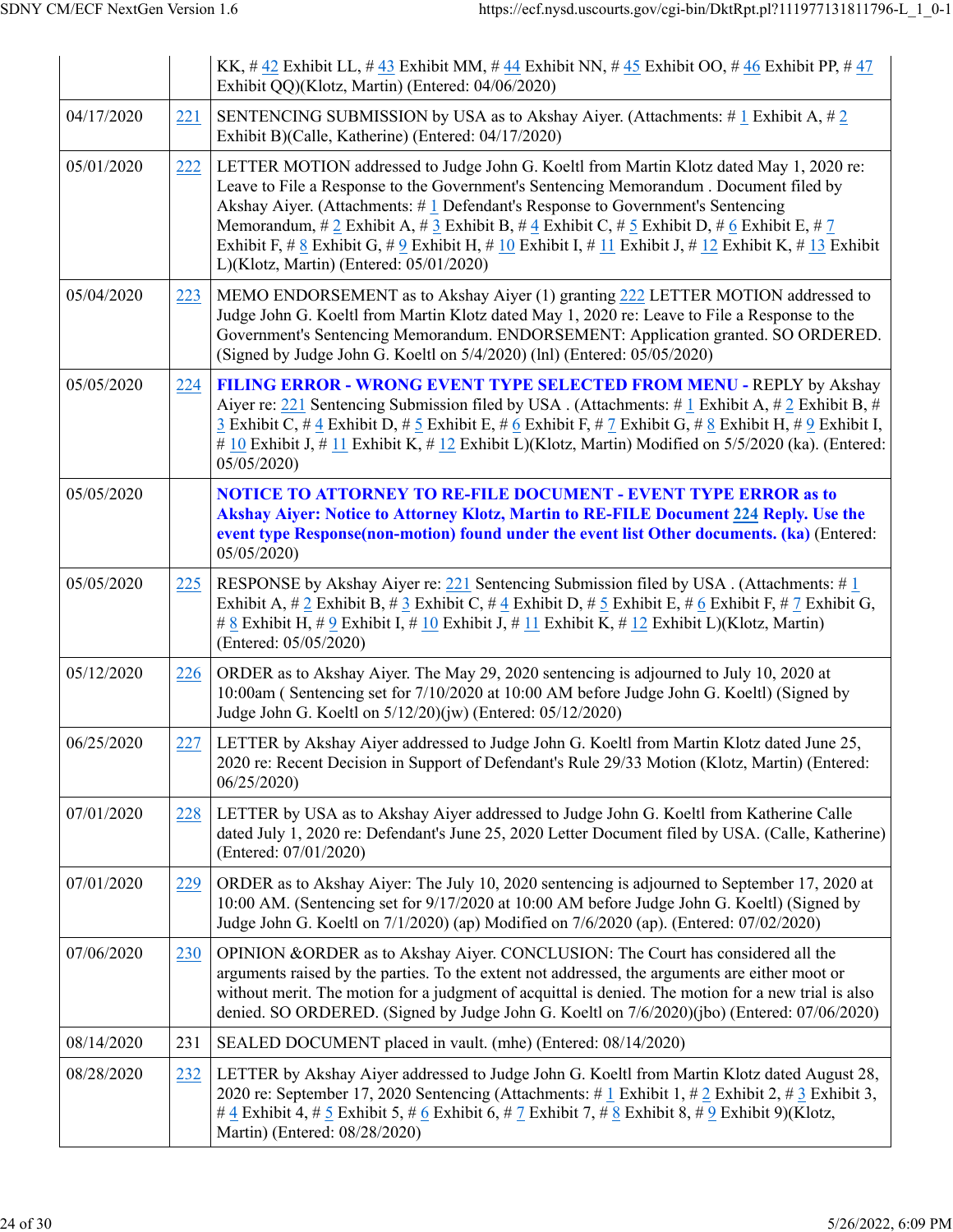| 09/10/2020 | 233 | LETTER by USA as to Akshay Aiyer addressed to Judge John G. Koeltl from Eric Hoffmann<br>dated 09/10/2020 re: Def't Ltr of 200828 Document filed by USA. (Attachments: #1 Exhibit A, #<br>2 Exhibit B, # 3 Exhibit C, # 4 Exhibit D, # 5 Exhibit E, # 6 Exhibit F, # 7 Exhibit G, # 8 Exhibit<br>H)(Hoffmann, Eric) (Entered: 09/10/2020)                                                                                                                                                                                                                                                                                                                                                                                                                                                                |
|------------|-----|----------------------------------------------------------------------------------------------------------------------------------------------------------------------------------------------------------------------------------------------------------------------------------------------------------------------------------------------------------------------------------------------------------------------------------------------------------------------------------------------------------------------------------------------------------------------------------------------------------------------------------------------------------------------------------------------------------------------------------------------------------------------------------------------------------|
| 09/11/2020 | 234 | MOTION for Leave to File Amended reply letter re Def't Ltr of 08/28/2020. Document filed by<br>USA as to Akshay Aiyer. (Attachments: #1 Exhibit Amended Gov't Ltr., #2 Exhibit A, #3<br>Exhibit B, # 4 Exhibit C, # 5 Exhibit D, # 6 Exhibit E, # 7 Exhibit F, # 8 Exhibit G, # 9 Exhibit H,<br># 10 Exhibit I, # 11 Exhibit J, # 12 Exhibit K, # 13 Exhibit L, # 14 Exhibit M, # 15 Exhibit N, # 16<br>Exhibit O)(Hoffmann, Eric) (Entered: 09/11/2020)                                                                                                                                                                                                                                                                                                                                                 |
| 09/13/2020 | 235 | MEMO ENDORSEMENT as to Akshay Aiyer on GOVERNMENT'S MOTION FOR LEAVE TO<br>AMEND ITS LETTER TO THE COURT FILED ON SEPTEMBER 10, 2020. ENDORSEMENT:<br>Application to file a corrected letter granted. The Government should deliver a courtesy copy of<br>the letter, with the attachments, to the Court before noon, September 15, 2020. SO ORDERED.<br>(Signed by Judge John G. Koeltl on 9/11/2020)(bw) (Entered: 09/14/2020)                                                                                                                                                                                                                                                                                                                                                                         |
| 09/14/2020 | 236 | LETTER MOTION addressed to Judge John G. Koeltl from Kevin Hart dated 09/14/2020 re:<br>Participation at Sentencing by Telephone . Document filed by USA as to Akshay Aiyer. (Hart,<br>Kevin) (Entered: 09/14/2020)                                                                                                                                                                                                                                                                                                                                                                                                                                                                                                                                                                                      |
| 09/14/2020 | 237 | JOINT MOTION to Seal Document . Document filed by USA as to Akshay Aiyer. (Hart, Kevin)<br>(Entered: 09/14/2020)                                                                                                                                                                                                                                                                                                                                                                                                                                                                                                                                                                                                                                                                                         |
| 09/14/2020 | 238 | JOINT LETTER by USA as to Akshay Aiyer addressed to Judge John G. Koeltl from Kevin Hart<br>dated 09/14/2020 re: Letters previously faxed to court by parties Document filed by USA.<br>(Attachments: # 1 Exhibit Letters previously faxed to court by parties, # 2 Exhibit Zip File 1,<br>Attachment to November 14, 2019 Letter, #3 Exhibit Zip File 2, Attachment to November 14,<br>2019 Letter, # $\frac{4}{3}$ Exhibit Zip File 3, Attachment to November 14, 2019 Letter, # $\frac{5}{3}$ Exhibit Zip File<br>4, Attachment to November 14, 2019 Letter, # 6 Exhibit Zip File 5, Attachment to November 14,<br>2019 Letter, # 7 Exhibit Zip File 6, Attachment to November 14, 2019 Letter, # 8 Exhibit Zip File<br>7, Attachment to November 14, 2019 Letter)(Hart, Kevin) (Entered: 09/14/2020) |
| 09/15/2020 |     | Minute Entry for proceedings held before Judge John G. Koeltl: As to Akshay Aiyer Sentencing<br>set for 9/17/2020 at 11:00 AM before Judge John G. Koeltl. Public Dial-in: 888 363-4749, with<br>access code 8140049. (Fletcher, Donnie) (Entered: 09/15/2020)                                                                                                                                                                                                                                                                                                                                                                                                                                                                                                                                           |
| 09/15/2020 | 239 | WITHDRAWAL of Motion by USA as to Akshay Aiyer re 236 LETTER MOTION addressed to<br>Judge John G. Koeltl from Kevin Hart dated 09/14/2020 re: Participation at Sentencing by<br>Telephone . filed by USA. (Hart, Kevin) (Entered: 09/15/2020)                                                                                                                                                                                                                                                                                                                                                                                                                                                                                                                                                            |
| 09/16/2020 | 240 | MEMO ENDORSEMENT as to Akshay Aiyer re: The Government's Motion for Leave to Have<br>one of its Attorneys to participate at sentencing via telephoneENDORSEMENTApplication<br>granted. Counsel should coordinate with Mr. Fletcher. SO ORDERED (Signed by Judge John G.<br>Koeltl on 9/15/20)(jw) (Entered: 09/16/2020)                                                                                                                                                                                                                                                                                                                                                                                                                                                                                  |
| 09/16/2020 | 241 | MEMO ENDORSEMENT as to Akshay Aiyer on re: $238$ The parties jointly submit this letter.<br>During and after trial, the parties faxed letters to the Court that the parties did not simultaneously<br>file on ECF. In an effort to ensure that the record is complete, the parties move to file the attached<br>letters at this timeENDORSEMENTApplication Granted. SO ORDERED. (Signed by Judge<br>John G. Koeltl on 9/15/20)(jw) (Entered: 09/16/2020)                                                                                                                                                                                                                                                                                                                                                 |
| 09/16/2020 | 242 | MEMO ENDORSEMENT as to Akshay Aiyer (1) granting 237 JOINT MOTION to Seal<br>Document. ENDORSEMENT: APPLICATION GRANTED. SO ORDERED. (Signed by Judge<br>John G. Koeltl on 9/16/2020) (ap) (Entered: 09/16/2020)                                                                                                                                                                                                                                                                                                                                                                                                                                                                                                                                                                                         |
| 09/16/2020 | 243 | LETTER by USA as to Akshay Aiyer addressed to Judge John G. Koeltl from David Chu dated<br>11/03/2019 re: Objections to Defense Counsel's Cross Examination of Christopher Cummins<br>Document filed by USA. (Hart, Kevin) (Entered: 09/16/2020)                                                                                                                                                                                                                                                                                                                                                                                                                                                                                                                                                         |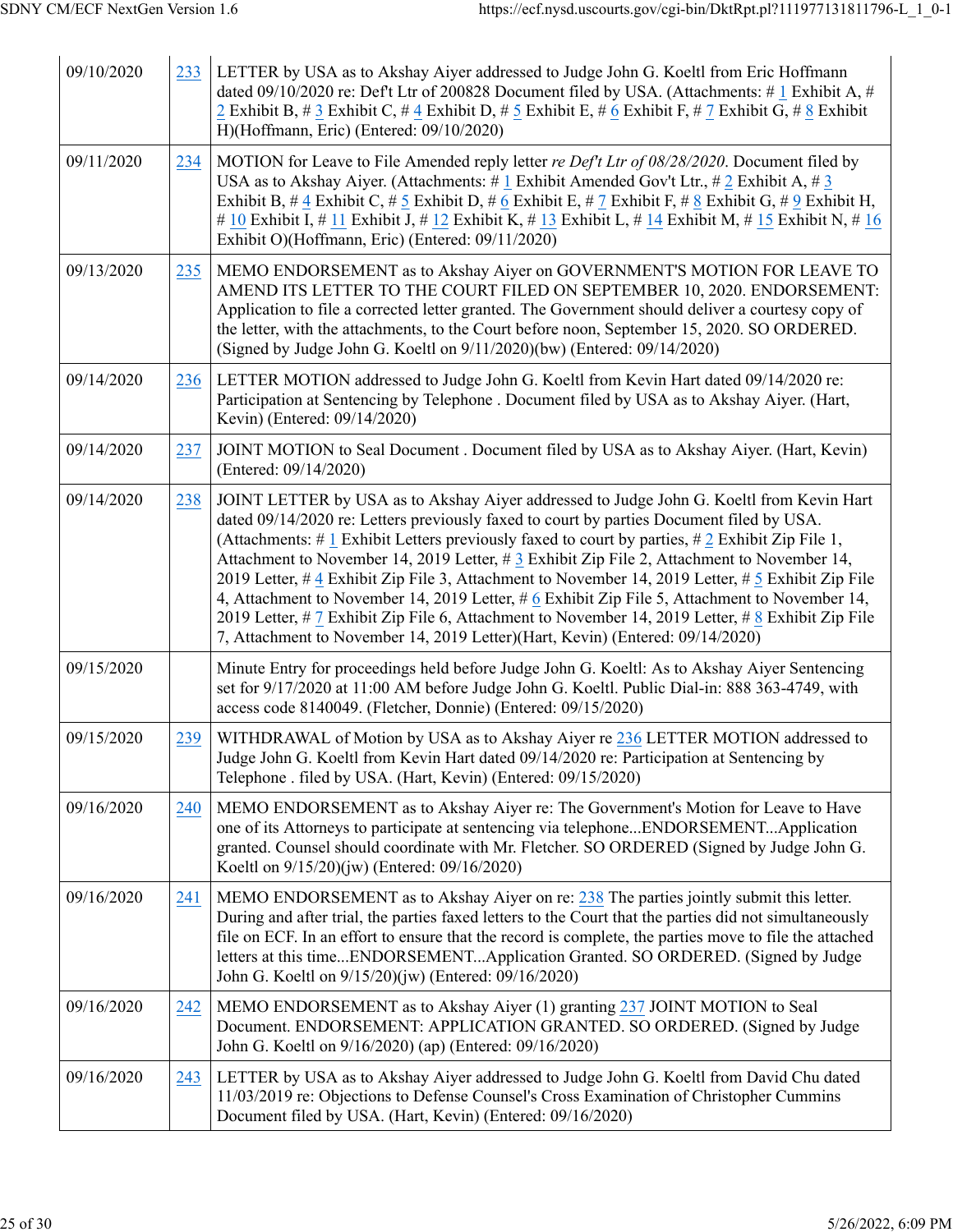| 09/16/2020 | 244 | LETTER by Akshay Aiyer addressed to Judge John G. Koeltl from Joseph T. Baio dated<br>November 11, 2019 re: Testimony of Jason Katz (Baio, Joseph) (Entered: 09/16/2020)                                                                                                                                                                                                                                                                                                                                                                                                                          |
|------------|-----|---------------------------------------------------------------------------------------------------------------------------------------------------------------------------------------------------------------------------------------------------------------------------------------------------------------------------------------------------------------------------------------------------------------------------------------------------------------------------------------------------------------------------------------------------------------------------------------------------|
| 09/16/2020 | 245 | LETTER by USA as to Akshay Aiyer addressed to Judge John G. Koeltl from Eric Hoffmann<br>dated 11/12/2019 re: Reply to Defendant's November 11, 2019 letter regarding testimony of Jason<br>Katz Document filed by USA. (Hart, Kevin) (Entered: 09/16/2020)                                                                                                                                                                                                                                                                                                                                       |
| 09/16/2020 | 246 | LETTER by USA as to Akshay Aiyer addressed to Judge John G. Koeltl from Kevin Hart dated<br>11/13/2019 re: Testimony of Jason Katz Document filed by USA. (Hart, Kevin) (Entered:<br>09/16/2020)                                                                                                                                                                                                                                                                                                                                                                                                  |
| 09/16/2020 | 247 | LETTER by Akshay Aiyer addressed to Judge John G. Koeltl from Martin Klotz dated November<br>14, 2019 re: Defense Exhibits Challenged by the Government (Attachments: #1 Exhibit 1, #2<br>Exhibit 2, # 3 Exhibit 3, # 4 Exhibit 4, # 5 Exhibit 5, # 6 Exhibit 6, # 7 Exhibit 7)(Klotz, Martin)<br>(Entered: 09/16/2020)                                                                                                                                                                                                                                                                           |
| 09/16/2020 | 248 | LETTER by USA as to Akshay Aiyer addressed to Judge John G. Koeltl from David Chu dated<br>11/14/2019 re: Defense Exhibits Document filed by USA. (Hart, Kevin) (Entered: 09/16/2020)                                                                                                                                                                                                                                                                                                                                                                                                             |
| 09/16/2020 | 249 | LETTER by USA as to Akshay Aiyer addressed to Judge John G. Koeltl from Katherine Calle<br>dated 11/19/2019 re: Jury Instruction. Document filed by USA. (Hart, Kevin) (Entered:<br>09/16/2020)                                                                                                                                                                                                                                                                                                                                                                                                   |
| 09/16/2020 | 250 | LETTER by Akshay Aiyer addressed to Judge John G. Koeltl from Martin Klotz dated November<br>20, 2019 re: Multiple Conspiracies Jury Charge (Klotz, Martin) (Entered: 09/16/2020)                                                                                                                                                                                                                                                                                                                                                                                                                 |
| 09/16/2020 | 251 | LETTER by USA as to Akshay Aiyer addressed to Judge John G. Koeltl from Kevin Hart dated<br>01/15/2020 re: Correction to ECF No. 199 Document filed by USA. (Hart, Kevin) (Entered:<br>09/16/2020)                                                                                                                                                                                                                                                                                                                                                                                                |
| 09/16/2020 | 252 | LETTER by Akshay Aiyer addressed to Judge John G. Koeltl from Martin Klotz dated March 11,<br>2020 re: Additional Cases in Support of Defendant's Rule 29/33 Motion (Klotz, Martin) (Entered:<br>09/16/2020)                                                                                                                                                                                                                                                                                                                                                                                      |
| 09/17/2020 |     | Minute Entry for proceedings held before Judge John G. Koeltl: Sentencing held on 9/17/2020 for<br>Akshay Aiyer (1) Count 1. Deft pres (via video) w/attys Martin Klotz and Joseph Baio. Assistant<br>Atty General Kevin Hart. Reporter present. Deft sentenced to eight months imprisonment on Count<br>One. Surrender 12/4/2020. Two years supervised release. \$150,000 fine. (lnl) (Entered:<br>10/05/2020                                                                                                                                                                                    |
| 09/18/2020 | 253 | SEALED DOCUMENT placed in vault. (mhe) (Entered: 09/21/2020)                                                                                                                                                                                                                                                                                                                                                                                                                                                                                                                                      |
| 09/21/2020 | 254 | TRANSCRIPT of Proceedings as to Akshay Aiyer re: Conference held on 9/17/20 before Judge<br>John G. Koeltl. Court Reporter/Transcriber: Jennifer Thun, (212) 805-0300, Transcript may be<br>viewed at the court public terminal or purchased through the Court Reporter/Transcriber before the<br>deadline for Release of Transcript Restriction. After that date it may be obtained through PACER.<br>Redaction Request due 10/13/2020. Redacted Transcript Deadline set for 10/22/2020. Release of<br>Transcript Restriction set for 12/21/2020. (McGuirk, Kelly) (Entered: 09/21/2020)         |
| 09/21/2020 | 255 | NOTICE OF FILING OF OFFICIAL TRANSCRIPT as to Akshay Aiyer. Notice is hereby given<br>that an official transcript of a Conference proceeding held on 9/17/20 has been filed by the court<br>reporter/transcriber in the above-captioned matter. The parties have seven (7) calendar days to file<br>with the court a Notice of Intent to Request Redaction of this transcript. If no such Notice is filed,<br>the transcript may be made remotely electronically available to the public without redaction after<br>90 calendar days (McGuirk, Kelly) (Entered: 09/21/2020)                       |
| 10/02/2020 | 256 | JUDGMENT IN A CRIMINAL CASE as to Akshay Aiyer (1), Found guilty to Count(s) 1.<br>Imprisonment for a total term of Eight Months (8) on Count 1. Supervised release for a term of<br>Two Years. The court makes the following recommendations to the Bureau of Prisons that the<br>defendant be incarcerated in the New York City area, so that he may be close to his family. That<br>the defendant be incarcerated at a minimal security camp of the Bureau of Prisons in the New York<br>City area. The defendant shall surrender for service of sentence at the institution designated by the |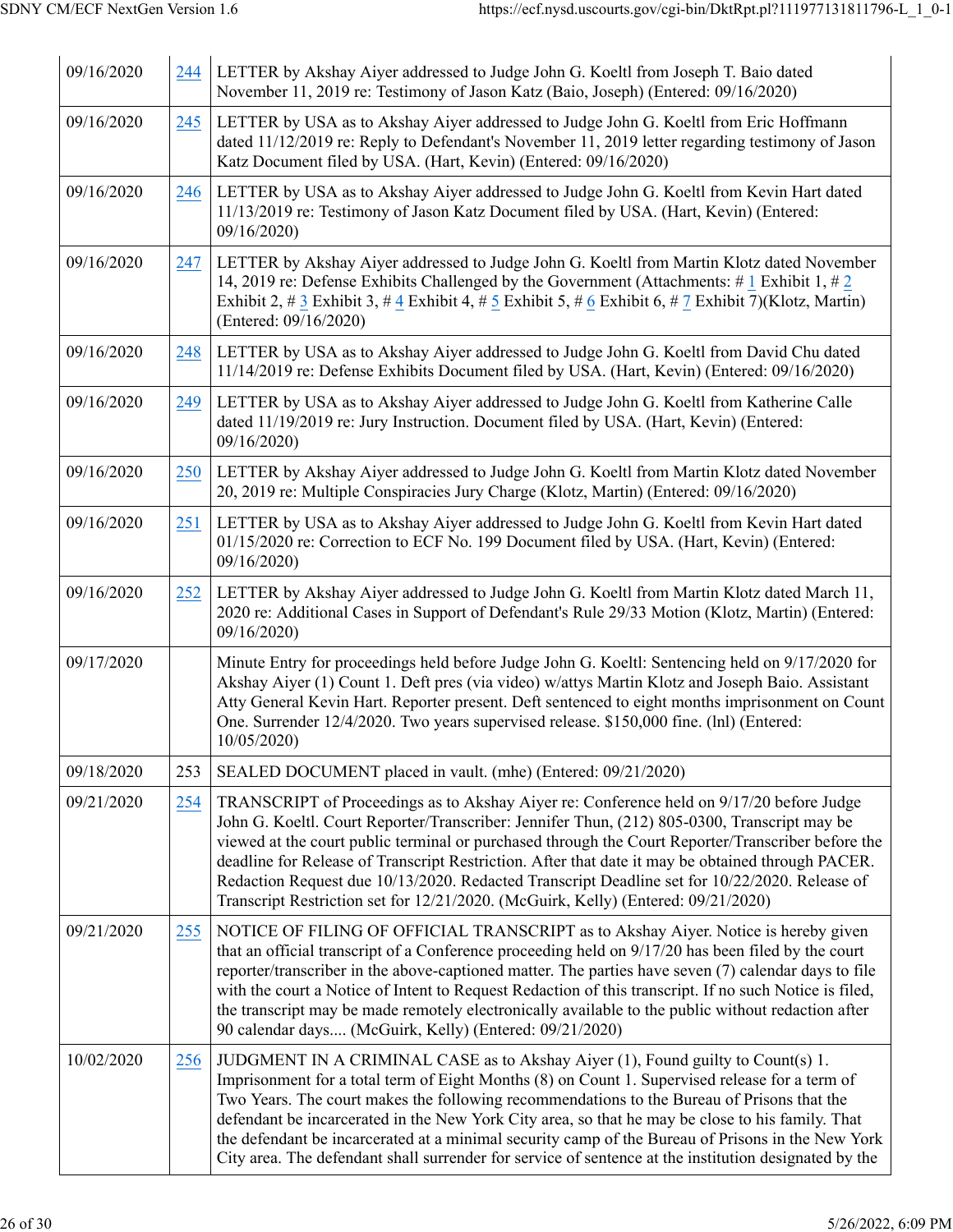|            |     | Bureau of Prisons before 2pm on 12/4/20. Special Assessment of \$100 which is due immediately.<br>Fine of \$150,000.00 which shall be payable within 30 days after the date of sentence. (Signed by<br>Judge John G. Koeltl on 10/1/20)(jw) (Entered: 10/05/2020)                                                                                                                                                                                                                       |
|------------|-----|-----------------------------------------------------------------------------------------------------------------------------------------------------------------------------------------------------------------------------------------------------------------------------------------------------------------------------------------------------------------------------------------------------------------------------------------------------------------------------------------|
| 10/05/2020 | 257 | MOTION to Seal Document . Document filed by Akshay Aiyer. (Klotz, Martin) (Entered:<br>10/05/2020                                                                                                                                                                                                                                                                                                                                                                                       |
| 10/06/2020 | 258 | MEMO ENDORSEMENT 257 Motion to Seal Document as to Akshay<br>AiyerENDORSEMENTApplication Granted. SO ORDERED (Signed by Judge John G. Koeltl<br>on 10/6/20) (jw) (Entered: 10/06/2020)                                                                                                                                                                                                                                                                                                  |
| 10/07/2020 | 260 | MOTION to Continue Bail Pending Appeal. Document filed by Akshay Aiyer. (Sher, Jocelyn)<br>(Entered: 10/07/2020)                                                                                                                                                                                                                                                                                                                                                                        |
| 10/07/2020 | 261 | MEMORANDUM in Support by Akshay Aiyer re 260 MOTION to Continue Bail Pending<br>Appeal (Redacted) (Sher, Jocelyn) (Entered: 10/07/2020)                                                                                                                                                                                                                                                                                                                                                 |
| 10/07/2020 | 262 | SEALED DOCUMENT placed in vault. (jus) (Entered: 10/07/2020)                                                                                                                                                                                                                                                                                                                                                                                                                            |
| 10/16/2020 | 263 | NOTICE OF APPEAL by Akshay Aiyer from 256 Judgment. Filing fee \$ 505.00, receipt number<br>465401268301. (nd) (Entered: 10/16/2020)                                                                                                                                                                                                                                                                                                                                                    |
| 10/16/2020 |     | Transmission of Notice of Appeal and Certified Copy of Docket Sheet as to Akshay Aiyer to US<br>Court of Appeals re: 263 Notice of Appeal. (nd) (Entered: 10/16/2020)                                                                                                                                                                                                                                                                                                                   |
| 10/16/2020 |     | Appeal Record Sent to USCA (Electronic File). Certified Indexed record on Appeal Electronic<br>Files as to Akshay Aiyer re: 263 Notice of Appeal were transmitted to the U.S. Court of Appeals.<br>$(nd)$ (Entered: $10/16/2020$ )                                                                                                                                                                                                                                                      |
| 10/19/2020 | 264 | NOTICE OF ATTORNEY APPEARANCE Mary Helen Wimberly appearing for USA. (Wimberly,<br>Mary) (Entered: 10/19/2020)                                                                                                                                                                                                                                                                                                                                                                          |
| 10/19/2020 | 265 | MOTION to Seal Document . Document filed by USA as to Akshay Aiyer. (Hart, Kevin) (Entered:<br>10/19/2020)                                                                                                                                                                                                                                                                                                                                                                              |
| 10/20/2020 | 266 | MEMO ENDORSEMENT as to Akshay Aiyer (1) granting 265 Motion to Seal Document.<br>ENDORSEMENT: Application Granted. SO ORDERED. (Signed by Judge John G. Koeltl on<br>10/19/2020) (lnl) (Entered: 10/20/2020)                                                                                                                                                                                                                                                                            |
| 10/21/2020 | 267 | MEMORANDUM in Opposition by USA as to Akshay Aiyer re 260 MOTION to Continue Bail<br>Pending Appeal (Hart, Kevin) (Entered: 10/21/2020)                                                                                                                                                                                                                                                                                                                                                 |
| 10/21/2020 | 268 | SEALED DOCUMENT placed in vault. (jus) (Entered: 10/22/2020)                                                                                                                                                                                                                                                                                                                                                                                                                            |
| 10/27/2020 | 269 | MOTION to Seal Document . Document filed by Akshay Aiyer. (Klotz, Martin) (Entered:<br>10/27/2020                                                                                                                                                                                                                                                                                                                                                                                       |
| 10/28/2020 | 270 | REPLY MEMORANDUM OF LAW in Support as to Akshay Aiyer re: 260 MOTION to Continue<br>Bail Pending Appeal. (Redacted). (Sher, Jocelyn) (Entered: 10/28/2020)                                                                                                                                                                                                                                                                                                                              |
| 10/28/2020 | 271 | DECLARATION of Jocelyn M. Sher in Support as to Akshay Aiyer re: 260 MOTION to Continue<br>Bail Pending Appeal (Attachments: #1 Exhibit 1)(Sher, Jocelyn) (Entered: 10/28/2020)                                                                                                                                                                                                                                                                                                         |
| 10/28/2020 | 272 | MEMO ENDORSEMENT granting 269 MOTION to Seal Document, filed by Akshay Aiyer. We<br>respectfully request that the Court permit Mr. Aiyer to file publicly a redacted version of his Reply<br>Memorandum of Law in Support of his Motion for Bail Pending Appeal (the "Reply<br>Memorandum") and an unredacted version of the Reply Memorandum under seal.<br>ENDORSEMENT: APPLICATION GRANTED. SO ORDERED: (Signed by Judge John G. Koeltl<br>on 10/28/2020) (bw) (Entered: 10/29/2020) |
| 10/28/2020 |     | Transmission to Sealed Records Clerk: as to Akshay Aiyer. Transmitted re: 272 MEMO<br>ENDORSEMENT, to the Sealed Records Clerk for the sealing of document. (bw) (Entered:<br>10/29/2020)                                                                                                                                                                                                                                                                                               |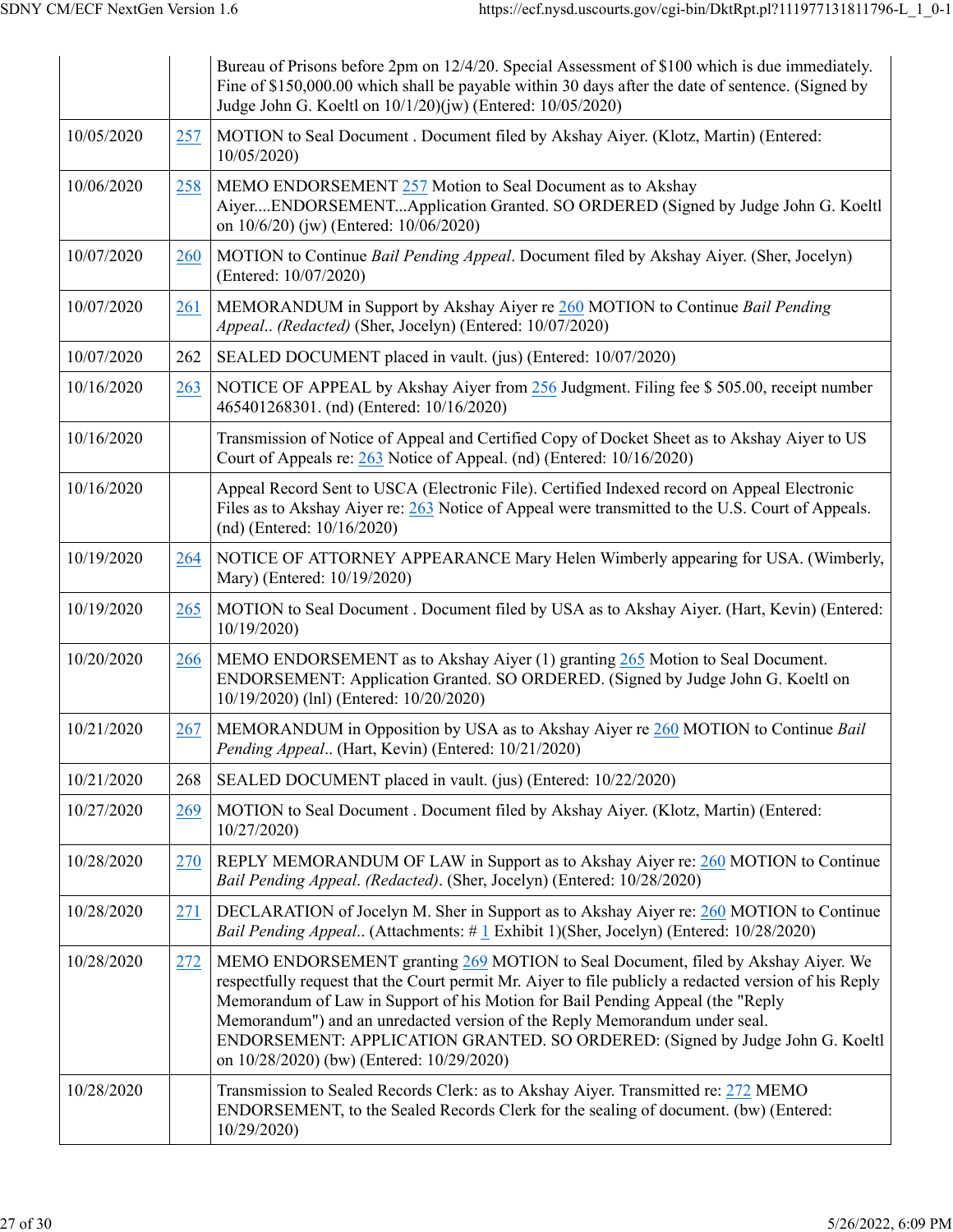| 10/29/2020 | 273 | SEALED DOCUMENT placed in vault. (jus) (Entered: 11/02/2020)                                                                                                                                                                                                                                                                                                                                                                                                                                                                                                       |
|------------|-----|--------------------------------------------------------------------------------------------------------------------------------------------------------------------------------------------------------------------------------------------------------------------------------------------------------------------------------------------------------------------------------------------------------------------------------------------------------------------------------------------------------------------------------------------------------------------|
| 11/12/2020 | 274 | MEMORANDUM OPINION AND ORDER as to Akshay Aiyer: The Court has considered all of<br>the arguments of the parties. To the extent not specifically addressed, the arguments are either moot<br>or without merit. Because the defendant has failed to show that his appeal raises a substantial<br>question of law or fact, the motion for bail pending appeal is denied. The Clerk is directed to close<br>Docket No. 260. SO ORDERED. (Signed by Judge John G. Koeltl on 11/11/2020) (See<br>MEMORANDUM OPINION AND ORDER as set forth) (lnl) (Entered: 11/12/2020) |
| 11/20/2020 | 275 | NOTICE OF ATTORNEY APPEARANCE Philip D Andriole appearing for USA. (Andriole,<br>Philip) (Entered: 11/20/2020)                                                                                                                                                                                                                                                                                                                                                                                                                                                     |
| 11/20/2020 | 276 | LETTER MOTION addressed to Judge John G. Koeltl from Philip Andriole dated November 20,<br>2020 re: Permission to File Under Seal . Document filed by USA as to Akshay Aiyer. (Andriole,<br>Philip) (Entered: 11/20/2020)                                                                                                                                                                                                                                                                                                                                          |
| 11/23/2020 | 277 | MEMO ENDORSEMENT granting 276 LETTER MOTION filed by USA as to Akshay Aiyer<br>addressed to Judge John G. Koeltl from Philip Andriole dated November 20, 2020 re: Permission<br>to File Under Seal. ENDORSEMENT: APPLICATION GRANTED. SO ORDERED: (Signed by<br>Judge John G. Koeltl on 11/20/2020) (bw) (Entered: 11/24/2020)                                                                                                                                                                                                                                     |
| 11/24/2020 |     | Transmission to Sealed Records Clerk: as to Akshay Aiyer. Transmitted re: 277 MEMO<br>ENDORSEMENT, to the Sealed Records Clerk for the sealing of document(s). (bw) (Entered:<br>11/24/2020)                                                                                                                                                                                                                                                                                                                                                                       |
| 11/25/2020 | 278 | MOTION to Unseal Document . Document filed by USA as to Akshay Aiyer. (Attachments: $\#$ 1<br>Text of Proposed Order)(Andriole, Philip) (Entered: 11/25/2020)                                                                                                                                                                                                                                                                                                                                                                                                      |
| 11/25/2020 | 279 | MEMORANDUM in Support by USA as to Akshay Aiyer re 278 MOTION to Unseal Document<br>(Andriole, Philip) (Entered: 11/25/2020)                                                                                                                                                                                                                                                                                                                                                                                                                                       |
| 11/25/2020 | 280 | SEALED DOCUMENT placed in vault. (jus) (Entered: 11/25/2020)                                                                                                                                                                                                                                                                                                                                                                                                                                                                                                       |
| 11/25/2020 | 281 | ORDER REGARDING THE UNITED STATES' MOTION TO UNSEAL as to Akshay Aiyer. A<br>Motion to Unseal having been made on November 25, 2020, by the United States, supported by a<br>Memorandum of Law, the Court hereby orders that the Motion to Unseal is GRANTED on<br>consent. There is a strong public interest in the documents, and the jurors' privacy interests are<br>protected by the redactions of personal information. SO ORDERED. (Signed by Judge John G.<br>Koeltl on 11/25/2020)(bw) (Entered: 11/30/2020)                                              |
| 11/30/2020 |     | Transmission to Sealed Records Clerk: as to Akshay Aiyer. Transmitted re: 281 Order, to the<br>Sealed Records Clerk for the unsealing of document(s). (bw) (Entered: 11/30/2020)                                                                                                                                                                                                                                                                                                                                                                                   |
| 11/30/2020 | 282 | MEMO ENDORSEMENT as to Akshay Aiyer on re: 276 LETTER MOTION filed by USA<br>addressed to Judge John G. Koeltl from Philip Andriole dated November 20, 2020 re: Permission<br>to File Under Seal. ENDORSEMENT: APPLICATION GRANTED. SO ORDERED: (Signed by<br>Judge John G. Koeltl on 11/20/2020)(bw) (Entered: 11/30/2020)                                                                                                                                                                                                                                        |
| 11/30/2020 |     | Transmission to Sealed Records Clerk: as to Akshay Aiyer. Transmitted re: 282 Memo<br>Endorsement, to the Sealed Records Clerk for the sealing of document(s). (bw) (Entered:<br>11/30/2020)                                                                                                                                                                                                                                                                                                                                                                       |
| 12/01/2020 | 283 | SEALED DOCUMENT placed in vault. (jus) (Entered: 12/01/2020)                                                                                                                                                                                                                                                                                                                                                                                                                                                                                                       |
| 12/02/2020 | 284 | ORDER of USCA (certified copy) re: 263 Notice of Appeal - Final Judgment USCA Case Number<br>20-3594-cr. Defendant-Appellant requests bail pending appeal pursuant to 18 U.S.C. § 3143(b)(1).<br>IT IS HEREBY ORDERED that bail pending appeal is GRANTED on the terms previously set by<br>the district court. Catherine O'Hagan Wolfe, Clerk USCA. Certified: 12/2/2020. (tp) (Entered:<br>12/02/2020)                                                                                                                                                           |
| 12/02/2020 |     | Transmission of USCA Mandate/Order to the District Judge re: 284 USCA Order. (tp) (Entered:<br>12/02/2020)                                                                                                                                                                                                                                                                                                                                                                                                                                                         |